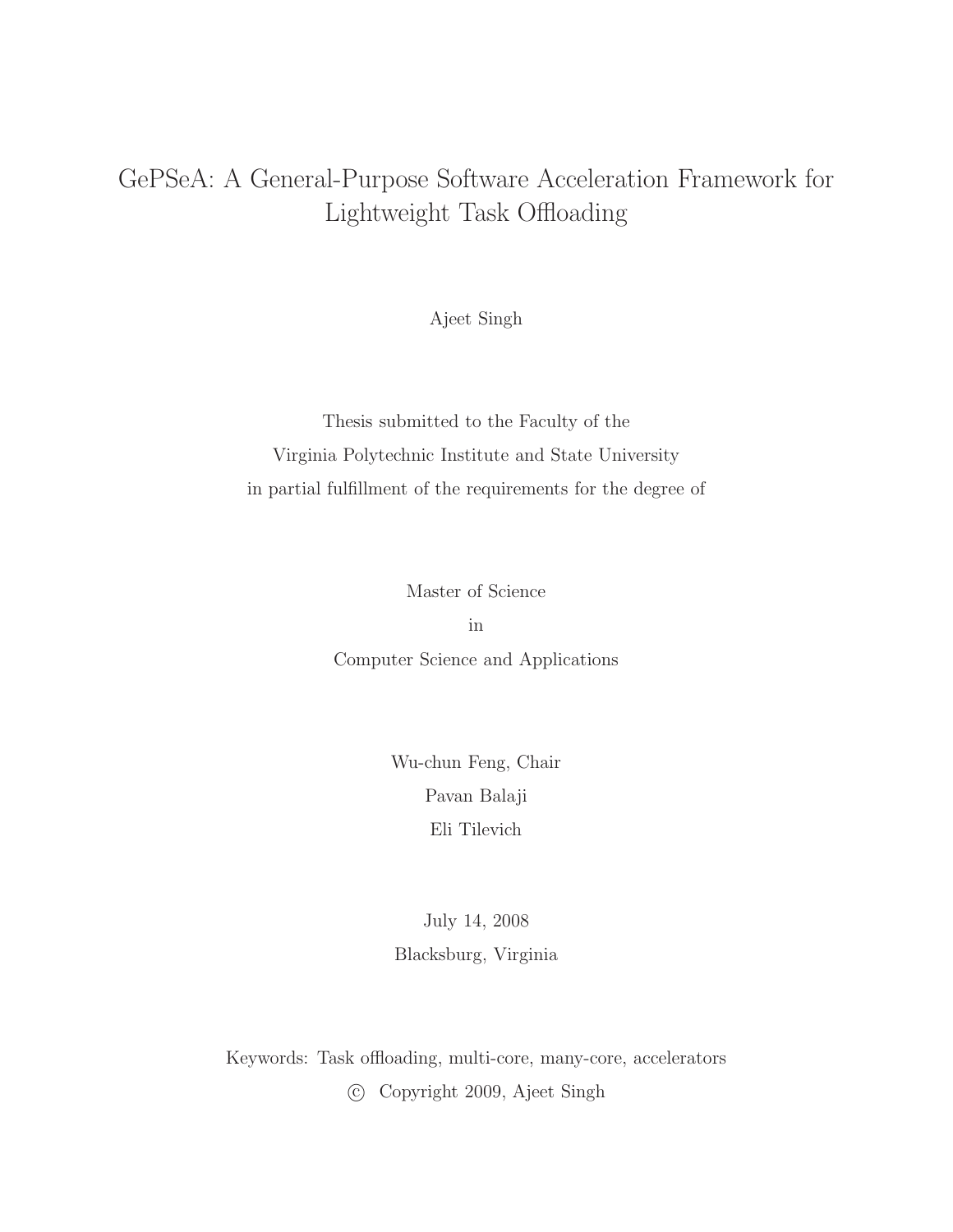## GePSeA: A General-Purpose Software Acceleration Framework for Lightweight Task Offloading

#### Ajeet Singh

#### (ABSTRACT)

Hardware-acceleration techniques continue to be used to boost the performance of scientific codes. To do so, software developers identify portions of these codes that are amenable for offloading and map them to hardware accelerators. However, offloading such tasks to specialized hardware accelerators is non-trivial. Furthermore, these accelerators can add significant cost to a computing system.

Consequently, this thesis proposes a framework called GePSeA (General Purpose Software Acceleration Framework), which uses a small fraction of the computational power on multicore architectures to offload complex application-specific tasks. Specifically, GePSeA provides a lightweight process that acts as a helper agent to the application by executing application-specific tasks asynchronously and efficiently. GePSeA is not meant to replace hardware accelerators but to extend them. GePSeA provide several utilities called core components that offload tasks on to the core or to the special-purpose hardware when available in a way that is transparent to the application. Examples of such core components include reliable communication service, distributed lock management, global memory management, dynamic load distribution and network protocol processing. We then apply the GePSeA framework to two applications, namely mpiBLAST, an open-source computational biology application and Reliable Blast UDP (RBUDP) based file transfer application. We observe significant speed-up for both applications.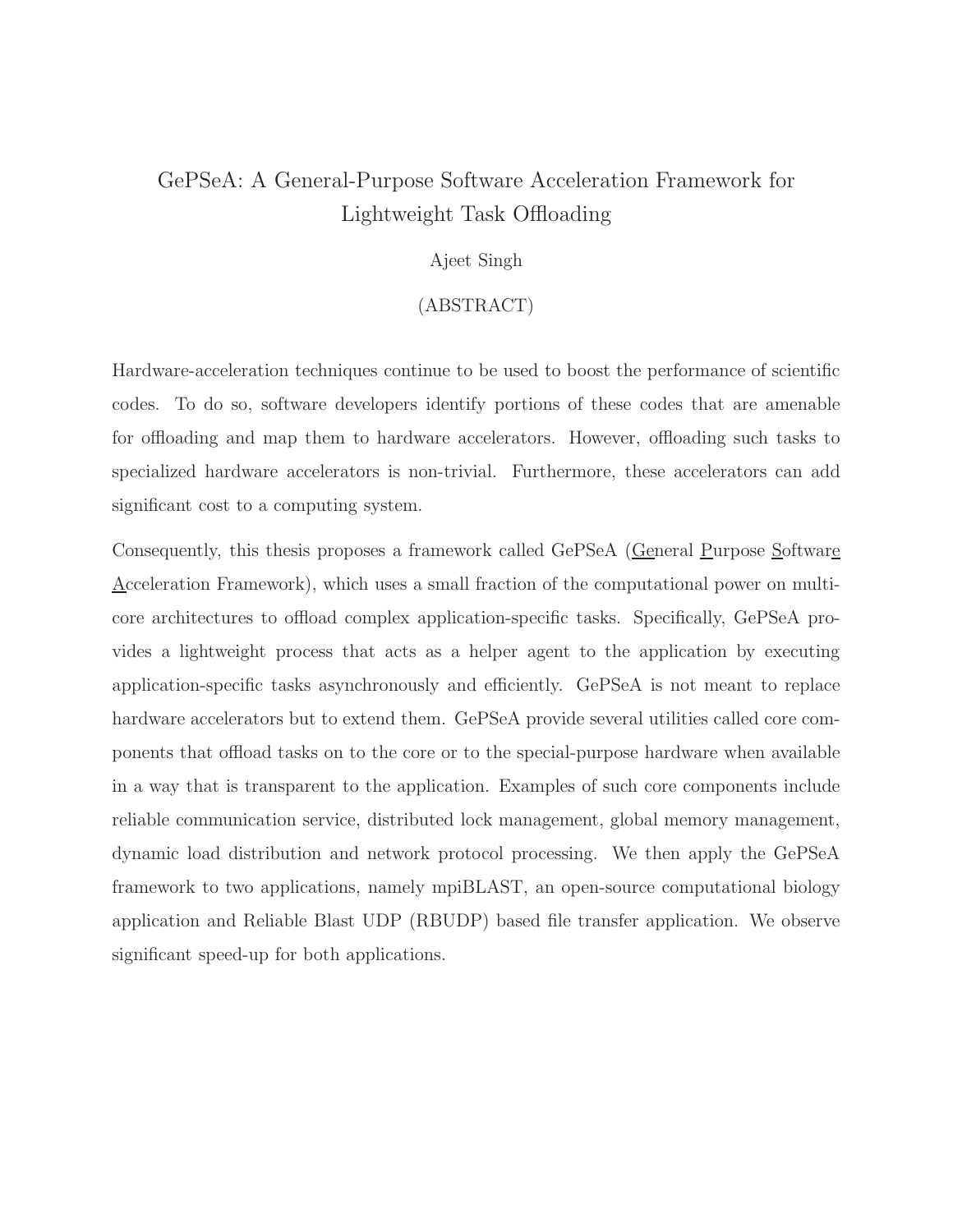To my Grandpa who has been a source of inspiration in every walk of my life and continue to do so.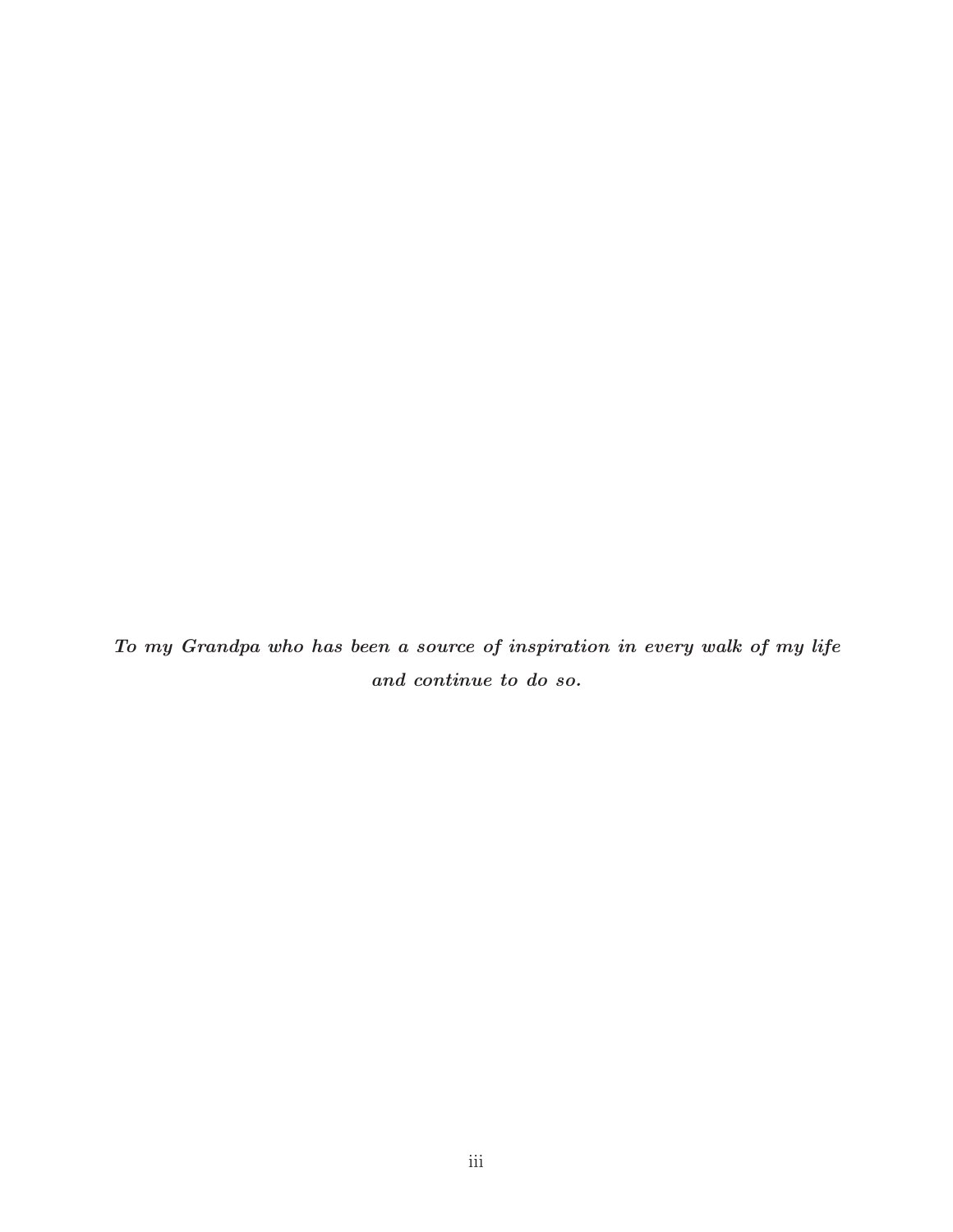## Acknowledgments

I thank my adviser Dr. Wu-chun Feng for his invaluable support and guidance. It has been a great learning experience working with him for past one and half years. He has taken keen interest in my research work and provided me his feedback from time to time which helped me to improve the quality of my research work.

I thank Dr. Pavan Balaji at Argonne National Laboratory with whom I closely worked on many research projects. I have benefited greatly from his experience in conducting research work and his in-depth knowledge on various subject matters which helped me to drive these projects. I thank my committee member Dr. Eli Tilevich for his support for my work and for numerous healthy discussions we had for past one year.

I thank all the members of Synergy Lab at VT for their support. The constructive suggestions and criticisms offered by them during group meetings have been very helpful in shaping up this thesis. In particular, I would like to thank Jeremy Archuleta and Heshan Lin with whom I had many informal discussions about my research which helped me to expedite my research work. I also thank Jeremy for the administrative help he rendered to set up ICE cluster for my testing.

I thank all my friends who have made my stay in Blacksburg very enjoyable. I thank my parents for their unconditional love and support.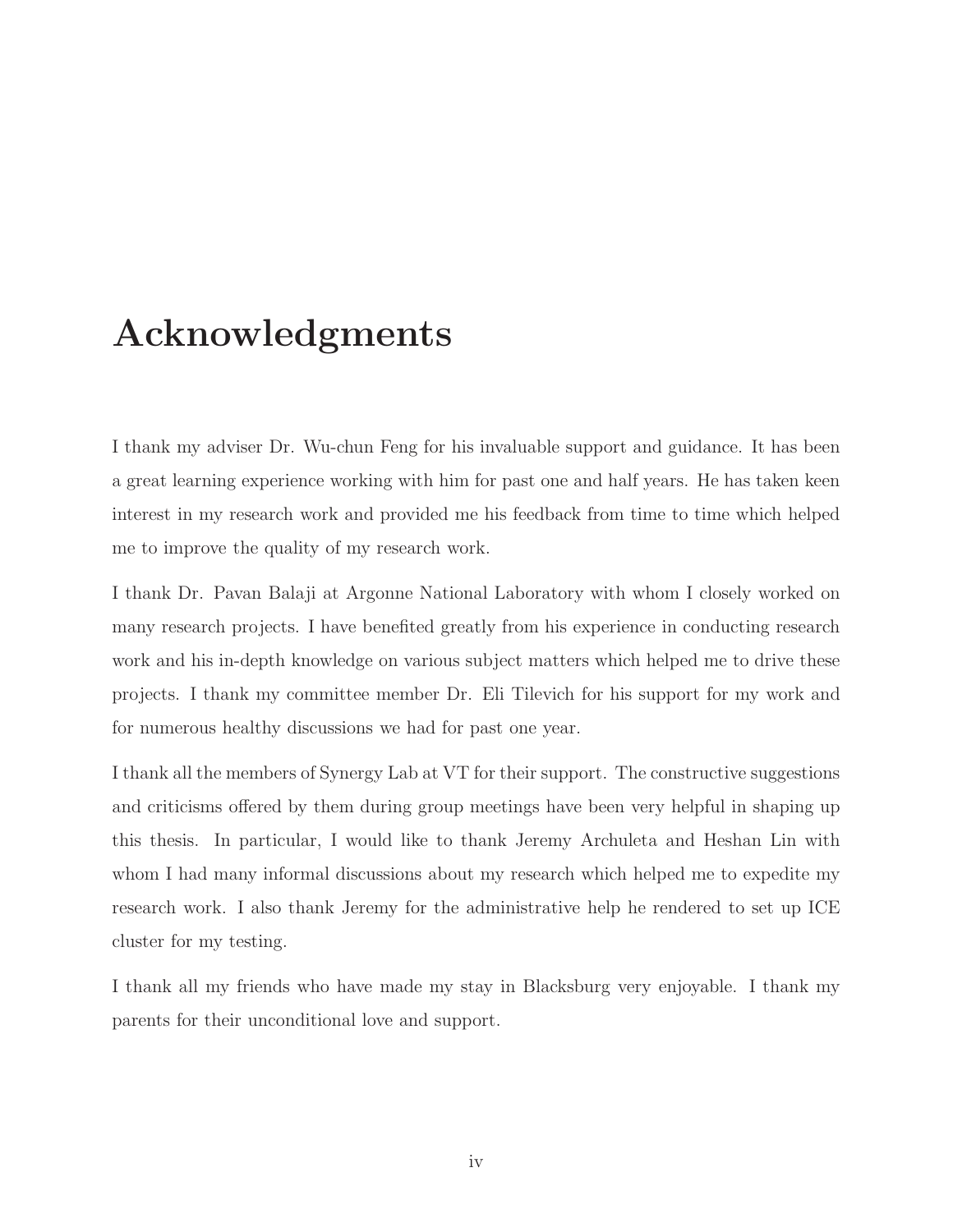## **Contents**

| $\mathbf{1}$   | Introduction                      |                                                                                      |                |  |  |
|----------------|-----------------------------------|--------------------------------------------------------------------------------------|----------------|--|--|
|                | 1.1                               |                                                                                      | 3              |  |  |
|                | 1.2                               |                                                                                      | $\overline{4}$ |  |  |
|                | 1.3                               |                                                                                      | $\overline{5}$ |  |  |
| $\overline{2}$ |                                   | <b>Background</b>                                                                    | 6              |  |  |
|                | 2.1                               |                                                                                      | 6              |  |  |
|                | 2.2                               |                                                                                      | 6              |  |  |
|                | 2.3                               |                                                                                      | $\overline{7}$ |  |  |
|                | 2.4                               |                                                                                      | 8              |  |  |
| 3              | GePSeA: Design and Implementation |                                                                                      |                |  |  |
|                | 3.1                               |                                                                                      | 11             |  |  |
|                | 3.2                               |                                                                                      | 14             |  |  |
|                | 3.3                               |                                                                                      | 14             |  |  |
|                |                                   | Data Management Core Components $\dots \dots \dots \dots \dots \dots \dots$<br>3.3.1 | 15             |  |  |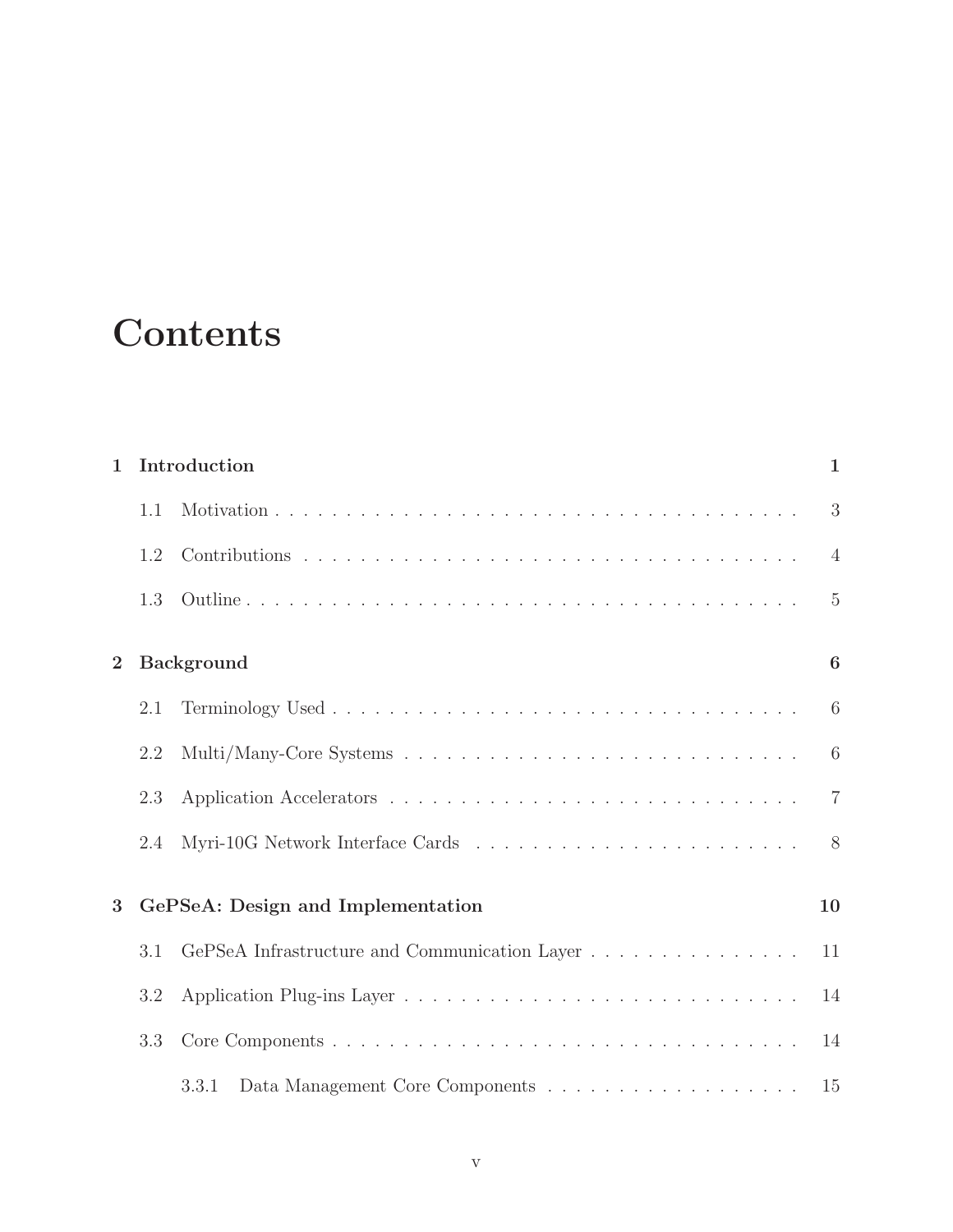|          |     | 3.3.2 | Memory Management Core Components                                                 | 17 |
|----------|-----|-------|-----------------------------------------------------------------------------------|----|
|          |     | 3.3.3 | Coordination and Synchronization Core Components                                  | 18 |
|          | 3.4 |       |                                                                                   | 25 |
|          | 3.5 |       |                                                                                   | 26 |
| 4        |     |       | Case Study: mpiBLAST over GePSeA Framework                                        | 27 |
|          | 4.1 |       |                                                                                   | 27 |
|          | 4.2 |       | mpiBLAST over GePSeA                                                              | 29 |
|          |     | 4.2.1 | Asynchronous Output Consolidation Plug-in                                         | 30 |
|          |     | 4.2.2 | Runtime Output Compression Plug-in                                                | 30 |
|          |     | 4.2.3 | Hot-Swap Database Fragments Plug-in                                               | 31 |
|          |     |       |                                                                                   |    |
| $\bf{5}$ |     |       | Case Study: RBUDP File Transfer over GePSeA Framework                             | 32 |
|          | 5.1 |       |                                                                                   | 33 |
|          | 5.2 |       |                                                                                   | 33 |
|          |     | 5.2.1 |                                                                                   | 34 |
|          |     | 5.2.2 |                                                                                   | 35 |
|          |     | 5.2.3 | Overview of Existing TCP/IP Implementation $\ldots \ldots \ldots \ldots$          | 36 |
|          |     | 5.2.4 |                                                                                   | 38 |
| 6        |     |       | <b>Experimental Evaluation and Analysis</b>                                       | 41 |
|          | 6.1 |       | Evaluation of mpiBLAST over GePSeA Framework $\ldots \ldots \ldots \ldots \ldots$ | 41 |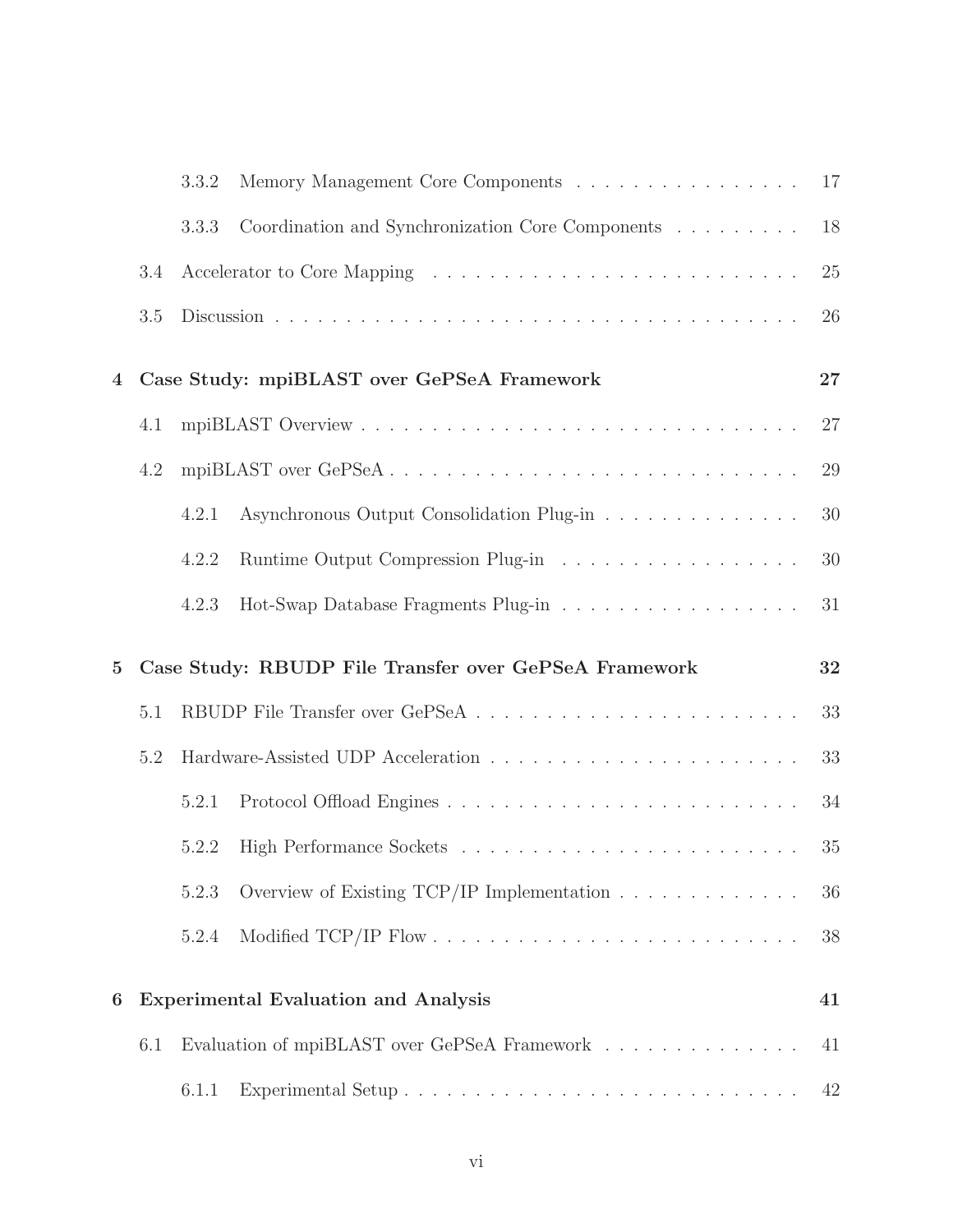|   |     | 6.1.2               |                                                                                | 42 |
|---|-----|---------------------|--------------------------------------------------------------------------------|----|
|   |     | 6.1.3               |                                                                                | 44 |
|   |     | 6.1.4               |                                                                                | 45 |
|   |     | 6.1.5               |                                                                                | 46 |
|   |     | 6.1.6               |                                                                                | 47 |
|   |     | 6.1.7               | Distributed Output Processing Core Component                                   | 47 |
|   |     | 6.1.8               | Dynamic Load Balancing Core Component                                          | 48 |
|   |     | 6.1.9               |                                                                                | 49 |
|   | 6.2 |                     | Evaluation of RBUDP File Transfer over GePSeA Framework $\ldots \ldots \ldots$ | 50 |
|   |     | 6.2.1               |                                                                                | 50 |
|   |     | 6.2.2               |                                                                                | 51 |
|   |     | 6.2.3               | High-Speed Reliable UDP Core Component                                         | 52 |
|   |     | 6.2.4               | Hardware Vs Software-Based UDP Acceleration                                    | 54 |
| 7 |     | <b>Related Work</b> |                                                                                | 55 |
| 8 |     |                     | <b>Conclusions and Future Work</b>                                             | 57 |
|   | 8.1 |                     |                                                                                | 57 |
|   | 8.2 |                     |                                                                                | 58 |
|   |     | <b>Bibliography</b> |                                                                                | 61 |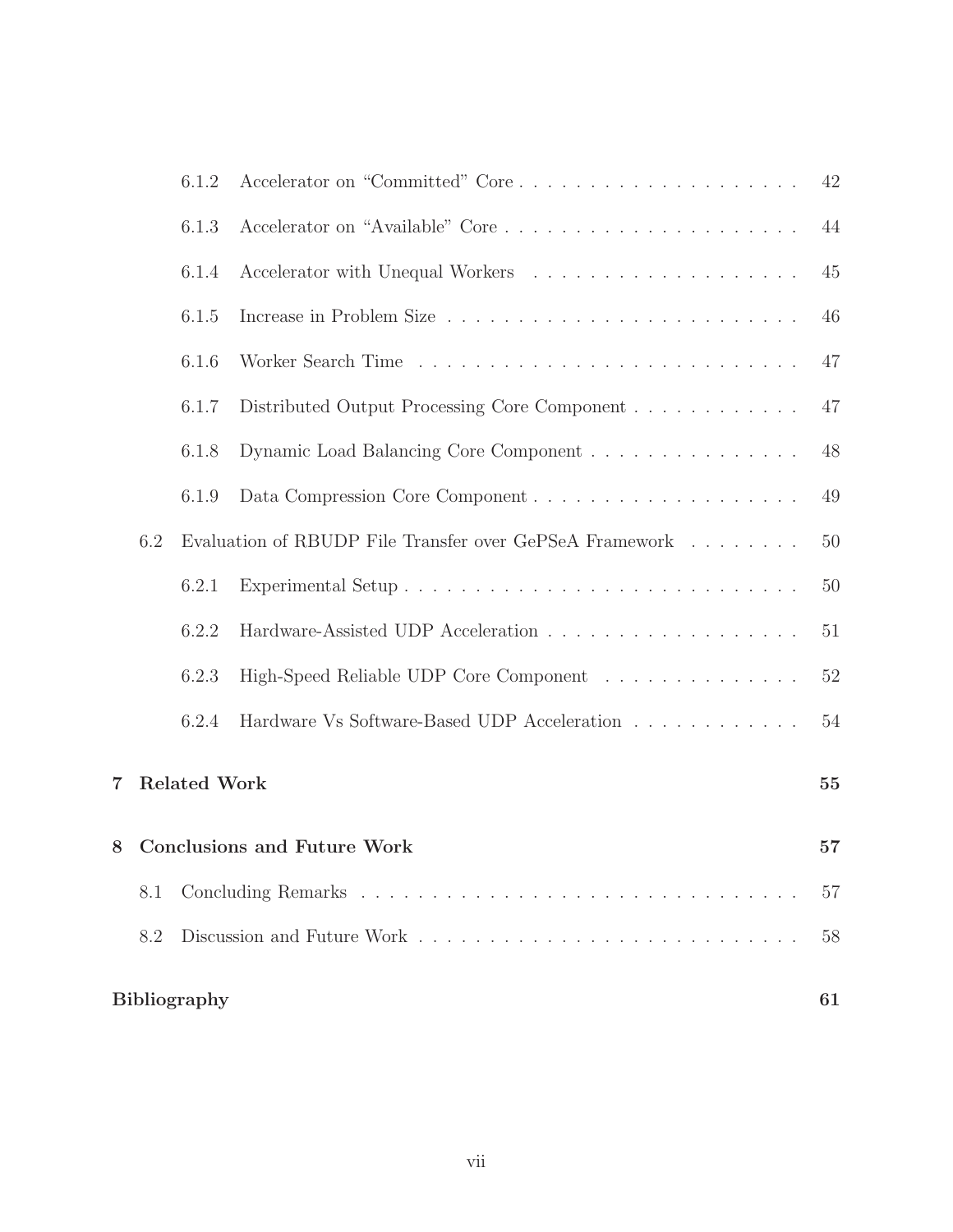# List of Figures

| 2.1     |                                                                                          | $\overline{7}$ |
|---------|------------------------------------------------------------------------------------------|----------------|
| 3.1     |                                                                                          | 11             |
| 3.2     |                                                                                          | $12\,$         |
| 3.3     | Application-Accelerator Interactions for a Three-Node Cluster                            | 13             |
| 3.4     | High-Speed Reliable UDP Core Component Design                                            | $22\,$         |
| 3.5     |                                                                                          | 23             |
| 3.6     |                                                                                          | 24             |
| 4.1     | mpiBLAST over GePSeA Framework $\ldots \ldots \ldots \ldots \ldots \ldots \ldots \ldots$ | 29             |
| 5.1     | High Performance UDP/IP Sockets Architecture                                             | 35             |
| $5.2\,$ |                                                                                          | 39             |
| 6.1     |                                                                                          | 43             |
| 6.2     | Speed-up Obtained by Running Accelerator on Committed Core                               | 43             |
| 6.3     |                                                                                          | 44             |
| 6.4     | Speed-up Obtained by Running Accelerator on Available Core $\dots \dots$                 | 45             |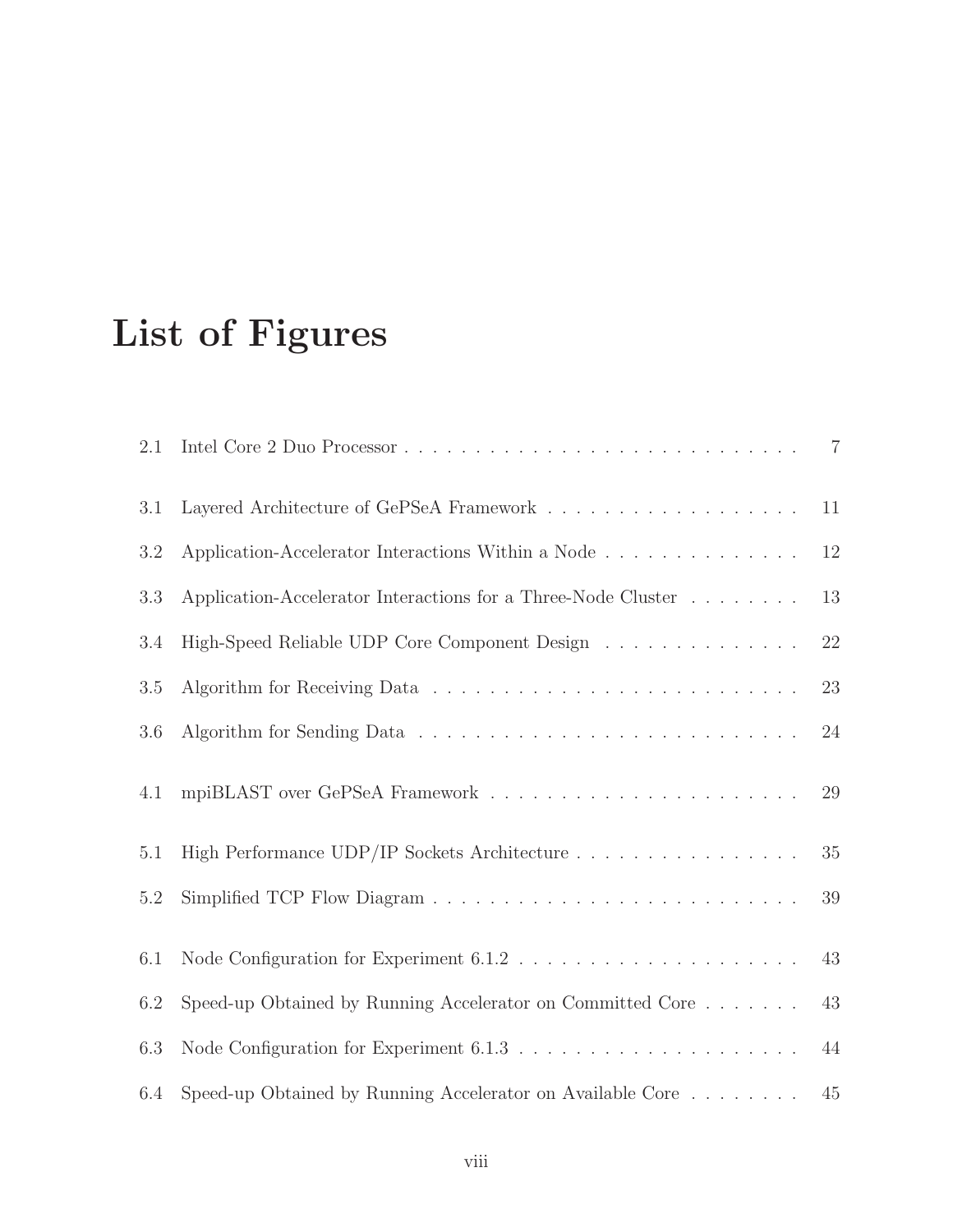| 6.6 Speed-up Obtained by Running Accelerator for Unequal Workers 46                                  |  |
|------------------------------------------------------------------------------------------------------|--|
| 6.7 Speed-up Obtained with Increase in Problem Size 47                                               |  |
| 6.8 Worker Search Time as a Percentage of Total Time 48                                              |  |
| 6.9 Distributed Output Processing Feature of GePSeA 48                                               |  |
|                                                                                                      |  |
| 6.11 Data Compression Feature of GePSeA $\ldots \ldots \ldots \ldots \ldots \ldots \ldots \ldots$ 50 |  |
| 6.12 Evaluation of UDP Offload Core Component 51                                                     |  |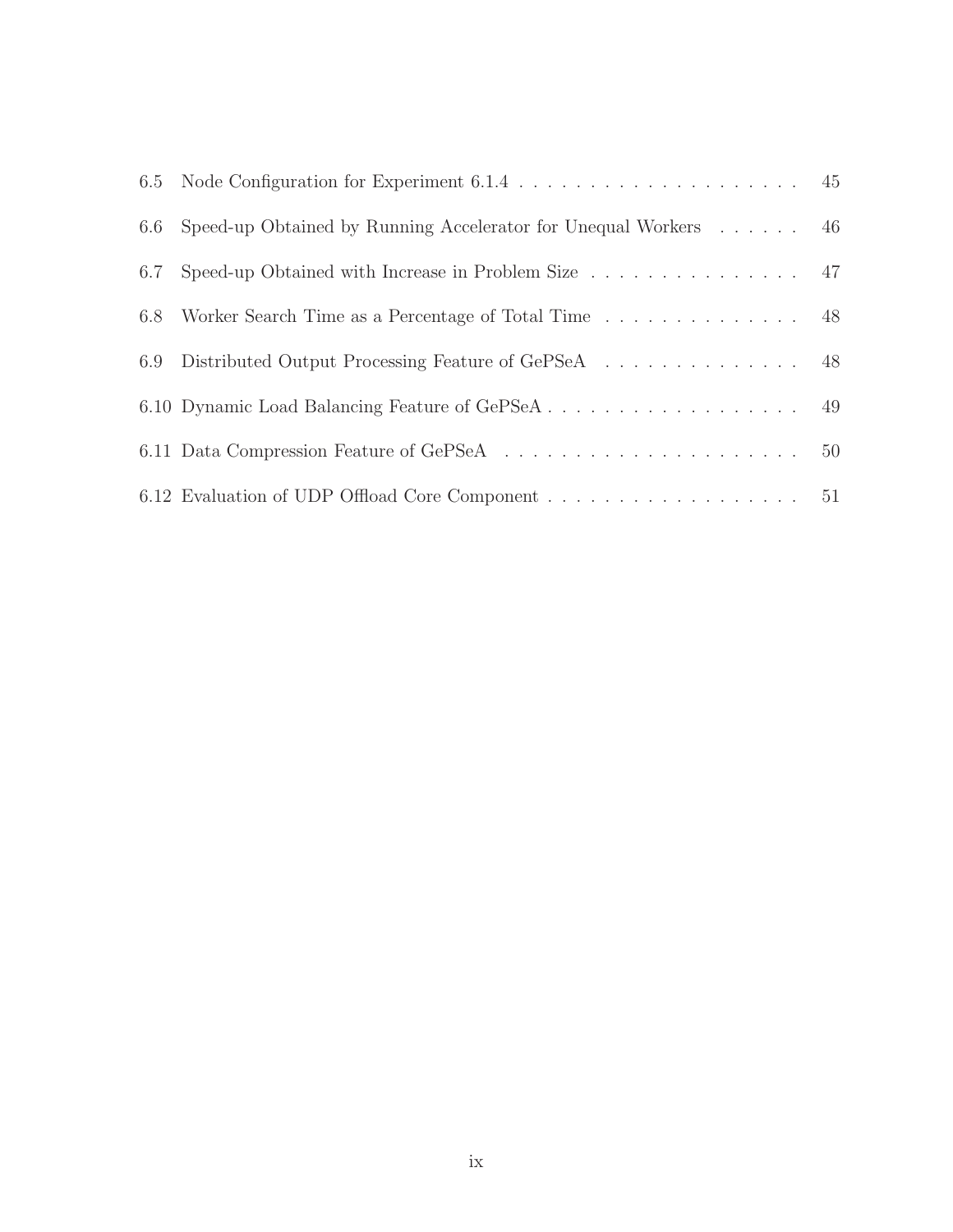## List of Tables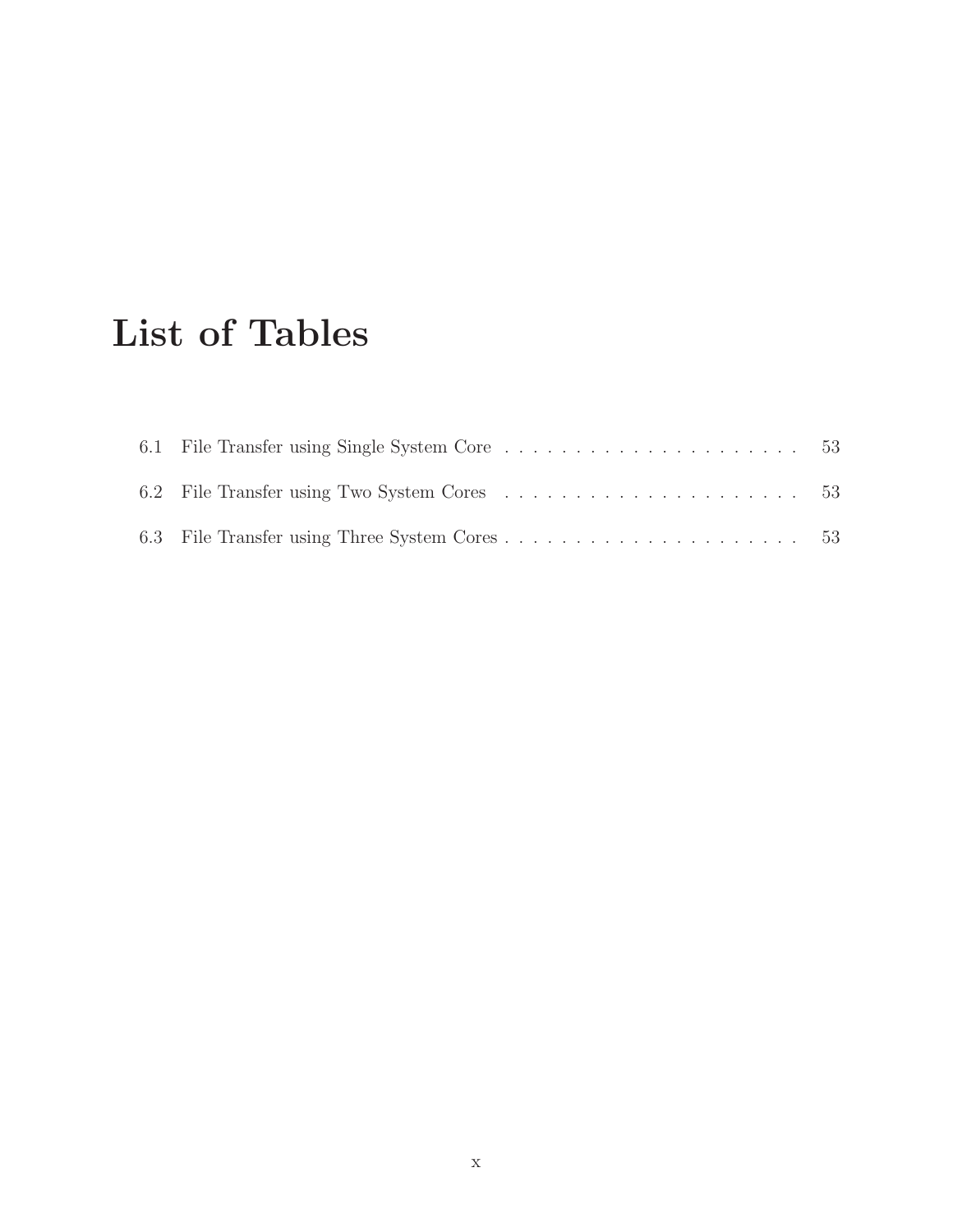## Chapter 1

## Introduction

Hardware acceleration techniques have been used to improve specific computational kernels for many years. However, such accelerators have typically focused on accelerating compute intensive portions for application, including Fourier transformations, search modules, and other numerical methods. However, a secondary benefit of hardware accelerators is their capability to serve as dedicated asynchronous engines, as compared to general purpose CPUs that are designed to be shared between multiple processes.

As high-end computing systems and their associated applications continue to grow in scale and complexity, the need for offloading more complex tasks is becoming clear. With systems scaling to hundreds of thousands of cores today, complex tasks such as asynchronous synchronization and data management are becoming extremely important. However, such tasks are orthogonal to the primary capabilities of existing hardware acceleration units. Consequently, offloading these tasks would result in a significant increase in the complexity and overall cost of these hardware units, which is undesirable. On the other hand, multi- and many-core architectures are becoming increasingly common today, with quad- and hex-core processors already available and 16- and 80-core processors on the roadmap [21, 6]. These trends point to the fact that today, and more so in the future, each physical node will have a massive number of processing units which, for some tasks, can be viewed as low-cost alternatives to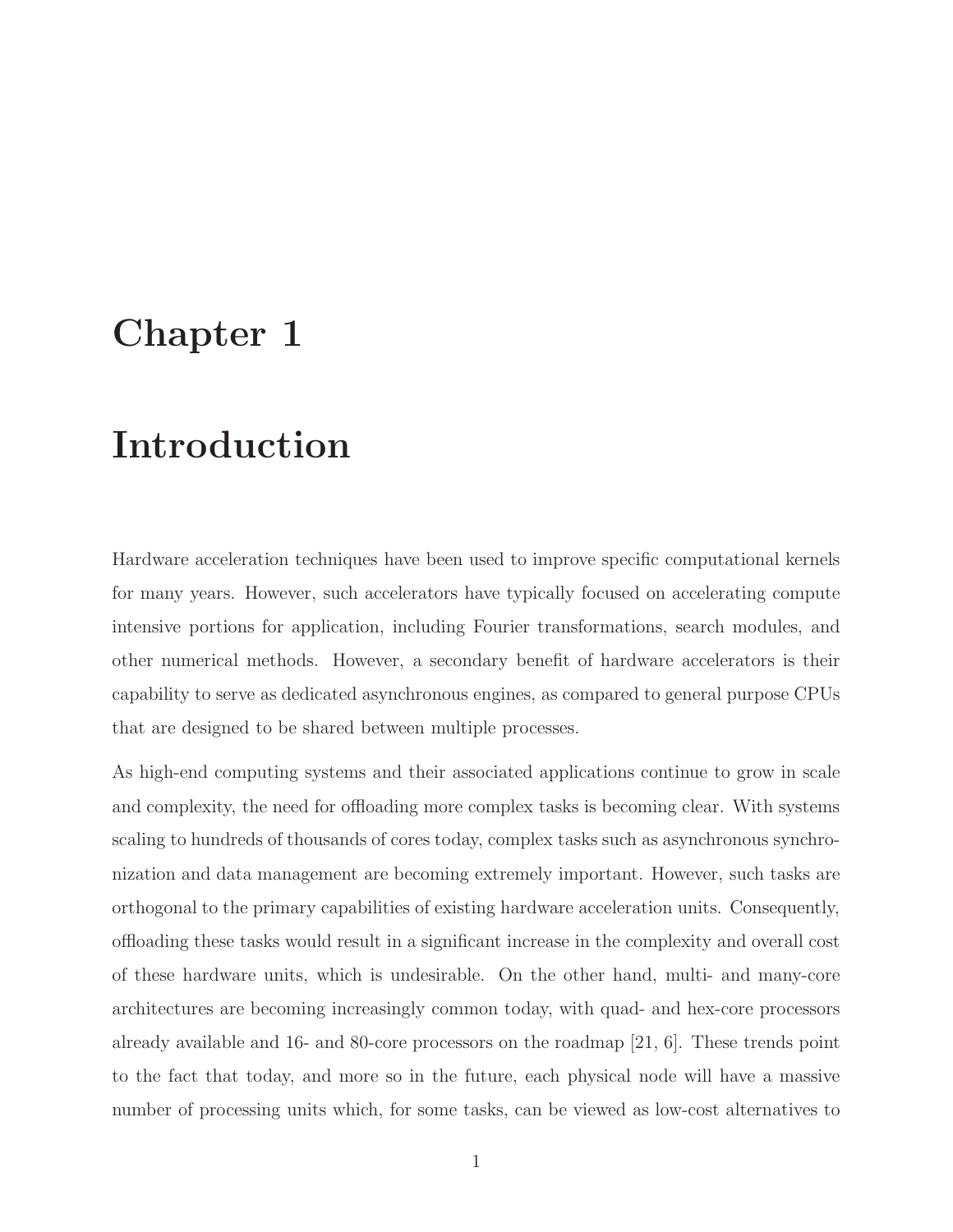expensive hardware accelerators.

Software-based accelerators have not received much attention from the research community in the past mainly because single-core processors are only capable of application-level parallelism through time-sharing of the single CPU core. However, as mentioned earlier, with availability of additional horsepower in terms of additional cores on multi-core systems, software-based accelerators offer an attractive alternative to accelerate applications by effectively utilizing the system's multiple computing resources. For example, software accelerators can asynchronously handle communication tasks while the application is performing the computation i.e. core processing.

Consequently in this thesis we propose GePSeA—a general Purpose software acceleration framework that can onload complex application-specific tasks as well. Specifically, GePSeA provides a number of utility components called core components that support different functionalities as well as a generic interface for applications to utilize these components through simple plug-ins. In this thesis, we present three categories of utility components: (i) data management components, (ii) memory management components, and (iii) synchronization and coordination components. However, the general-purpose nature of our framework allows it to be extended to other categories as well. In our design, different utility components are aggregated together into a lightweight process referred to as a software accelerator. This process acts as a helper agent to the application by executing lightweight application-specific tasks asynchronously and efficiently.

GePSeA does not aim to replace the dedicated and specialized hardware accelerators such as GPGPUs and Cell processors. Instead, it utilizes the existing hardware-offloaded features of such accelerators when available and extend them by onloading complex applicationspecific functionalities that cannot be easily offloaded to the hardware. GePSeA framework provide several utilities called core components that offload tasks on to a system core or to a special-purpose hardware when available in a way that is transparent to the application. Of particular note is the high-speed reliable UDP core component presented in this thesis.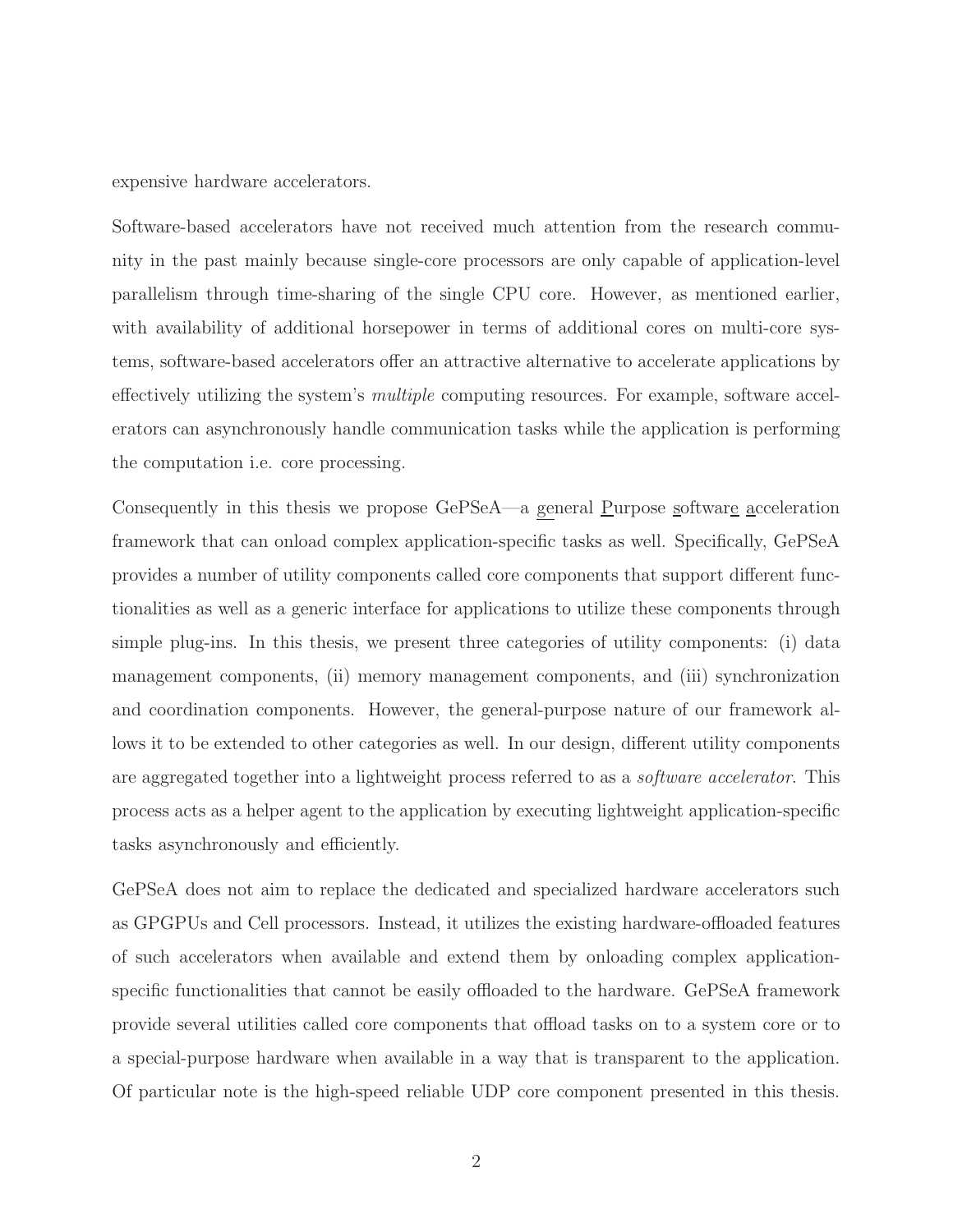It proposes a novel software-based technique to accelerate UDP application by utilizing the system cores effectively. GePSeA provide several other core components such as reliable communication service, distributed lock management, global memory management, dynamic load distribution, distributed data sorting that efficiently perform data management and data I/O for parallel applications running on multi-core clusters.

We evaluate GePSeA framework using two applications. We used an open-source computational biology application called mpiBLAST and a RBUDP based file transfer application as case studies to test the efficacy of the our framework. Our results show significant improvement in application performance in both the cases using GePSeA framework.

### 1.1 Motivation

There are several direct and indirect benefits of software accelerators. We list some of the important ones here that motivated us to build GePSeA framework.

Software accelerators, like hardware accelerators, boost the application performance. They execute tasks delegated to them by the applications asynchronously, efficiently and in parallel. Using software accelerator, applications can also overlap their computation and communication tasks. For example, accelerator can pre-fetch the new data set from the network for the application while the appication is working on the current data set thereby eliminating any application stalls. And since both application and the accelerator work simultaneously on the same problem possibly without contending for system resources, significant speed-up can be achieved.

Applications greatly benefit using hardware accelerators as they execute the tasks that they have been designed for in faster and efficient manner. However, developing applicationspecific hardware accelerators in not trivial. Huge investment in terms of time and money is required. Moreover, complexity in developing hardware accelerator increases exponentially with increase in complexity of tasks. Software accelerators on the other hand do not require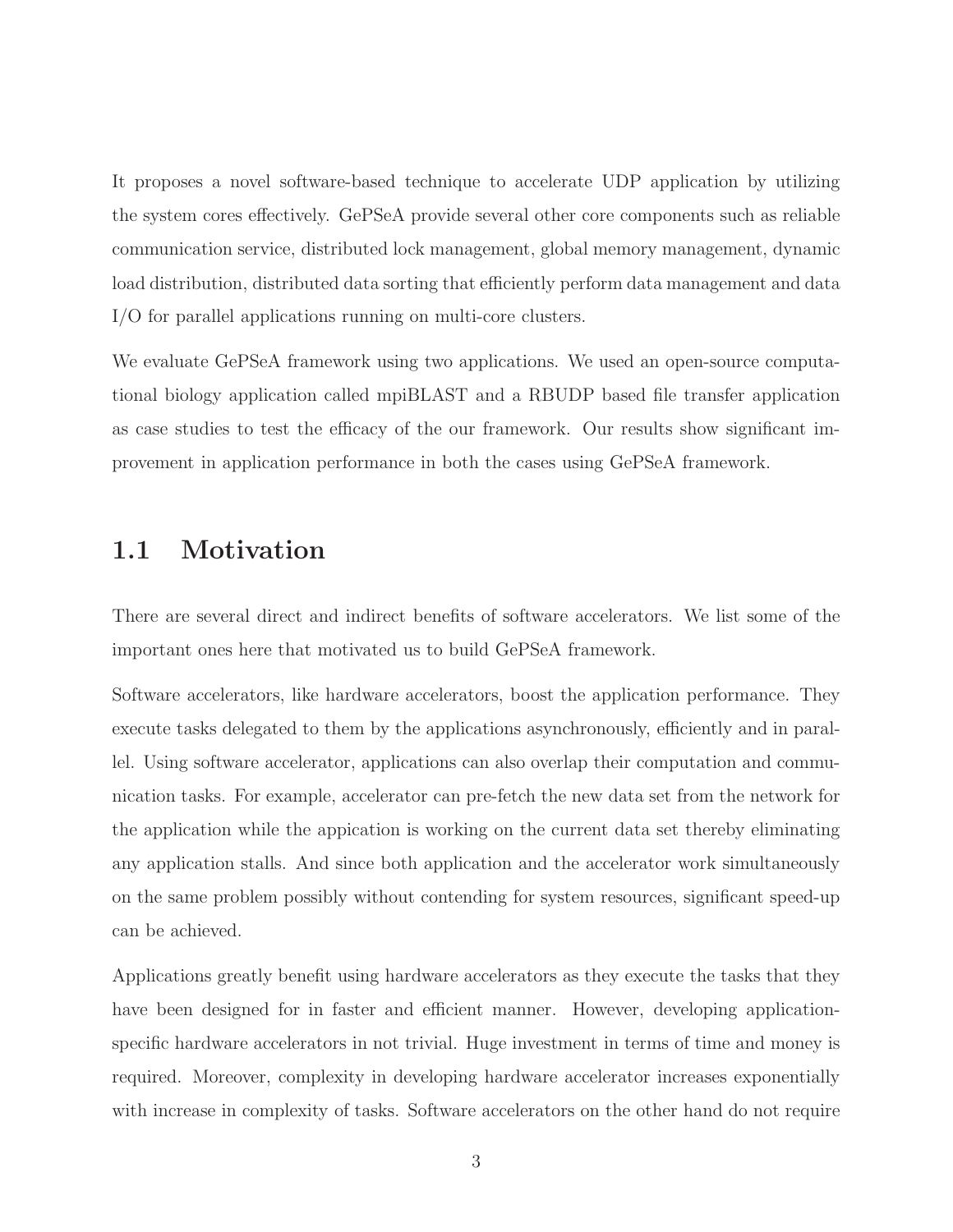any specialized hardware and therefore can be very cost effective alternative to accelerate application .

Multi/many-cores systems are ubiquitous today. And with clock speed now stagnant, multicore systems are only going to be more prevalent in the near future. Software advances, however, continue to lag behind. New software designs therefore need to be "core aware" in order to tap the increased horsepower of multiple cores. Software accelerators proposed in this thesis are designed to maximally utilize the processing power of system cores, thereby efficiently utilizing the system resources.

Software accelerators, unlike their hardware counterpart, are easy to develop. In fact, it is possible to re-use the code for developing different software accelerators. For example, developing accelerators for parallel programs often require generic utilities such as reliable communication, distributed lock management, global memory management, dynamic load balancing etc. Rather than forcing the developers to design these utilities from scratch, they can benefit by reusing the existing implementations if available. GePSeA framework proposed in this thesis provide such utilities for the development of software accelerator and also the infrastructure to add new utilities.

## 1.2 Contributions

Specifically, we make these contributions in this thesis:

- Proposing and designing GePSeA, a software acceleration framework for lightweight task offloading. GePSeA is a easy-to-use framework that provide infrastructure for quick development of application-specific software accelerators.
- Design of several general-purpose utilities called core components such as distributed data sorting, dynamic load balancing and data compression engine, for parallel and distributed applications. These core components are the building blocks of GePSeA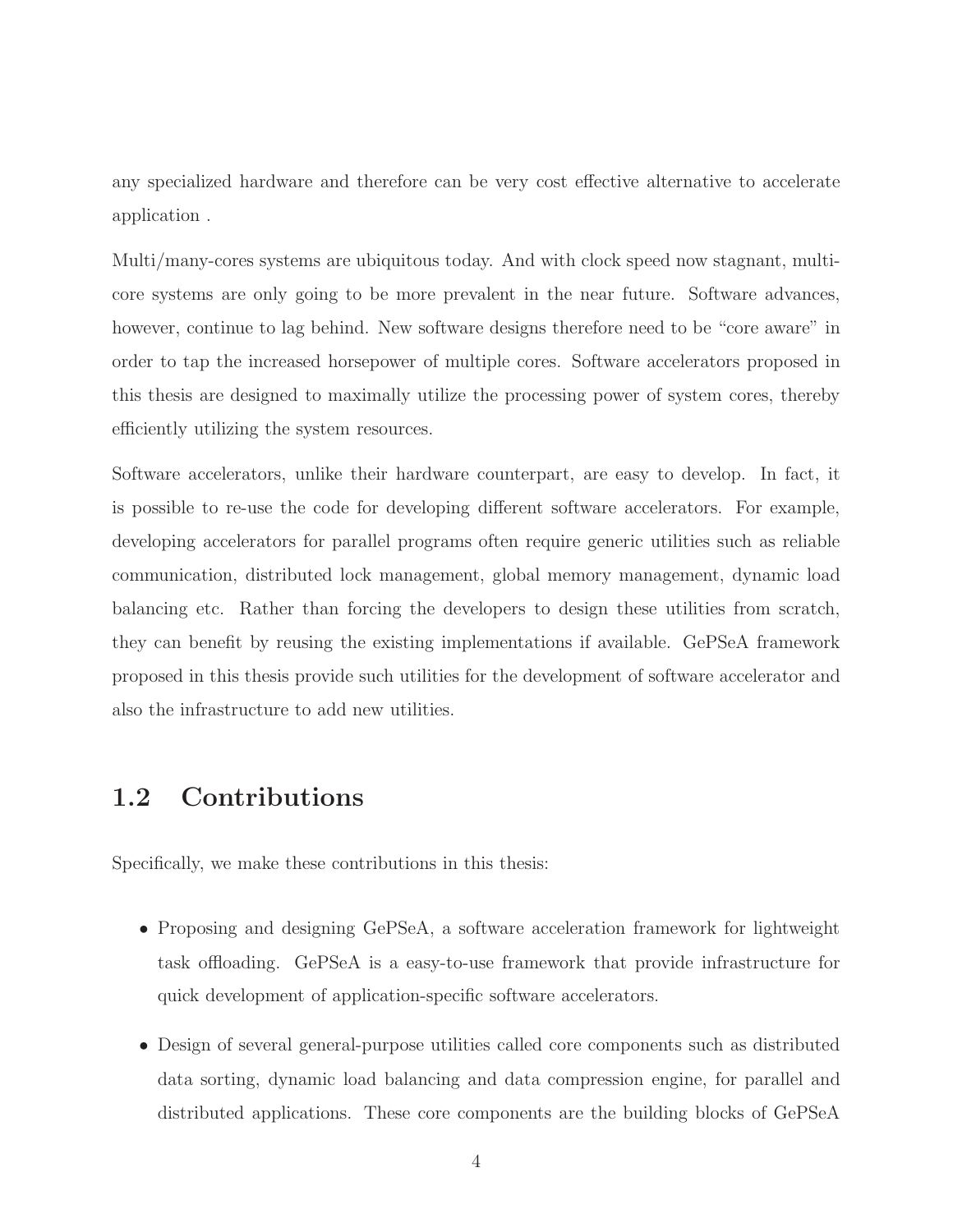framework and are independent research components in themselves.

- Proposing high-speed reliable UDP core component to enable high-speed reliable UDP data transfer which is a "core aware" scheme that utilize the processing power of the cores on multi/many-core systems to accelerate UDP data transfers.
- Designing and implementing hardware-assisted UDP acceleration scheme to offload UDP protocol processing to latest generation network adapters such as Myricom's Myri-10G NIC that support stateless protocol processing for TCP. Specifically, we utilize adapter's TCP segment offload (TSO), large receive offload (LRO) and checksum offloading features to offload UDP protocol processing.
- Evaluation of the GePSeA framework using a popular computational biology application mpiBLAST as a case study. We developed software accelerator for mpiBLAST using the GePSeA framework and conducted several tests to prove the efficacy of the accelerator. We also evaluated GePSeA using RBUDP based file transfer application.

## 1.3 Outline

This thesis is organized as follows. In Chapter 2, we present the background, define terminology, and introduce concepts relevant to this thesis. Chapter 3 present the detailed design of the GePSeA framework including the design of some of the important core components. The case study of mpiBLAST application using the GePSeA framework is presented in Chapter 4. Another case study of RBUDP based file transfer application over GePSeA framework is presented in Chapter 5 that evaluates the efficacy of high-speed reliable core component provided by GePSeA. It is followed by a detailed experimental evaluation in Chapter 6. In Chapter 7, we discuss related work on accelerators and frameworks for multi/many-core architectures. Chapter 8 presents our conclusions and discussions for future work.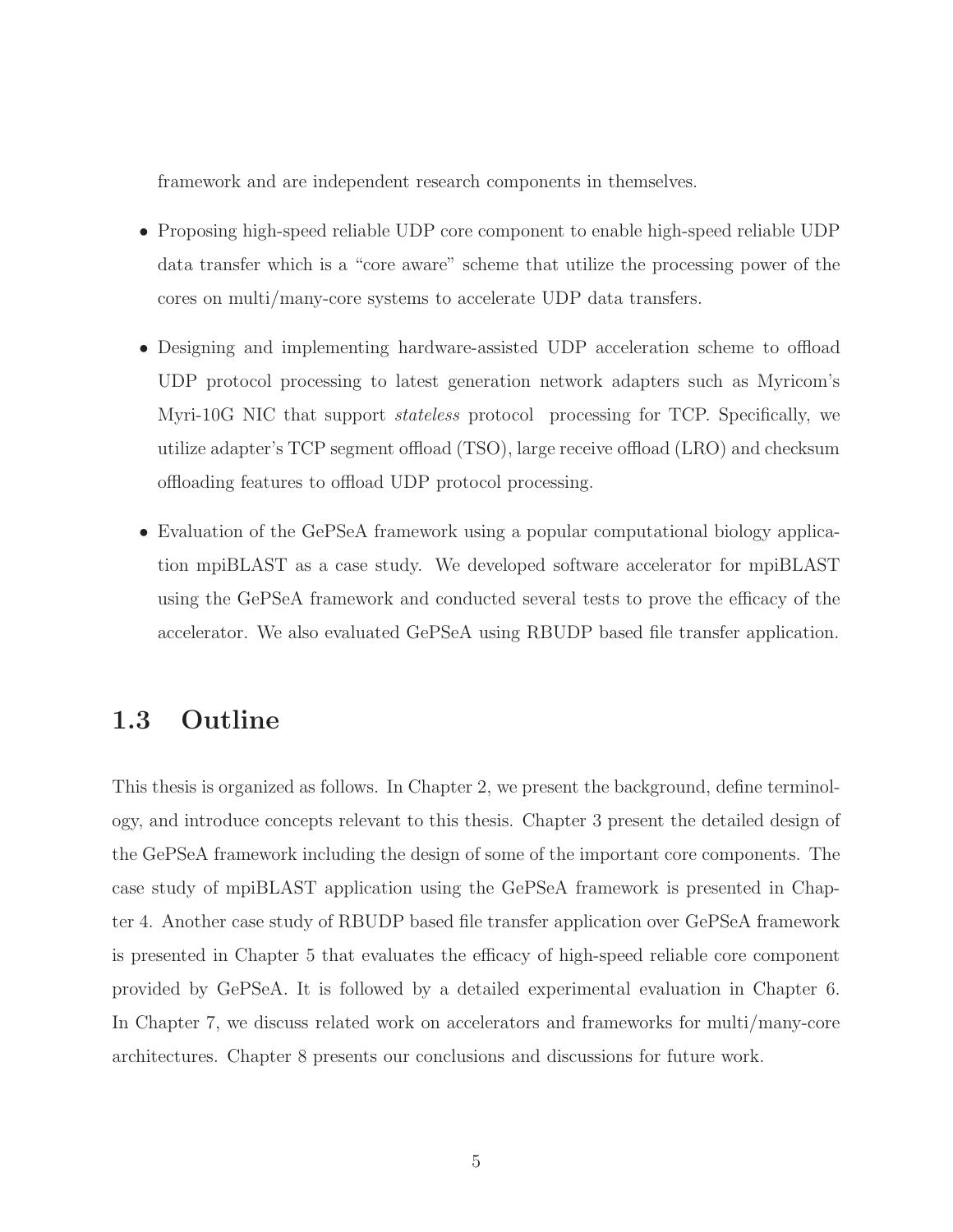## Chapter 2

## Background

In this chapter, we present the background, define terminology, and introduce concepts relevant to this thesis.

## 2.1 Terminology Used

Terms GePSeA and GePSeA framework have been used interchangeably in this thesis. Both the terms refer to the software acceleration framework proposed in this thesis. Also terms, GePSeA accelerator and software accelerator used in this thesis refer to the software accelerator (helper process) built using GePSeA framework. The term task onloading used in this thesis refer to the process of executing the task on a general-purpose CPU (or core) which would "normally" run on a specialized hardware when available.

## 2.2 Multi/Many-Core Systems

Design obstacles due to power demands and heat concerns have limited CPU clock speeds. As the clock speed became stagnant, multi-core architectures evolved in order to increase the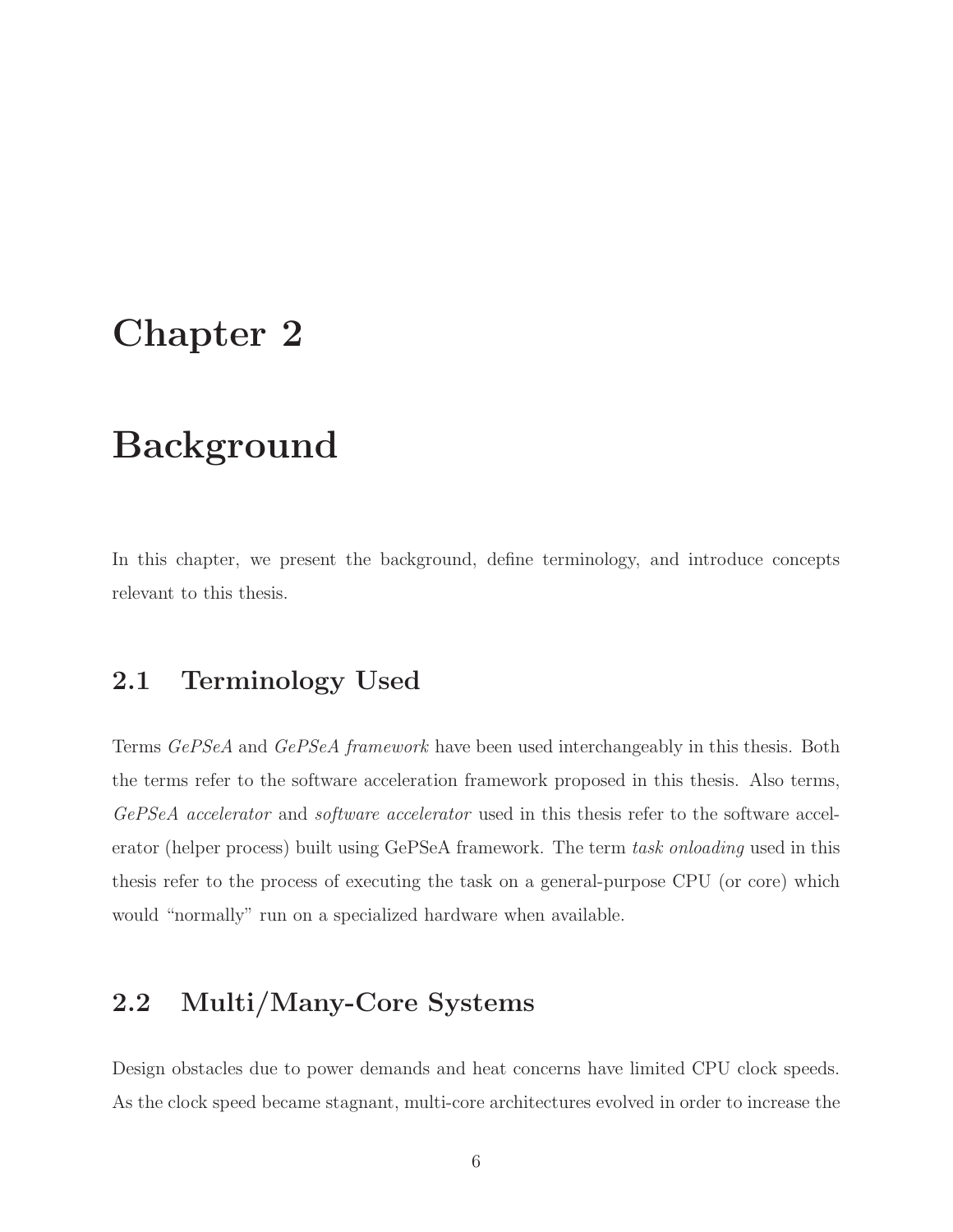processing power. In this section we discuss some the architectural details of multi-core systems.

A core refers to a processing unit. In a multicore system, two or more cores are integrated on a single integrated chip die. Each core can execute instructions independent of other. As cores are on a single integrated circuit (and therefore physically close to each other), cache coherency is greatly improved. Figure 2.1 shows the architecture of Intel Core 2 Duo processor. Each processor has two cores inte-



Figure 2.1: Intel Core 2 Duo Processor

grated on a same die. Each core has its own L1 cache but they share L2 cache and system bus interface. Cache coherency protocols keep the caches coherent. One advantage of such architecture is that communication between the two cores does not have to go outside the die and therefore eliminates die pin overhead.

One disadvantage of multi-core system is the block-waiting for shared resources. For example, system memory bandwidth is fixed. If there is too much memory contention between the two cores, then real-world advantage of having two cores drops considerably. From software developer point of view, multi-threaded applications must be carefully written to take the advantage of the cores on a multi-core system.

### 2.3 Application Accelerators

In high performance computing, efficient data management and data I/O often becomes the key to an application's performance. For example, inefficient delivery of data to the application may stall the application by forcing it to wait for the data's arrival. With ever increasing problem sizes and software complexity, offloading these complex and data intensive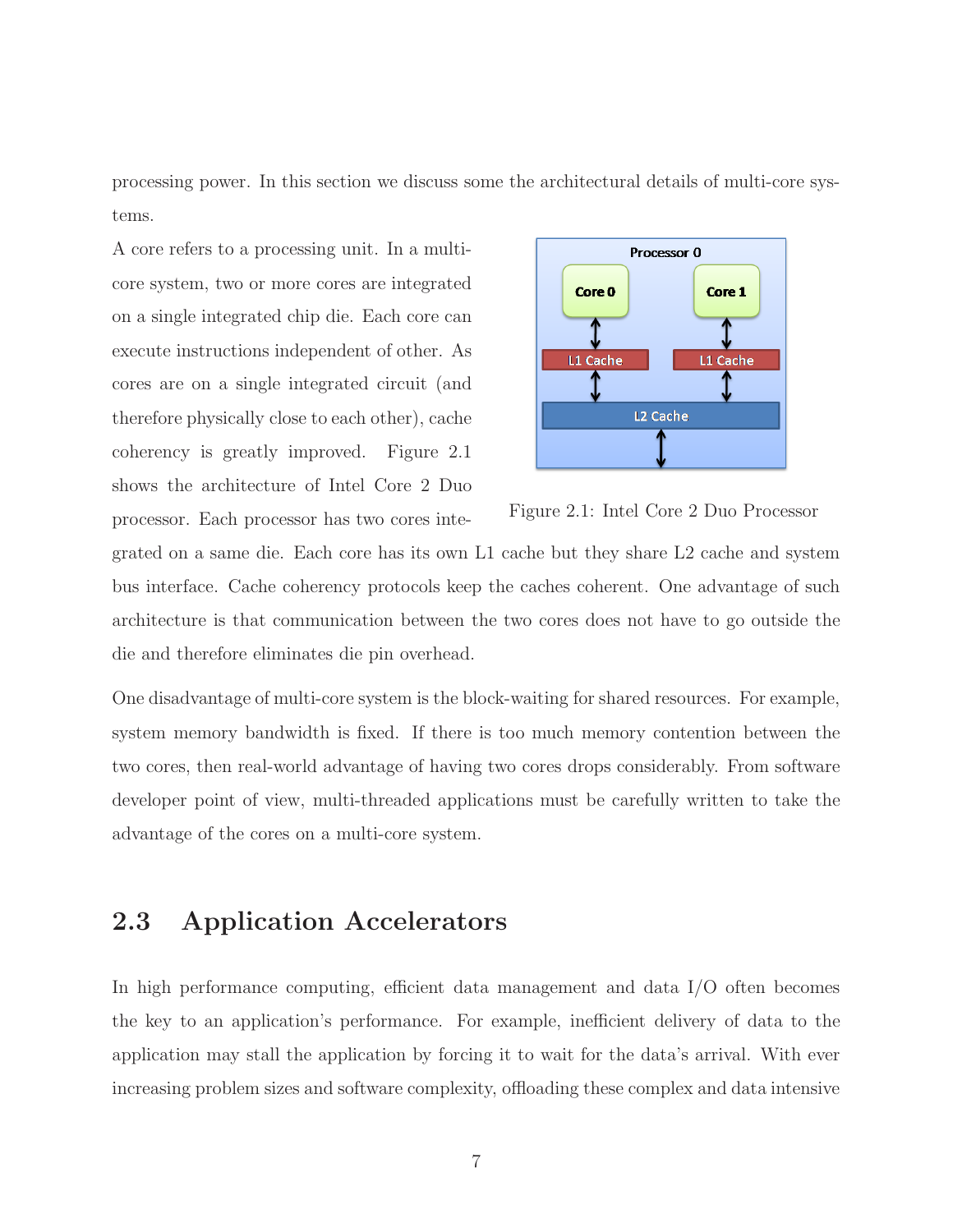tasks from the application can be critical to an application's performance.

Using specialized hardware for offloading is one popular technique. Hardware accelerators are blocks of logic that are designed to offload specific tasks from system processor, such as GPUs for offloading intensive graphics rendering. GPGPUs, for example, which provide some programming flexibility, offer higher bandwidth than the CPUs for data parallel algorithms [24]. The end result is that tasks are performed much more quickly and efficiently in the specialized hardware than in software.

Access to these features are often provided through a set of library functions to blend the hardware-software interface. Using these library functions, data streams or shared memories are used to create abstract connections between the application running on the generalpurpose CPU and the hardware-accelerated subroutines running in the special-purpose hardware. Further, the application can continue execution on the CPU simultaneously with the subroutine being executed on the hardware enabling parallelism.

## 2.4 Myri-10G Network Interface Cards

In this thesis, we proposed a hardware-assisted UDP acceleration scheme that exploit offloading features available in modern network adapters to enable UDP protocol processing in hardware. Specifically, this scheme utilizes protocol offloading features provided by Myri-10G network interface card (NIC). We therefore present an overview of Myri-10G NIC in this section.

Myri-10G NICs [15] are new generation network interface cards provided by Myricom. Myri-10G NICs support link speed of 10 Gbps. These NICs, include a programmable Lanai processor and DMA engines. Firmware and associated software of Myri-10G have support for Ethernet and proprietary Myrinet Express protocol which is a layer 2 protocol developed to maximally utilize the processing capabilities embedded in Myri-10G cards. In our experimental setup, Myri-10G NICs were connected to the host through PCI-Express x8 bus.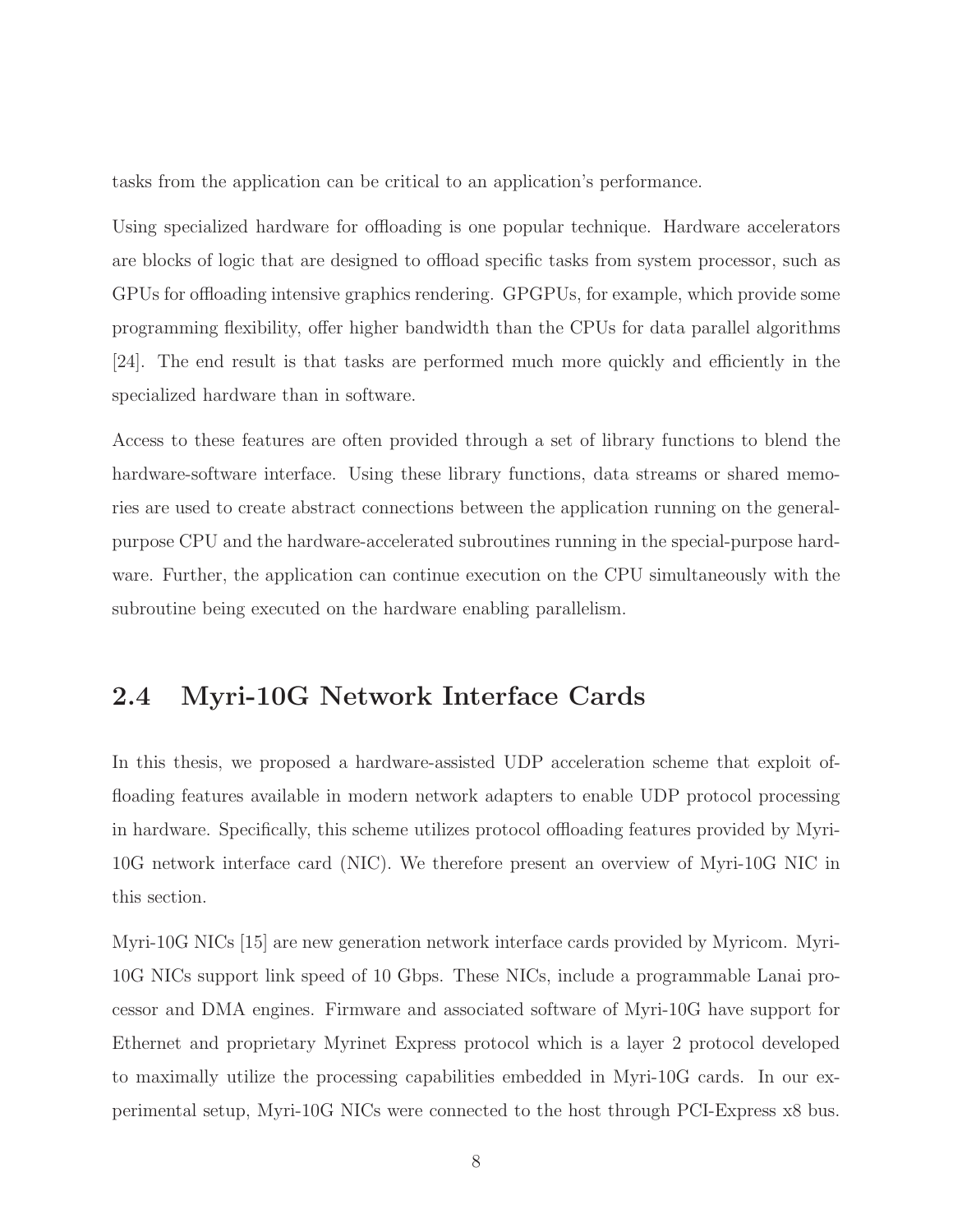Detailed specification about Myri-10G NICs can be found in [15].

Myri-10G NICs achieve high throughput performance and a low host-CPU utilization through offloading network protocol processing. Myri-10G does not support stateful offloads like the ones used by "TCP Offload Engines" (TOEs) but they support variety of stateless offloads. Some of the offloads supported are:

- IP and TCP Checksum Offload, Send and Receive
- Interrupt Coalescing
- TSO (TCP Segmentation Offload)
- LRO (Large Receive Offload)
- RSS (Receive-Side Scaling)
- Multicast Filtering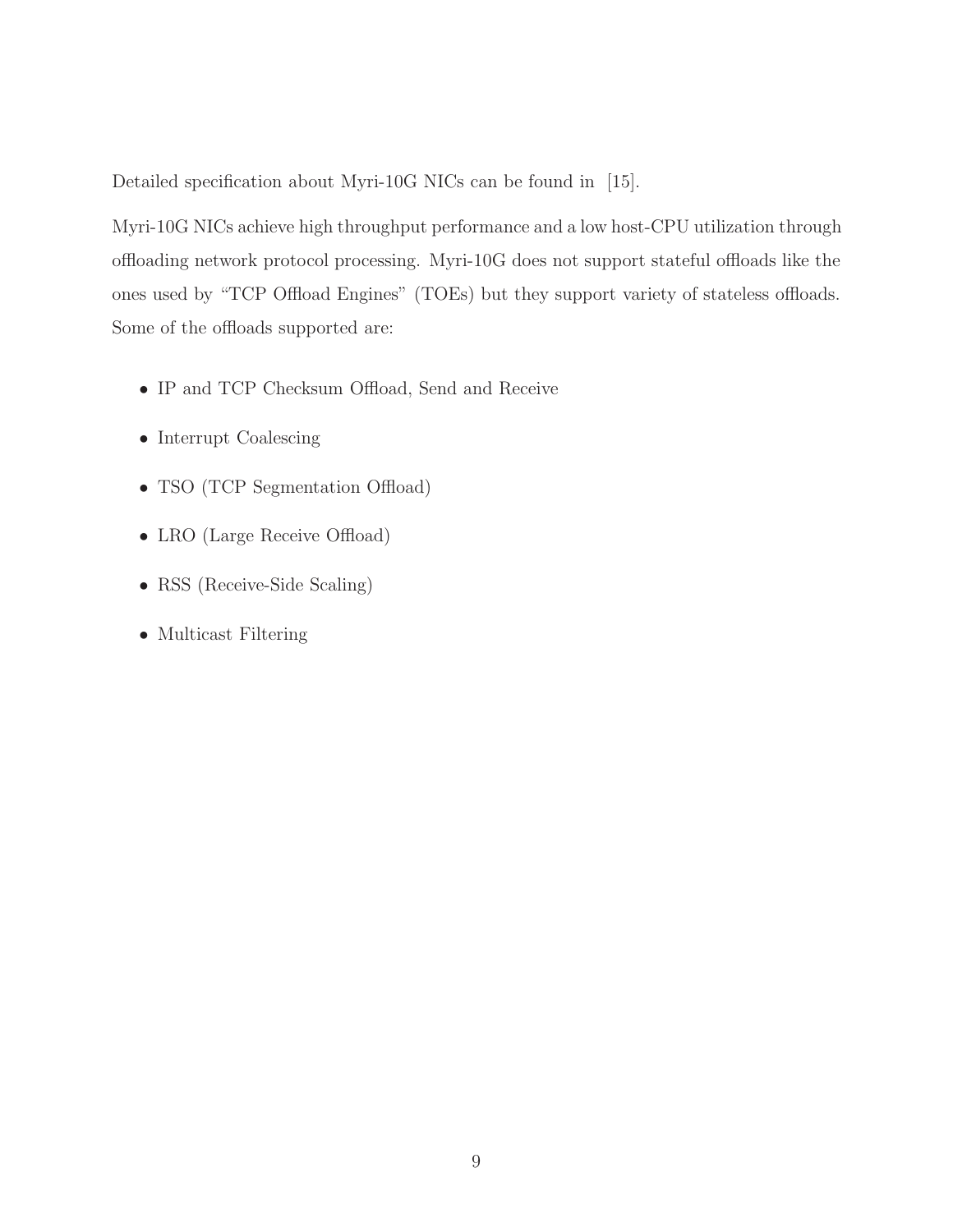## Chapter 3

## GePSeA: Design and Implementation

In this chapter, we will present design and implementation details of the GePSeA framework. We will also discuss how GePSeA framework can be utilized to develop application-specific software accelerators. As discussed previously, software accelerators much like the hardware accelerators execute tasks assigned to them on a dedicated unit. In multi/many-core systems, accelerators execute these tasks asynchronously and efficiently on a subset of available system cores.

GePSeA framework provide infrastructure to build software accelerator. It provides generic interface for applications to interact with the accelerator in order to offload work to them in a simple and efficient manner while continuing their respective processing. GePSeA framework therefore has a generic layered architecture as shown in Figure 3.1. It is a two-layer architecture. The upper layer consists of application-specific plug-ins while the lower layer consists of more generic utilities called core components. These two layers reside between the application and the underlying network. GePSeA framework therefore provide GePSeA communication layer (not shown in the Figure 3.1) that provide infrastructure for accelerator-application communication. For parallel applications running on cluster, GePSeA communication layer provide infrastructure for inter-node accelerator-accelerator communication.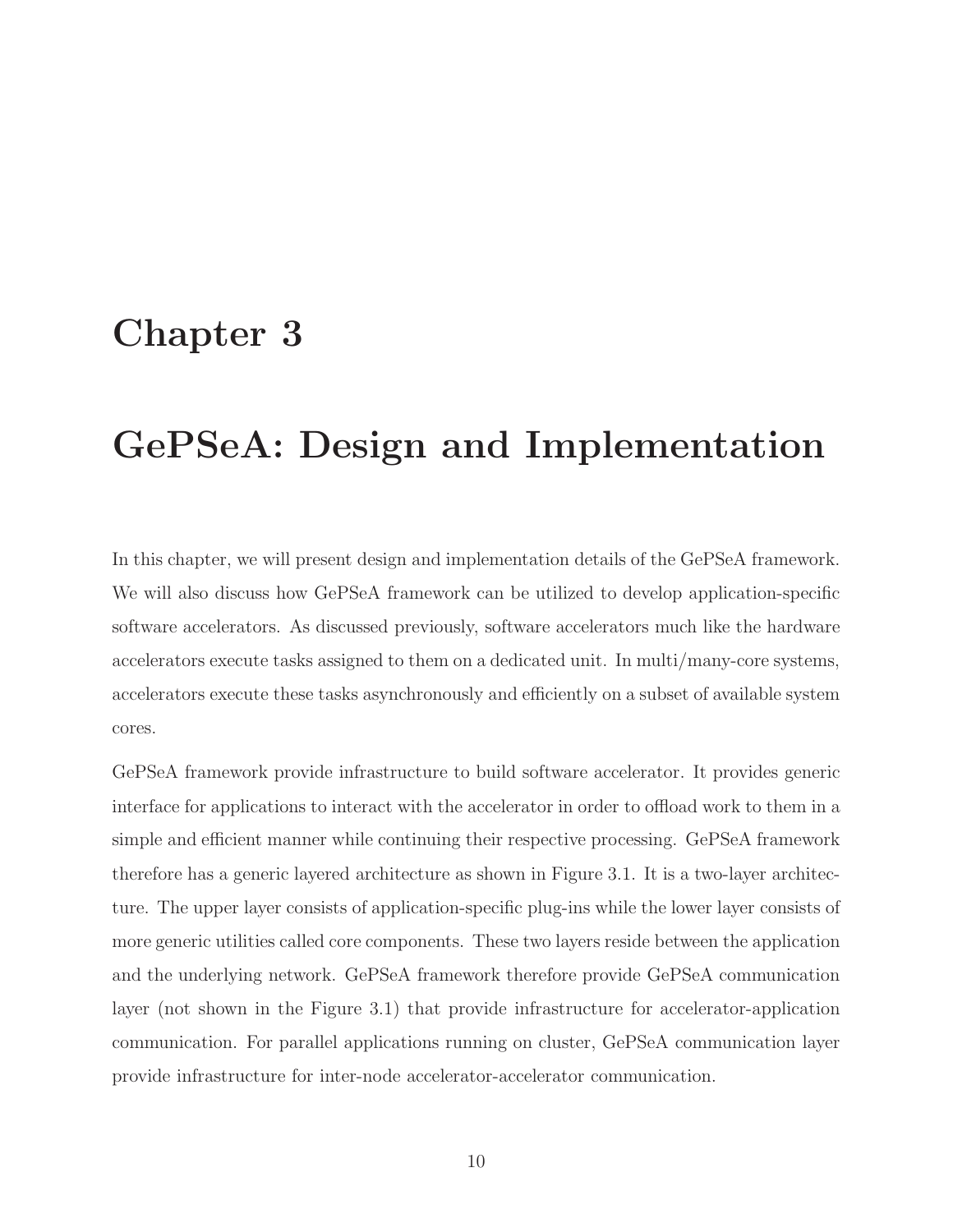

Figure 3.1: Layered Architecture of GePSeA Framework

GePSeA accelerator is a lightweight helper process to the application that executes the tasks delegated to it. Application plug-ins and the core components of the GePSeA framework are compiled together into this helper process referred to as a GePSeA accelerator. GePSeA accelerator utilizes the GePSeA communication layer to communicate to the application and to the underlying high-speed network. We now present some detailed discussion on various layers of the GePSeA framework.

### 3.1 GePSeA Infrastructure and Communication Layer

Figure 3.2 shows various components of GePSeA framework. It shows an accelerator process running on a node and servicing two application processes. Applications first need to register themselves with the accelerator running on that node before they can use it. Once accelerators receives the registration request from all the participating application processes, it sends them a registration successful message. After which, the applications can begin delegating the tasks to the accelerator. For parallel applications running on multiple nodes in a cluster, each compute node run only one accelerator process that service all the application processes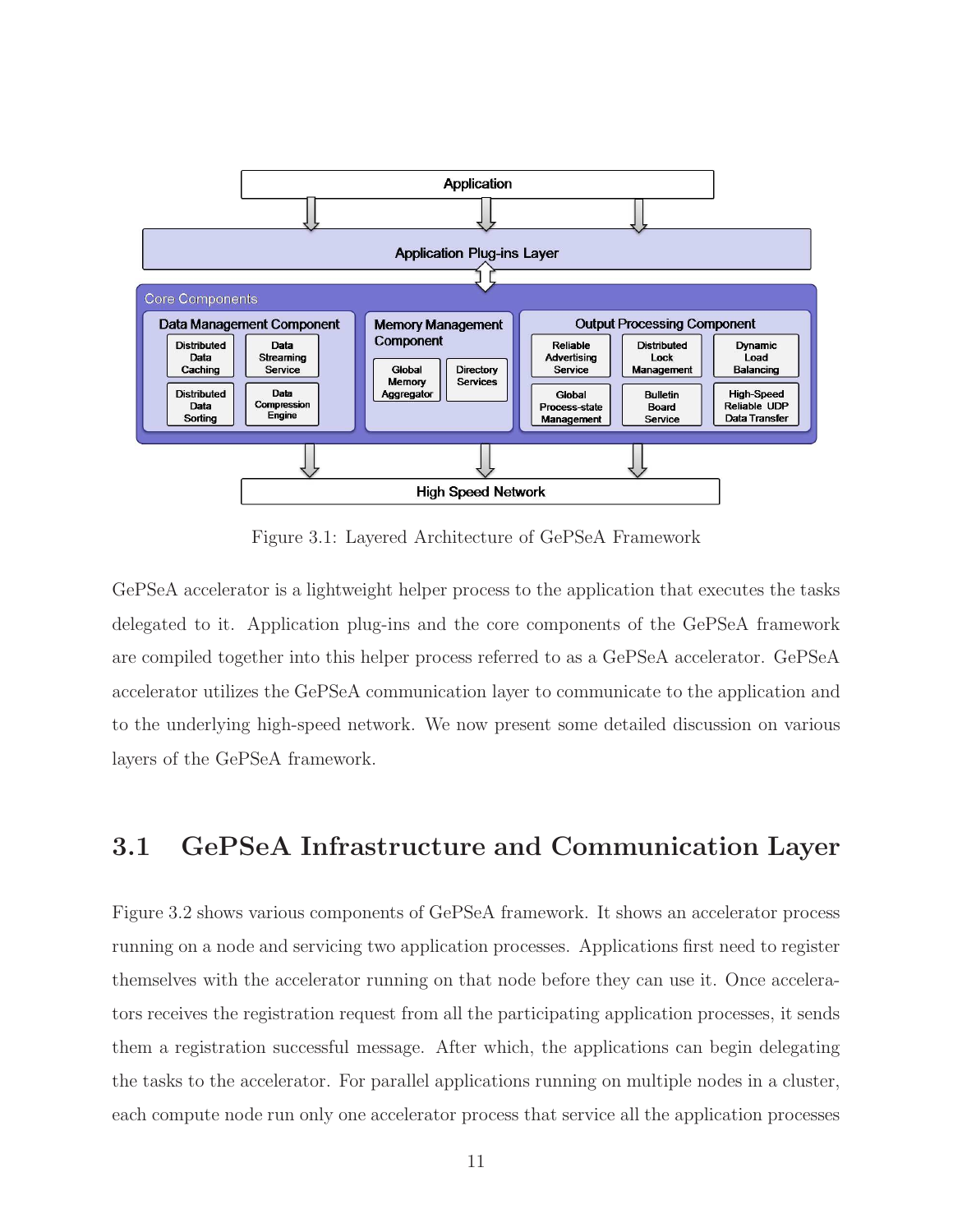

Figure 3.2: Application-Accelerator Interactions Within a Node

running on that node. Accelerator-application interactions for a three-node cluster in shown in Figure 3.3.

As we can see in the Figure 3.2, all messages passes through the GePSeA communication layer. This layer uses TCP/IP socket communication to communicate with application running on that node or to another accelerator running on some other node. It keeps upto-date information of all participating application processes and the accelerator processes. GePSeA framework provide two different service queues to handle inter-node and intra-node service requests. If GePSeA communication layer receive service request from an application process that does not require participation from other nodes, it is queued into the intra-node service queue. All other service requests are queued into inter-node service queue. Message processing block, which basically consists of application plug-ins, first check the intra-node service queue for any available request and service them. If intra-node service queue is empty it then checks for messages in the inter-node service queue. Therefore intra-node service queue have higher priority over inter-node service queue. This is just an optimizations since intra-node service request do not require inter-node synchronization and communication and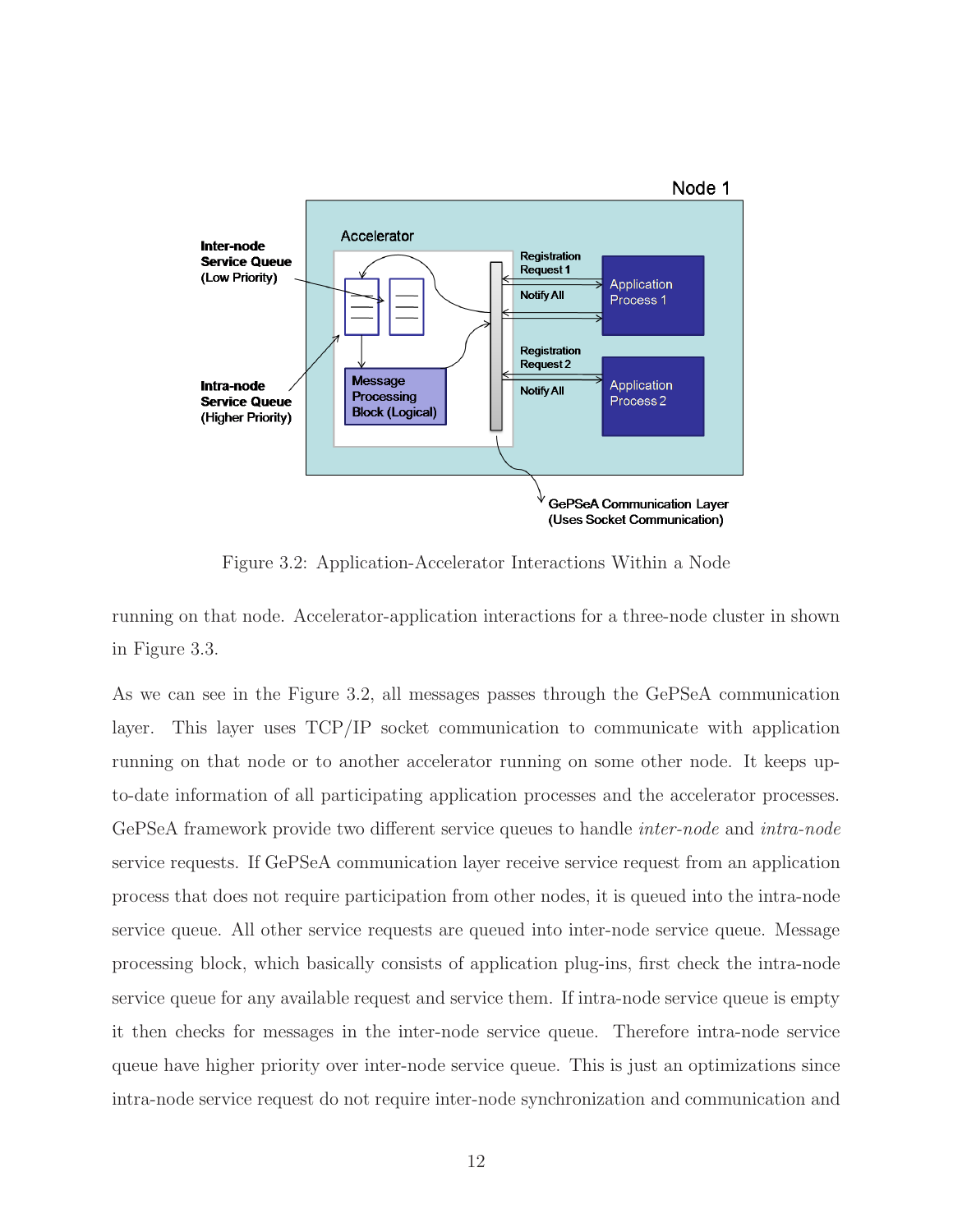

Figure 3.3: Application-Accelerator Interactions for a Three-Node Cluster

therefore can be serviced faster than inter-node service requests. However for our case study presented in Chapter 4, where we built a software accelerator for mpiBLAST application using GePSeA framework, we used a single service queue to service both intra and inter service request.

We introduced notion of two queue system later with the objective of improving the overall performance of the accelerator. However there are certain tradeoffs and issues involved with such design that needs to be addressed. Firstly, since inter-node service requests are serviced only if there are no pending service requests in intra-node service queue, this can lead to starvation for requests queued in inter-node queue. Problem of starvation can be handled by modifying the current design to incorporate the notion of queue weights and fetching the service requests from the two queues using weighted round-robin algorithm. Another important issue with two queue system is of deadlocks. While accelerator expects application to take care of deadlock situations, certain deadlocks might occur due to inefficiencies in the accelerator framework design. Current implementation of GePSeA does not handle such deadlock situations. Standard methods of breaking deadlocks can be employed to break the deadlocks. This work is included in our future work which is also discussed in Chapter 6 separately.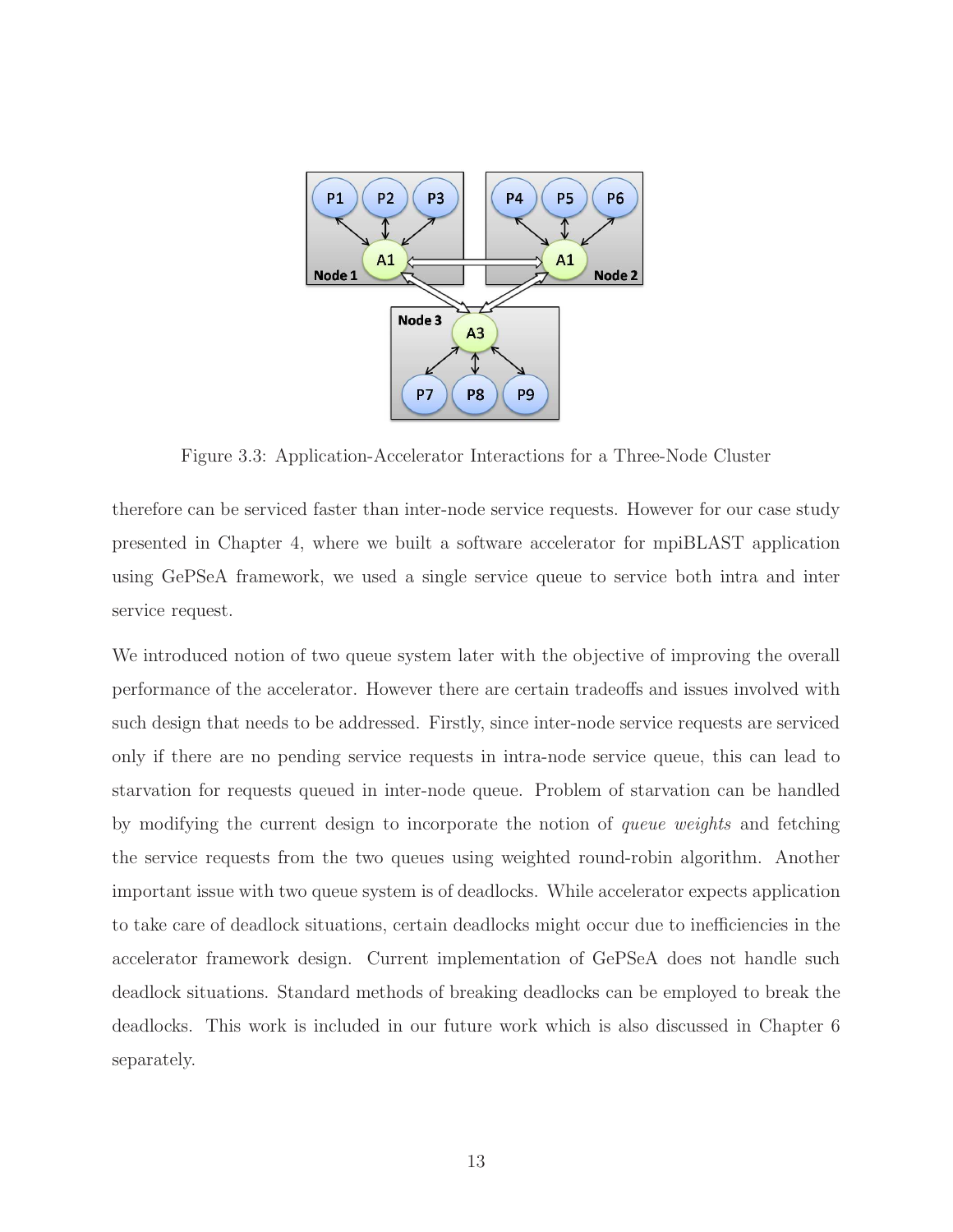### 3.2 Application Plug-ins Layer

Application plug-ins forms the upper layer of GePSeA framework. They are built using the services core components and the GePSeA communication layer. Application plug-ins are simple and abstract application-specific utilities. Unlike the core components which are generic reusable utilities, application plug-ins are generally not reusable among different applications. In order to build application plug-in, application-specific task must be identified first that is suitable for offloading. This task can then be written as a plug-in that will execute on accelerator process using services of core components provided by the framework. Application can have any number of plug-ins.

### 3.3 Core Components

Core components are building blocks of the framework. They describe core features provided by the framework. These features, in general, are simple yet powerful tasks that can be utilized by the application plug-ins layer above it. Each core component implements a generic functionality. This generic nature of these core components allow them to be used by multiple applications. Most of the core components are independent research components in themselves. Design of some of challenging core components is described in following sections. While some of the core components such as high-speed reliable UDP incorporate new and novel concepts, the ideas of others may not be completely new. For example, there has been previous work that utilizes specialized hardware support to achieve distributed data management and locking efficiently [25, 16]. However, our this thesis work focuses on providing such useful functionality in the context of a general purpose software-based accelerator, which presents its own unique challenges.

While GePSeA is a general purpose framework that allows it to *onload* any task, we concentrate on three main categories of components, namely: (a) data management components,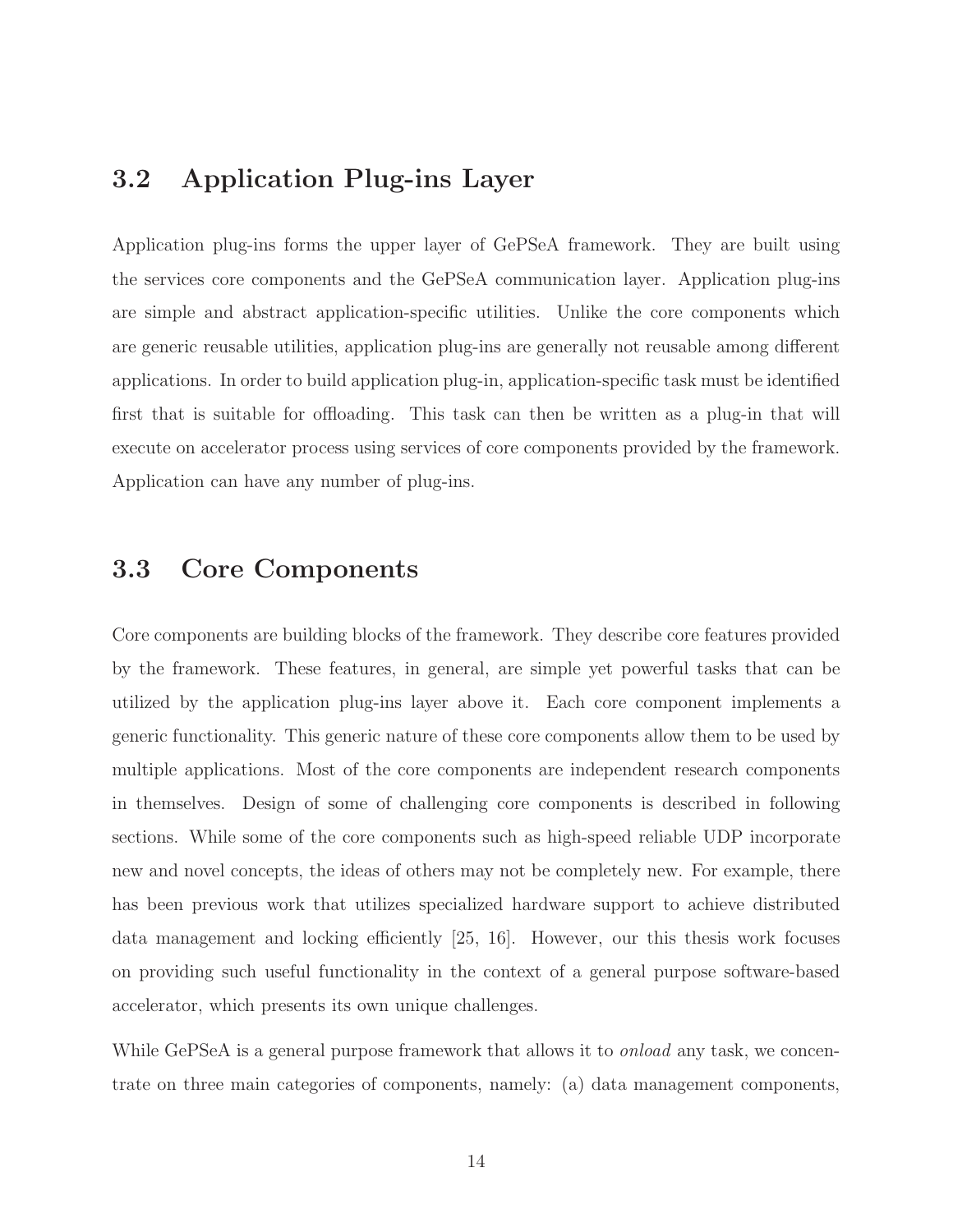(b) memory management components and (c) synchronization and coordination components as illustrated in Figure 3.1. In this section, we describe the details of each of these categories as well as some of the core components within these categories. It is to be noted that while we present software-based designs for each of these utilities, this does not preclude GePSeA from taking advantage of hardware implementations when they are available. When such hardware units are available, GePSeA would simply replace these modules with them while retaining the interface it exposes to applications. Thus, from an application's perspective, the actual implementation of these utilities does not matter.

### 3.3.1 Data Management Core Components

The data management utilities primarily deal with moving I/O data associated with the application. This includes input data, output data and transitional meta-data that is created and destroyed during application execution. We present four utilities within this category that the GePSeA framework provides: (i) distributed data caching, (ii) data streaming service, (iii) distributed data sorting and (iv) data compression engine.

#### 3.3.1.1 Distributed Data Caching Core Component

This component provides caching capability for the entire input database on the overall system memory. The input data used by many applications (terabytes in size) is typically several times larger than the amount of memory on each node (gigabytes in size). However, for large-scale systems, the total system memory is tens of terabytes in size which, on the whole, is sufficient to cache the entire input data in many cases. The distributed data caching component performs this task by trapping I/O calls, reading the entire input data into the system memory and responding to I/O requests from the distributed memory cache, instead of from the disk or file-system.

One of the primary challenges in distributed data caching is the addressability of the data.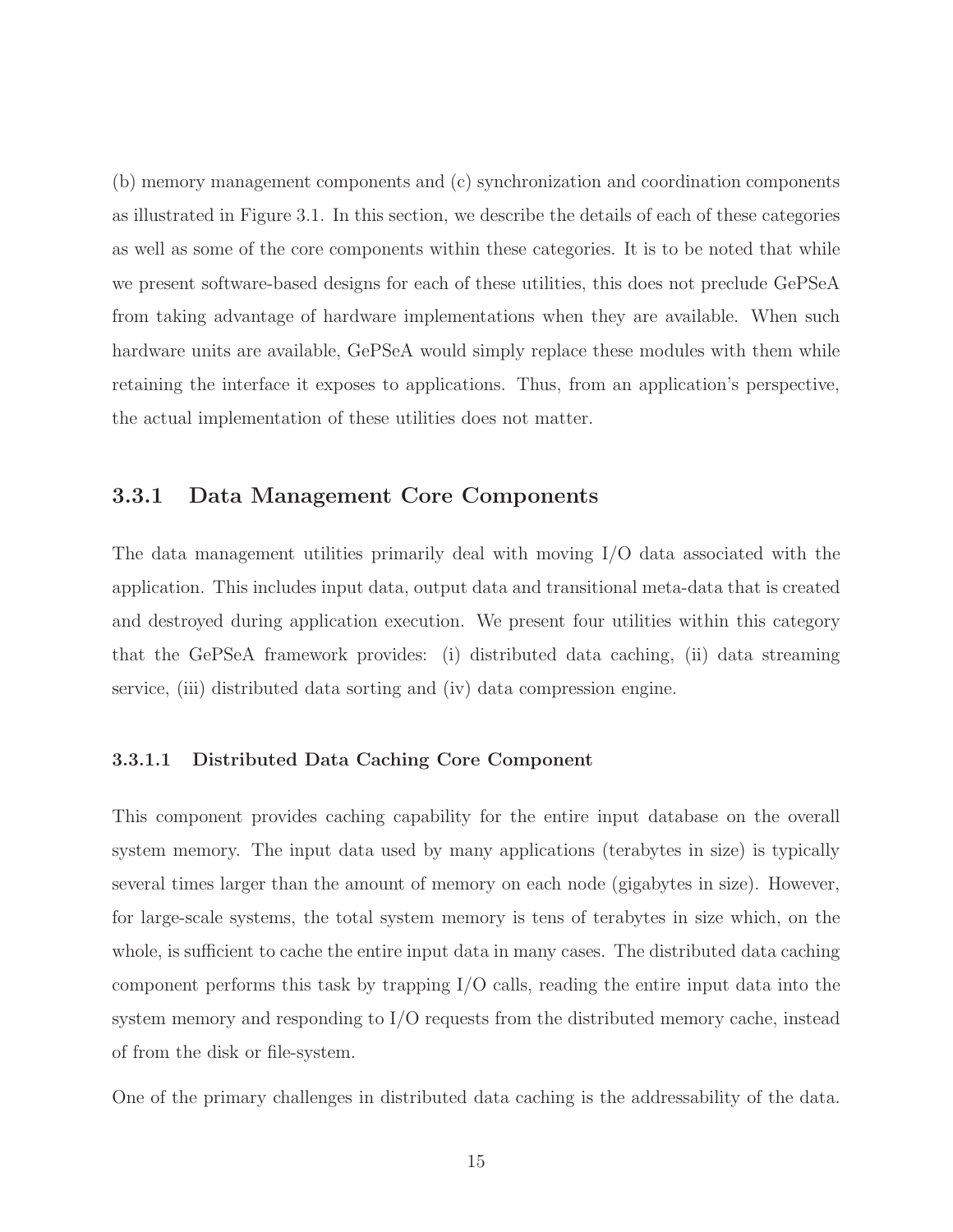Specifically, should the application be aware of the actual locality of the data segment or should this information be hidden and handled internally by the data caching component? Typically, for most scalable applications, I/O transactions involve moving reasonably large amounts of data (at least a few kilobytes, but most times several megabytes). Thus, the overhead added due to trapping I/O calls and automatically figuring out the location and fetching data is typically not a major portion of the overall I/O cost. Further, implicitly managing data locality makes it simpler and intuitive for applications to use this component as well. Thus, we chose to hide data locality for component. Data movement is completely handled by this component through appropriate communication that is initiated and terminated within the components and never exposed to the applications.

#### 3.3.1.2 Data Streaming Service Core Component

While distributed data caching moves data from the file-system to system memory thus reducing I/O overhead, the amount of time taken for data movement is still large, especially when the amount of computation per data unit is not much (e.g., in search algorithms). Thus, to keep the application fed with data, techniques such as pre-fetching are very useful. The data streaming service handles these aspects by swapping out unused data with fresh data that application would use. This component includes distributed coordination with other instances of the GePSeA helper agents, in order to minimize duplication of data (i.e., data is swapped between two nodes instead of replicating and utilizing more memory than needed).

Another important aspect to note in this service is that since it is completely handled by the GePSeA helper agents, such pre-fetching and swapping is done in a completely asynchronous manner without disturbing the application.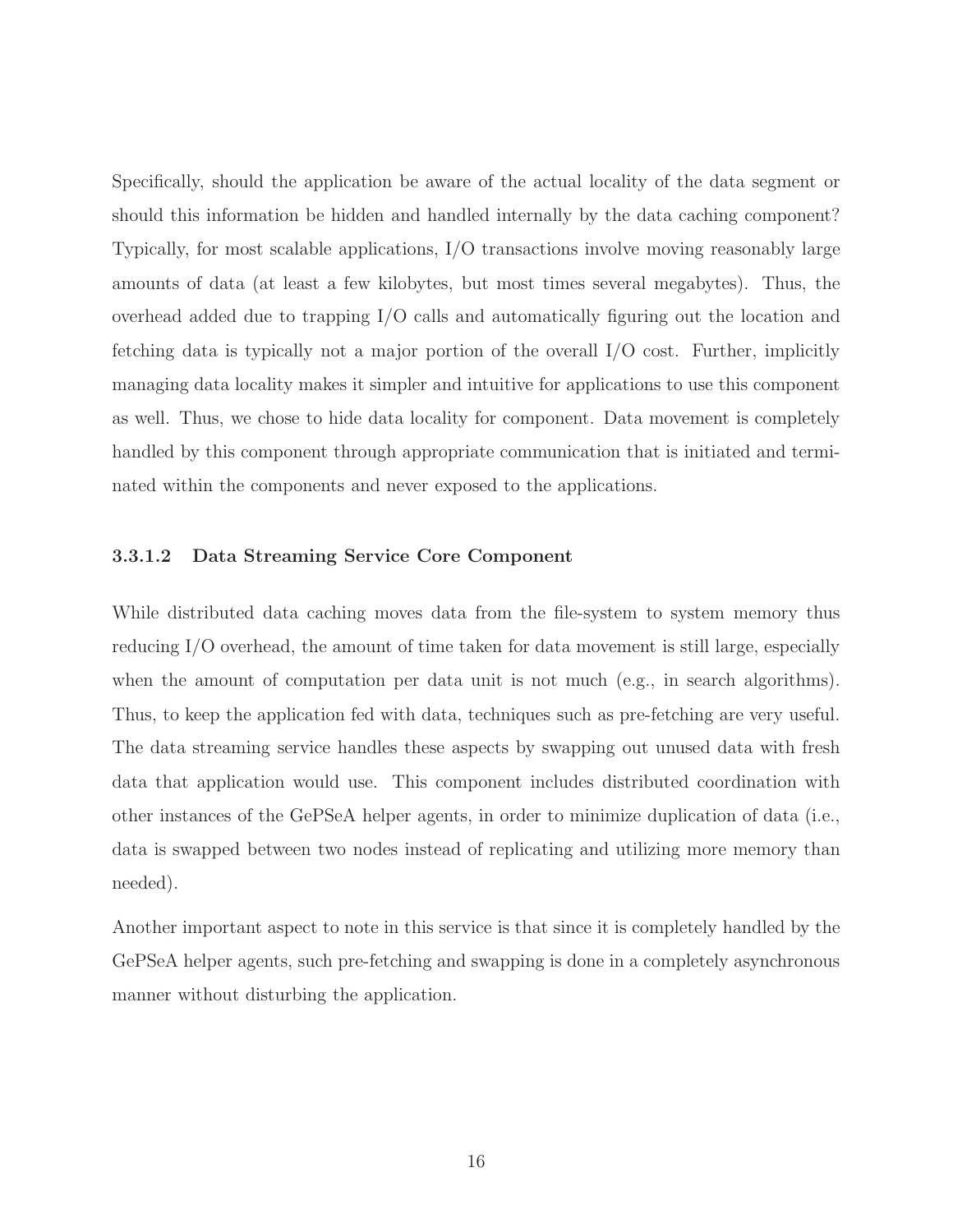#### 3.3.1.3 Data Compression Engine Core Component

As the name suggests, this component deals with compressing/decompressing data. However, together with regular byte-stream compression, this engine also provides capabilities for application-specific compression as presented in our previous work [3]. Specifically, this engine can either view the data as a stream of bytes, or as high-level application-specific objects and converts them to meta-data that is much smaller in size. Once communicated over the network, this meta-data is converted back to the actual data.

### 3.3.2 Memory Management Core Components

Memory management utilities deal with handling system memory allowing applications with access to the entire memory in the system, rather than just the local nodes memory.

#### 3.3.2.1 Global Memory Aggregator Core Component

Operations like caching, indexing, searching, etc. can all perform better with larger memory. Since the cost of remote memory access can be and is typically much lower than the cost of disk access, these components can effectively utilize the free memory available on other nodes. The global memory aggregator efficiently allows applications to utilize the memory on the entire cluster instead of just their local memory. Specifically, this core component presents a global address space to its upper layers and maintains a mapping of the locations on the global address space with the actual node and physical address of these locations. Unlike the distributed data caching service, this component does not perform the global address translation to the actual physical address and physical node transparently; this is because memory accesses are typically much smaller in size than I/O accesses and are expected to have very little overhead. Thus, applications explicitly control and manage data placement on the system. Data movement, however, is completely handled by the global memory aggregator.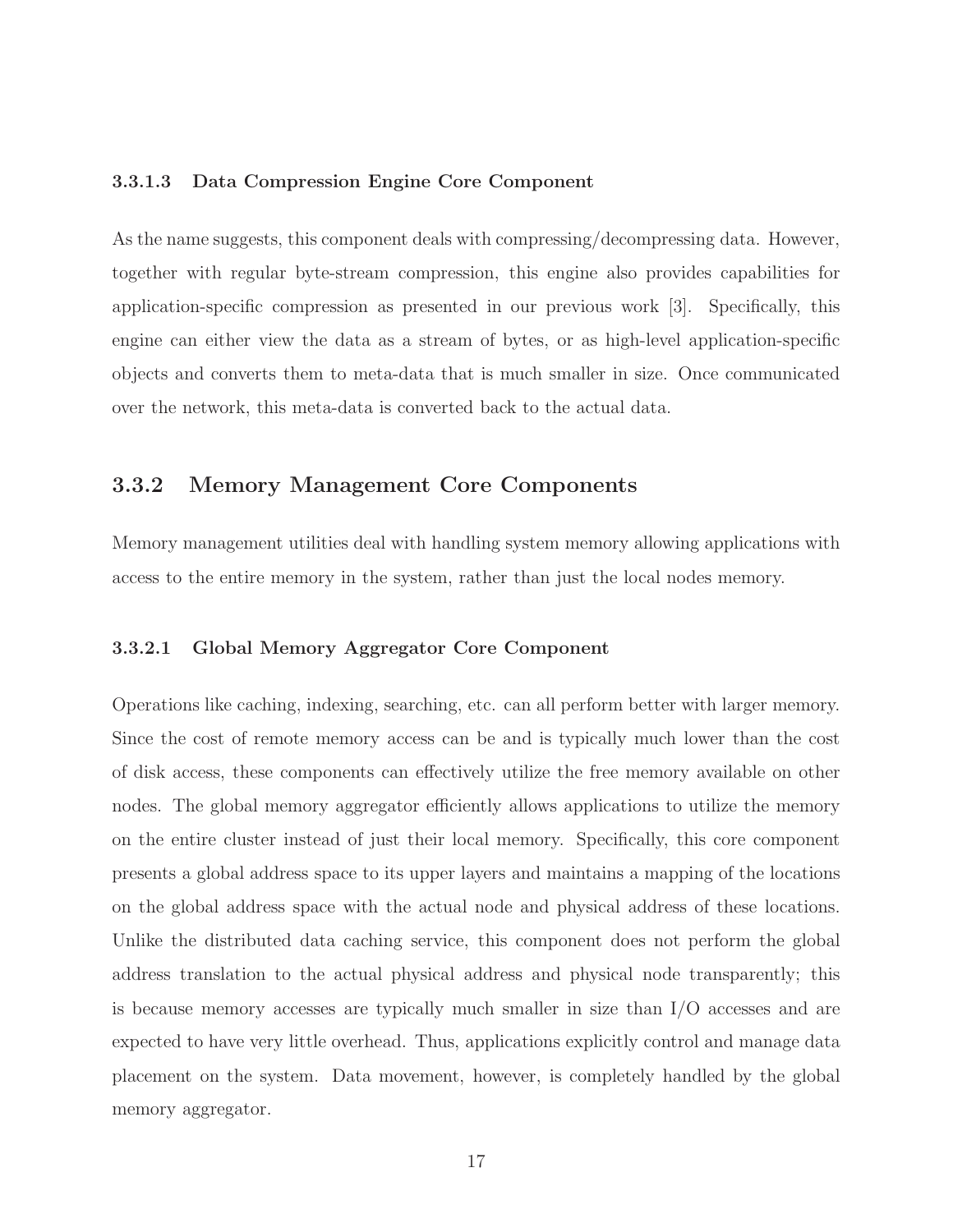### 3.3.3 Coordination and Synchronization Core Components

For applications using a large number of processes, coordination and synchronization between the processes can be a major portion of the application execution. This category deals with utility components that improve such tasks.

#### 3.3.3.1 Dynamic Load Balancing Core Component

Load imbalance among the nodes in the cluster can result in a serious bottlenecks which can limit the scalability of parallel applications. The dynamic load balancing core component provide mechanism to balance the load on each node. We developed a simple and generic design for this core component. Not all nodes in the cluster are responsible for load balancing. A special node called leader is elected dynamically or chosen statically. Leader is responsible for work assignment to various nodes in the cluster. In order to accomplish this, it maintains a Work Allocation Table (WAT) for each type of work assignment. It also identifies a Work Unit (WU) for each type of work assignment. Work assignment type, for example, can be computational work or result merge/sort work.

Each node advertises its availability periodically to all other nodes. Up-to-date information about node's current status is maintained by global process-state core component. Dynamic load balancing core component uses this information to assign work to available nodes including itself by updating work allocation table. Leader also informs about the work allocation to the concerned node. Alternatively node can query leader about its work assignment or any other node's assignment. In order to make it more efficient, We made several optimizations to above design such as assigning more than one work unit at time to a node.

#### 3.3.3.2 Global Process State Management Core Component

Managing the data processing performed by application processes requires sharing certain information about each node, such as whether the process on that node is idle and wait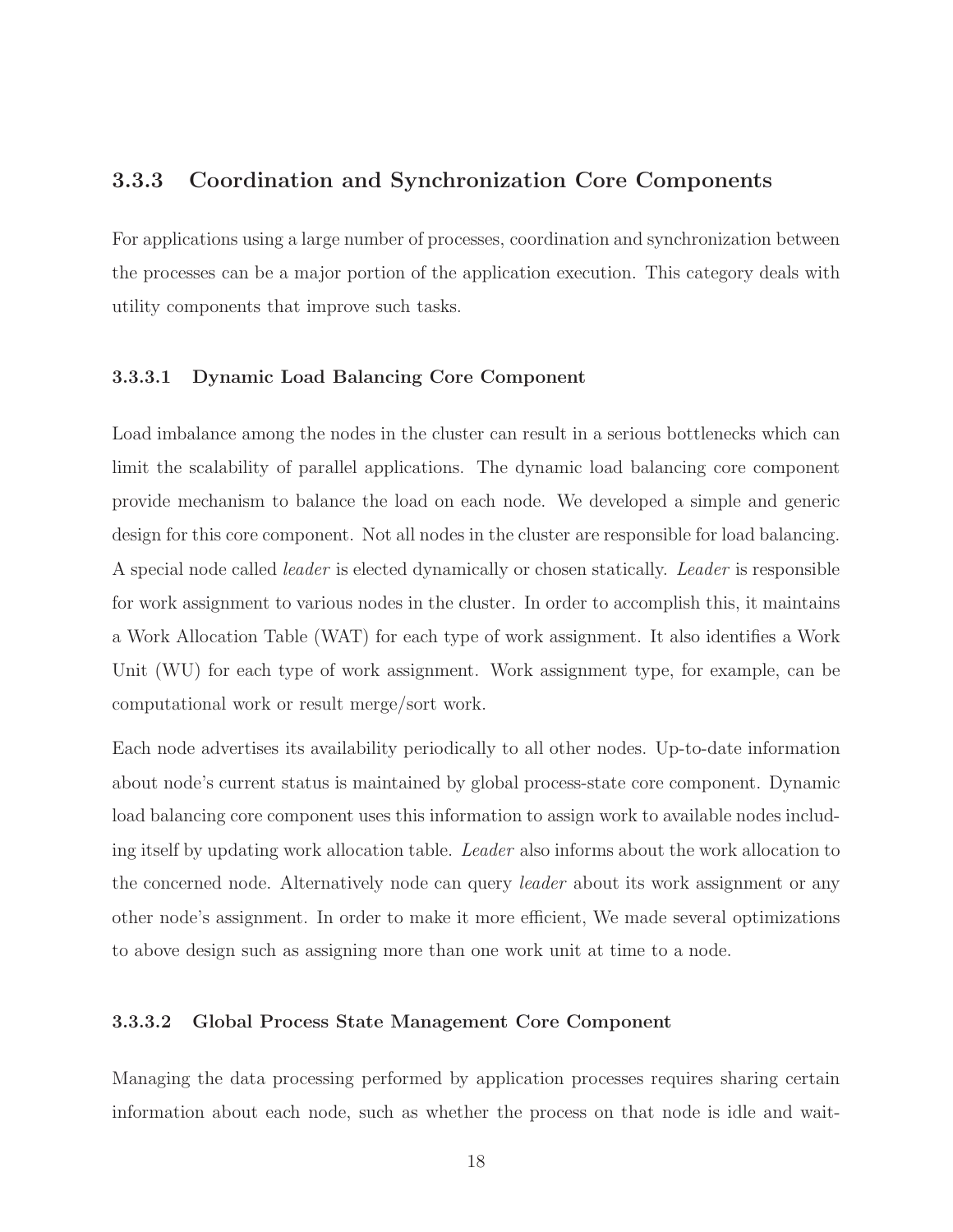ing for communication, what fragment of the data it currently hosts, and various others, among the different nodes in the system. The performance and scalability of applications largely depends on how efficiently such a global process-state is maintained. Thus, the global process-state management core component aims at maintaining an up-to-date and complete information about the status of the different nodes in the cluster.

#### 3.3.3.3 Bulletin Board Service Core Component

This task provides an addressable memory that can be read or written to by any other node in the cluster system. The bulletin board itself is distributed memory placed on different nodes in the system. However, from an application's perspective, this is a contiguous chunk of memory that is available to publish information. Together with efficient movement of data, this component also handles the synchronization required in order to avoid data corruption.

#### 3.3.3.4 Reliable Advertising Service Core Component

The reliable advertising service primarily deals with reliable and efficient ways of distributing information across the entire system. Where available, this task can internally utilize the unreliable multicast features provided by networks such as InfiniBand, while providing software reliability on top of it. On other architectures, such reliability is handled using reliable protocols such as TCP/IP. This task also includes various other capabilities such as protection against overwrite (i.e., two continuous messages from the same host will ensure that the first message is read by the host before the second is delivered), host transparent advertising (i.e., the remote host does not have to actively provide a buffer to receive the advertisements from other nodes), advertisement filtering (i.e., getting rid of irrelevant advertisements) and various others that need to be handled efficiently.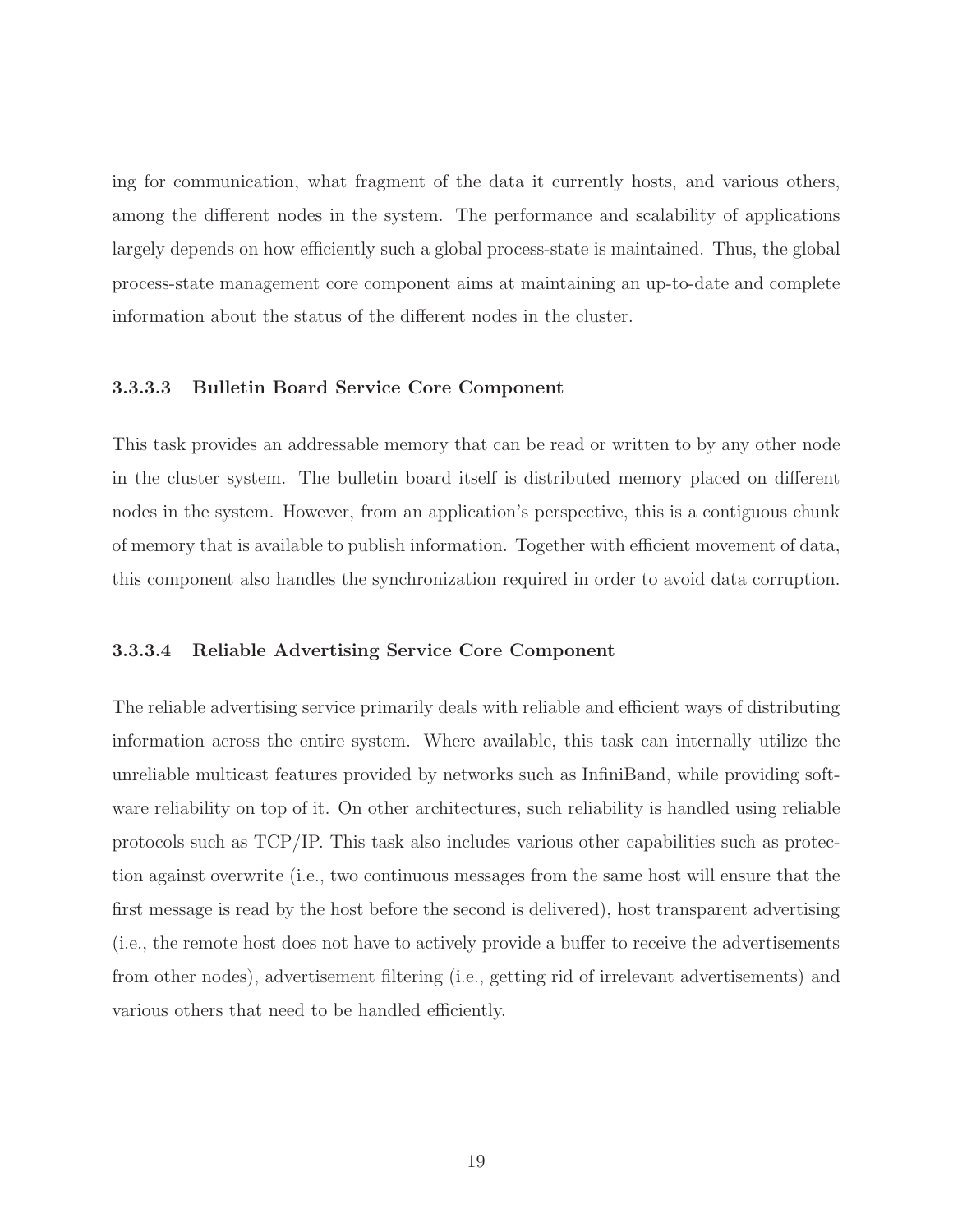#### 3.3.3.5 Distributed Lock Management Core Component

A distributed lock manager allows lock-based synchronization between multiple nodes to avoid various race conditions while accessing shared resources. While it is possible to provide such locking capability using the atomic operation features provided by high-speed networks such as InfiniBand, the GePSeA helper agents can enhance these features by providing capabilities such as request queuing and group-wise shared locks, that cannot be easily provided in hardware. For environments where such networks are not available, the GePSeA agents can perform both the atomic operations as well as the request queuing and shared locks.

#### 3.3.3.6 High-Speed Reliable UDP Core Component

For long network bandwidth have been considered bottleneck for high-speed communication. But the with exponential growth in network capacity in recent years and with host processor speed not matching the growth in network speed, hosts have now become the bottleneck. And with CPU clock speed not showing sign of further improvement, the problem is only going to compound. However with the invention of multi/many-core systems, additional computational power in terms of system cores is available at the host which must be efficiently exploited. High-speed reliable UDP core component implements a novel technique to utilize available system cores to provide high-speed reliable UDP data transfer.

TCP is the de facto standard for Internet and wide-area computing. TCP is a connectionoriented transport layer protocol used for end to end reliable communication. However TCP is a "heavy-weight" protocol that support many complex features. Consequently TCP stack processing offers huge overhead consuming many host-CPU cycles making it CPU intensive task. With computing power of end hosts being limited, high stack processing overhead can significantly lower the maximum achievable throughput of data transfer thereby making the host bottleneck for high-speed network communication. Failure of TCP for the LambdaGrids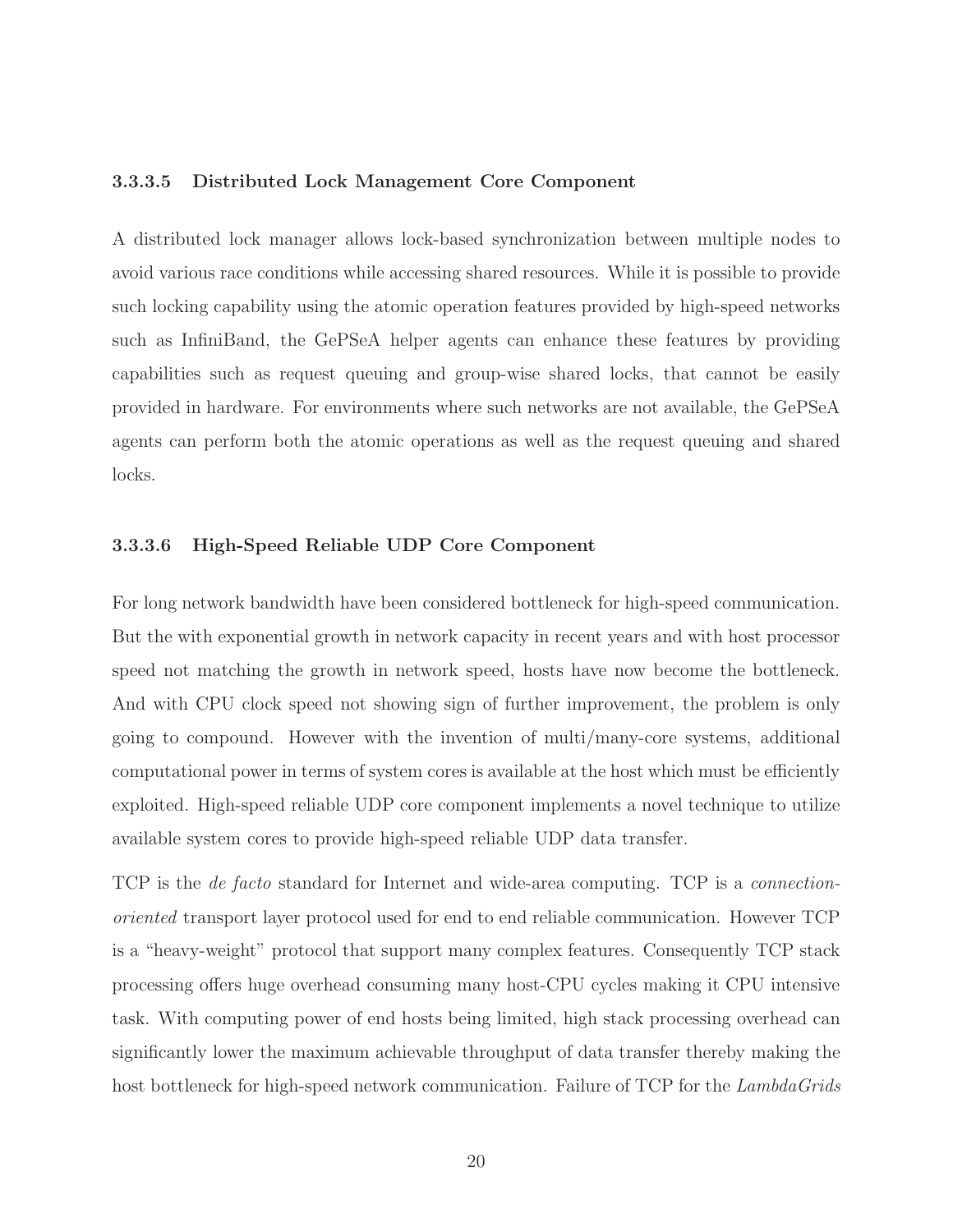is also well known. LambdaGrids refers to a distributed system with large number of compute nodes, visualization systems and the storage systems connected using high bandwidth optical network and acting as one large supercomputer. Unlike wide-area networks, LambdaGrids have dedicated high-speed interconnects that are "highly" reliable.

Unlike TCP, UDP is "lightweight" since it does not support heady-duty features like packet acknowledgements, packet retransmission, congestion control etc that add overhead to the protocol processing. UDP therefore have some obvious advantages over TCP. UDP based rate control protocols and applications have gained substantial popularity in the recent years. UDP based rate controlled protocols fare better than TCP on LambdaGrids. Also UDP applications such as internet telephony, video streaming and multicast applications are widely being used today.

Reliable UDP core component this core component uses some of the underlying concepts of reliable blast UDP (RBUDP), a reliable UDP implementation that uses blast mechanism for data transfer. Therefore in order to understand the design and implementation details of this core component, we first present a short overview of RBUDP in the next section.

#### Overview of Reliable Blast UDP

Reliable Blast UDP (RBUDP) [9], proposed by Eric He Jason Leigh, Oliver Yu and Thomas DeFanti, is a an implementation that provide reliable UDP communication between two endpoints. It can be used as application-level protocol for reliable data transfer. However unlike TCP, a transport layer protocol, it eliminates the overhead of individual packet acknowledgements and therefore it is very effective for bulk data transfer over a "fairly" reliable high bandwidth network.

Sending and receiving hosts using RBUDP for data transfer maintains a TCP connection to send/receive control packets and a UDP socket to send/receive data packets. Sending and receiving of data is done in rounds. Sender encapsulates the data (payload) into UDP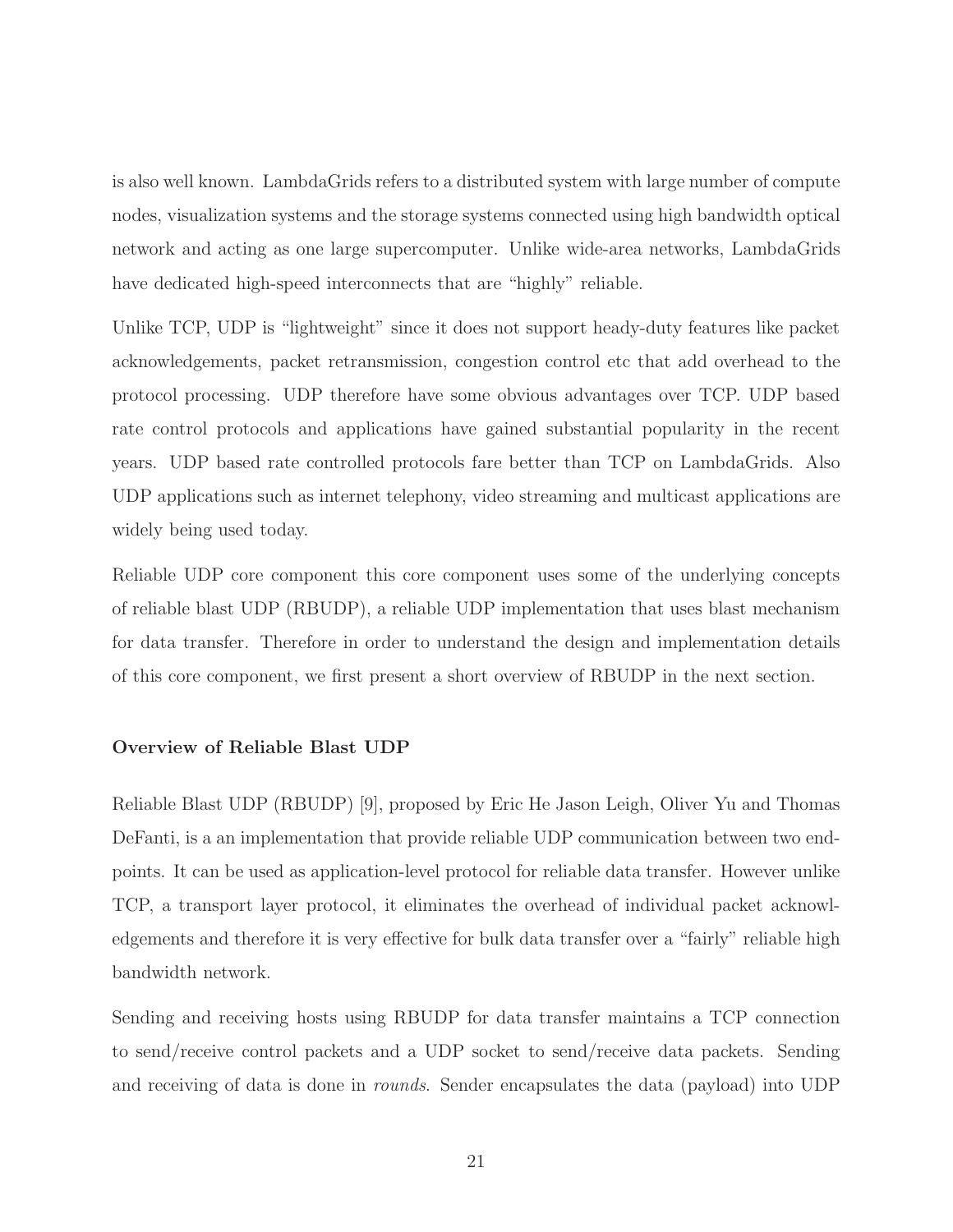datagrams and blast all of them over UDP socket to the receiver at an specified sending rate. After the last UDP datagram has been transmitted, sender sends an end-of-round packet, a control packet, over the TCP connection to signify the completion data-packet sending operation by the sender.

After receiving end-of-round packet, receiver prepares a bitmap of packets not yet received by it and send this bitmap back to the sender over TCP connection. Sender would then retransmit these erroneous packets to receiver marking the beginning of a new round. This process continues until all the packets have been received by receiver correctly.





Figure 3.4: High-Speed Reliable UDP Core Component Design

High-speed reliable UDP core component is a "core aware" version of reliable blast UDP implementation. It uses multi-threading mechanism to tap the computation power of system cores to accelerate UDP based data transfers. Like RBUDP it uses a TCP connection to send/receive control packets and a UDP socket to send/receive data packets. However unlike RBUDP, this implementation use multiple user threads to send/receive data packet from UDP sockets as shown in Figure 3.4. Main thread (thread 0), spawns auxiliary threads that run on different cores. While all the threads including main thread can read/write data to UDP socket, only main thread can receive/transmit control packets using TCP connection.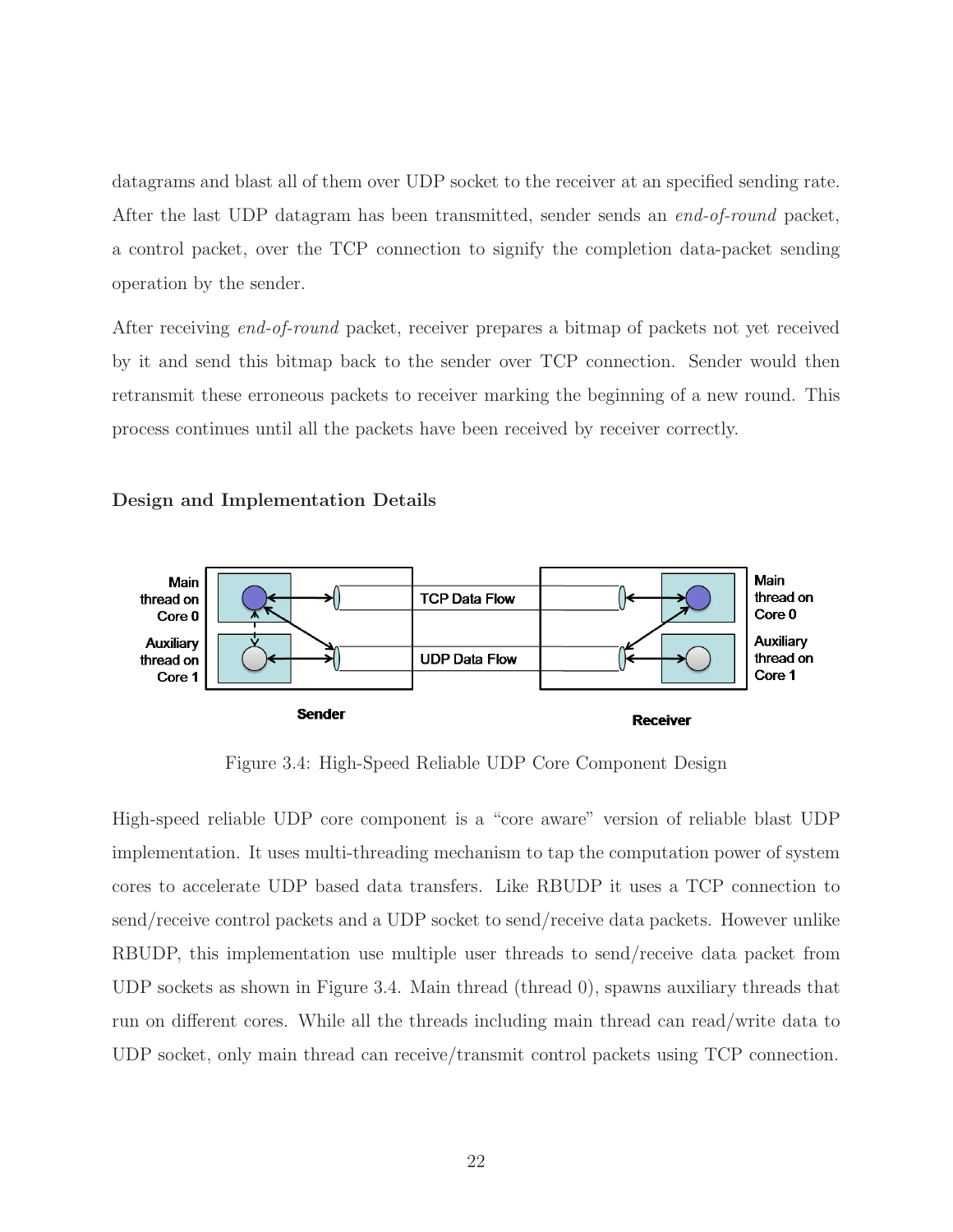Set number of packets to be received  $=$  Data size / packet size; Reset receive\_complete\_flag; Create threads 0 to p-1 each bound to a different system core; For thread 0: while receive\_complete\_flag not set do Wait for the data on both UDP and TCP socket; if Packet received on the UDP socket then Extract the packet sequence number ; Calculate the receive buffer offset and copy the packet to the buffer; Acquire the lock on the bitmap ; Update the bitmap by setting a bit corresponding to the packet received; Release the lock ; else if end of round packet received on the TCP socket then Acquire the lock on the bitmap ; Check the bitmap and count the number of packets not received ; Release the lock ; if Count is zero then Set receive complete flag and free bitmap memory; Wait for all the other threads from 1 to p-1 to exit ; Exit this thread ; else Send the packet bitmap to the sender over TCP connection; end end end end For threads 1 to p-1: while receive\_complete\_flag not set do Wait for the data packet on UDP socket; if Packet received on the UDP socket then Calculate the receive buffer offset and copy the packet to the buffer; Acquire the lock on the bitmap ; Update the bitmap by setting a bit corresponding to the packet received; Release the lock ; end end

Figure 3.5: Algorithm for Receiving Data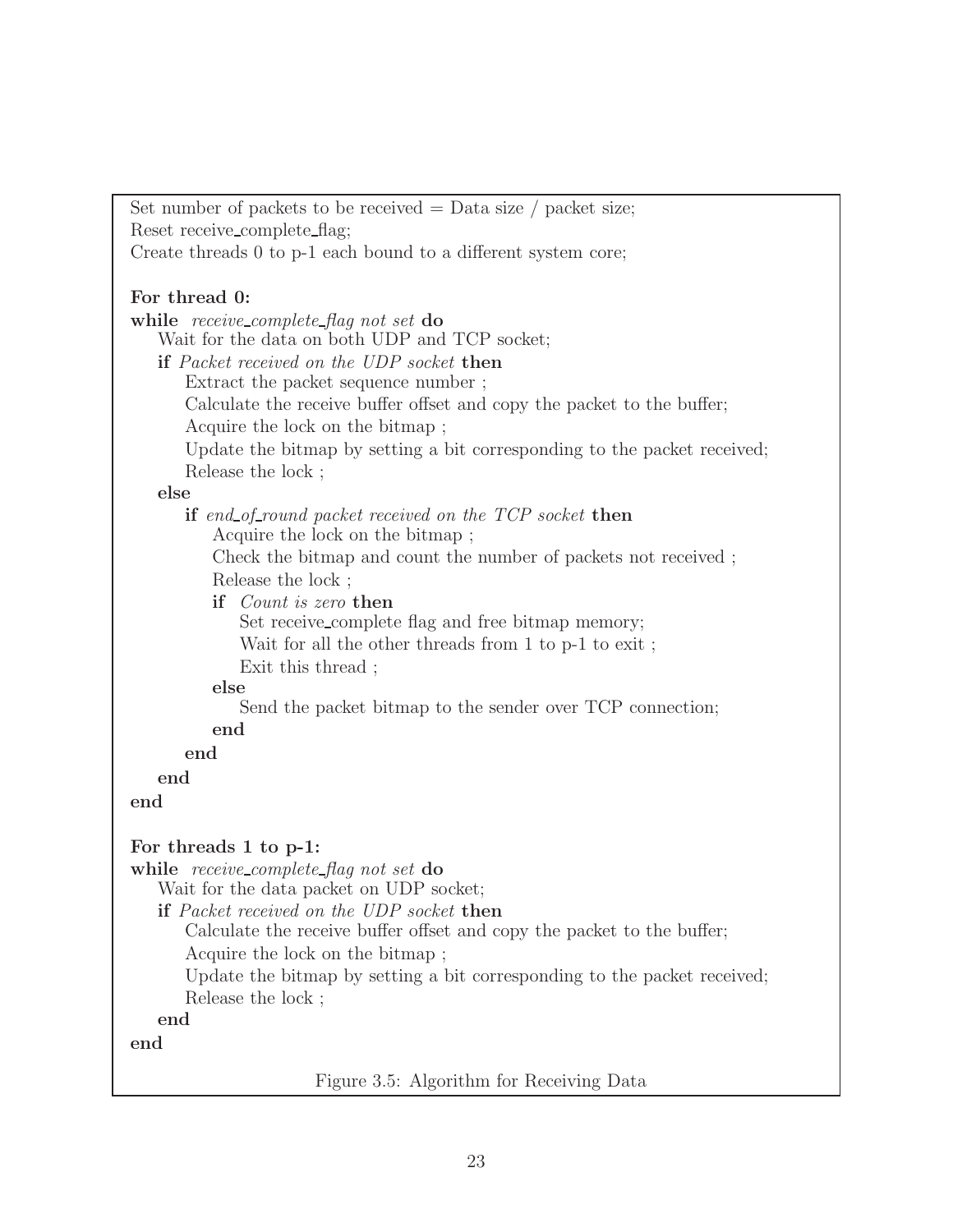```
Reset send_complete_flag; Set packet_left = Data size / packet size;
Create hash table containing sequence number of packet to be sent;
Create threads 0 to p-1 each bound to a different system core;
Create status array[] of size p for each thread to synchronize at the end of each round;
For thread 0:
while send_complete_flag not set do
   local packet_count = packet-left / p ;foreach index i from 0 to (local packet count-1) \bf{do}Get the packet sequence number at index i in hash table ;
      Calculate packet payload offset in the send buffer ;
      Construct the packet and send it on UDP socket ;
   end
   Wait till all threads finish sending packets (status_array is reset);
   Send end of round packet to the receiver on the TCP socket;
   Wait on the TCP socket for error bitmap from receiver;
   Count the number of packets not received by their receiver from the bitmap ;
   if Count is zero then
      Set receive_complete flag and free bitmap memory;
      Wait for all the other threads from 1 to p-1 to exit ;
      Exit this thread ;
   else
      packet left = Packets not received by receiver ;
      Update the hash table for packets not received by receiver ;
      Set each element in status array<sup>[]</sup> to 1;
   end
end
For threads 1 to p-1:
while send_complete_flag not set do
   if status_array[thread\_id] set then
      local packet_count = packet-left / p ;foreach index i from thread id^* local packet count to thread id *local packet count-1 do
          Get the packet sequence number at index i in hash table ;
          Calculate packet payload offset in the send buffer ;
          Construct the packet and send it on UDP socket ;
      end
      Reset element at index thread id to 0 ;
   end
end
```
Figure 3.6: Algorithm for Sending Data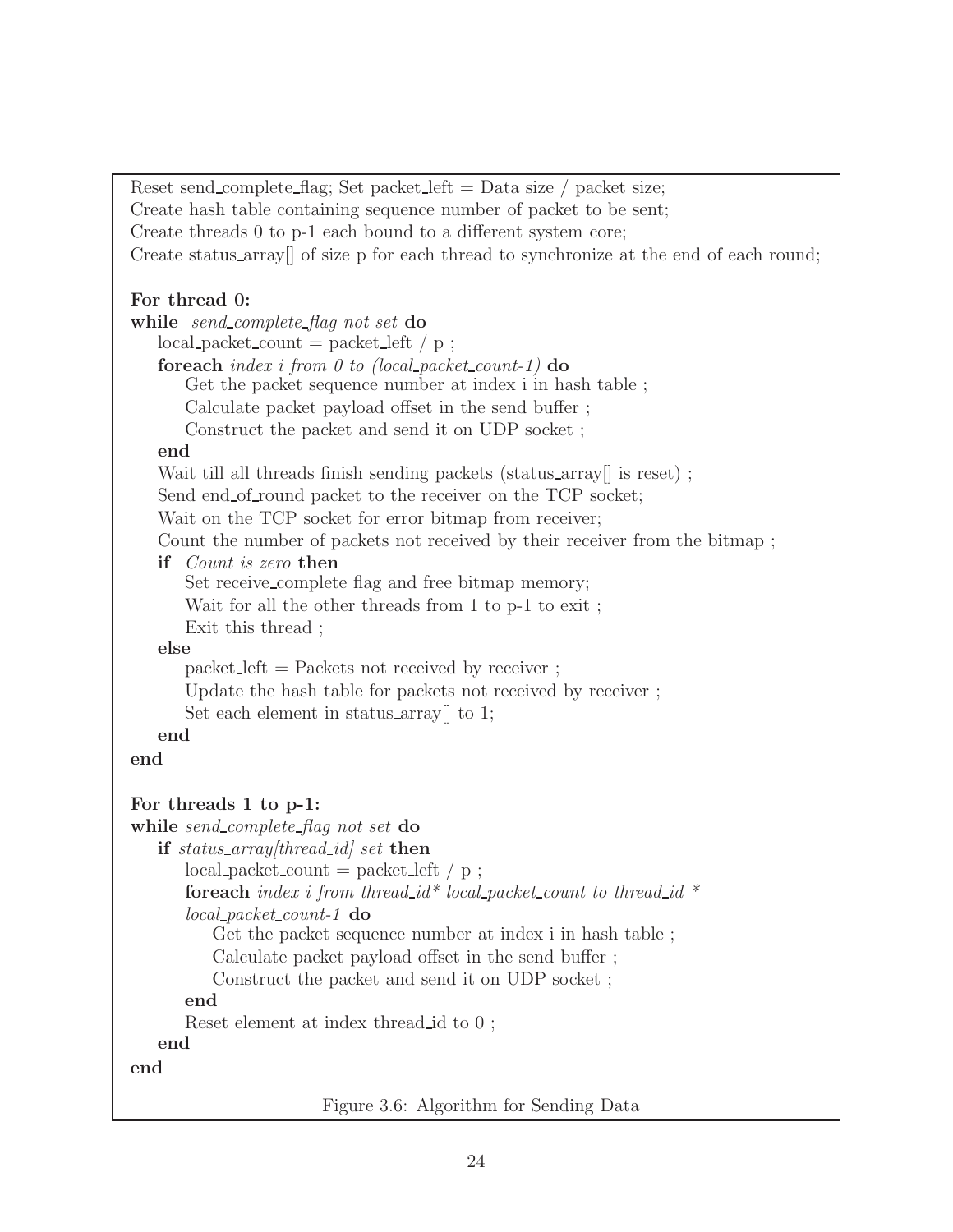Acceleration comes from the fact that multiple threads running on different cores can read- /write UDP socket simultaneously. Due to this processing of UDP packets is done in parallel. Since a read system call on UDP socket reads exactly one UDP packet of specified size at a time, problems such as same packet being read multiple times or a packet being read partially by multiple threads do not arise. However synchronization among the threads is needed to correctly record data packets sent over the UDP socket. For example, at the receiver, the error bitmap must be locked before thread updating it (each bit in bitmap represents a packet and therefore bit corresponding to the packet received must be updated in the error bitmap only by the thread that received the packet) in order to correctly count the packets received. Similarly at the sender, each thread must synchronize with the main thread after each round in order to avoid unnecessary retransmission of data packets. Details of algorithm is given in Figure 3.5 and Figure 3.6.

To evaluate the efficacy of this core component, we present a case study in Chapter 5. We compare performance of RBUDP based file transfer application using "core aware" version provided by this core component with the hardware-assisted UDP acceleration technique discussed in Chapter 5. Experimental analysis presented in Chapter 6 show that application performance using this core component is comparable to the hardware-assisted technique.

## 3.4 Accelerator to Core Mapping

As discussed above, software accelerators can be very useful when run on subset of available cores. However mapping accelerator or even application process to an appropriate system core for optimal performance can be a challenging problem. This is because all cores in the system are not "equal" and that the load on core changes dynamically. For example, when load on the cores changes at runtime (say due to scheduling of a new CPU-intensive process by operating system on the core on which accelerator is already running), mapping accelerator to a new core dynamically is not easy. However such mapping may be critical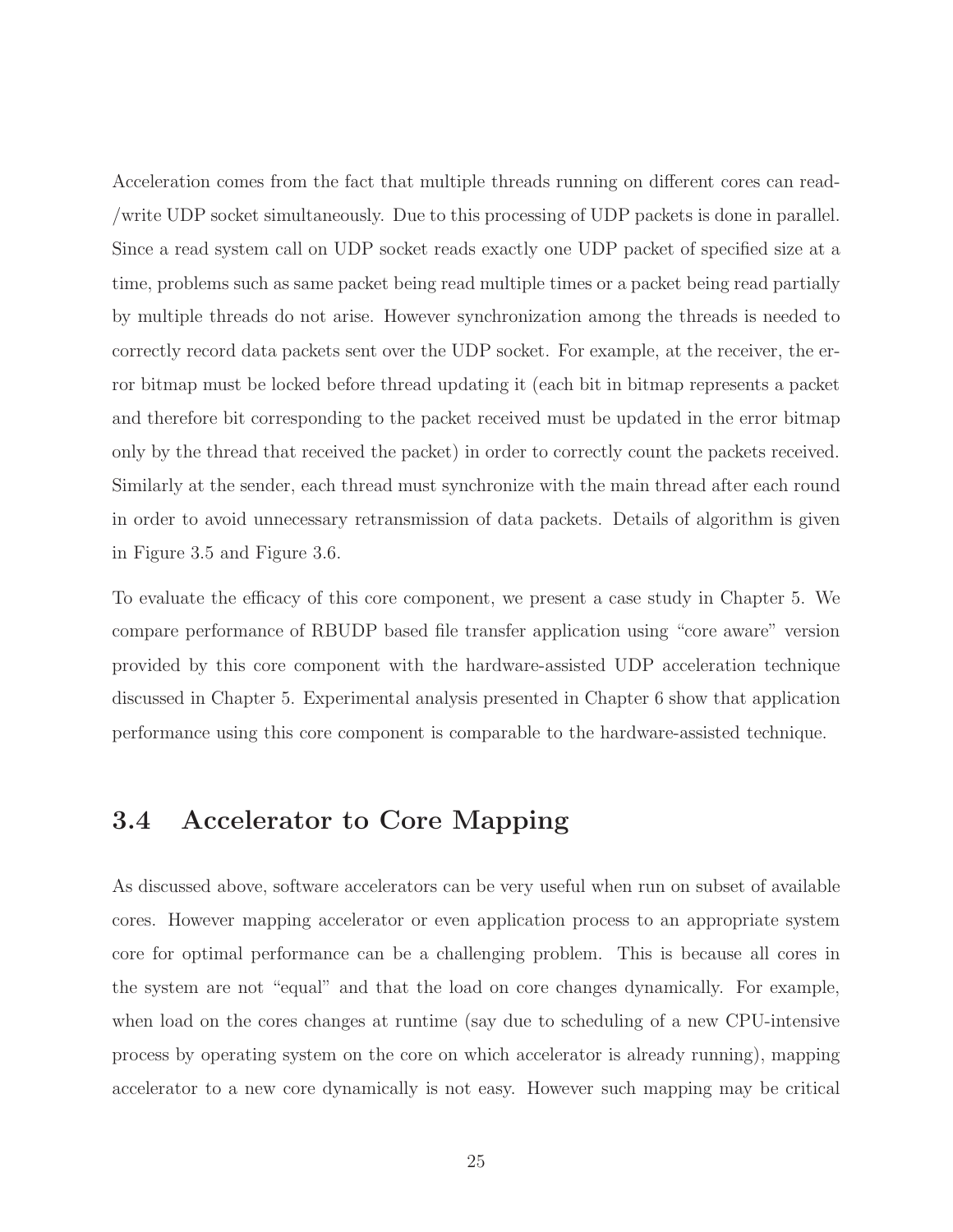to performance of accelerator. Dynamic accelerator to core mapping is out of scope of this thesis. But we intend to pursue this problem in future. Existing work on dynamic processto-core mapping such as SyMMer framework proposed in [20] can be utilized by GePSeA.

In this thesis, we performed experiments by statically binding application process and accelerators to core using physcpubind utility available on NUMA machines. In chapter 6 we show various combination of process to core mapping and we observe subtle difference in performance of mpiBLAST application in each case.

### 3.5 Discussion

We developed these core components with the view that these represent generic utilities that are frequently used by parallel applications. It is therefore up to the application to make use of these core components as per its need. Not all core components may be used by the application. Similarly some applications may require core components not yet part of GePSeA framework. However such core components can easily be added using the GePSeA infrastructure.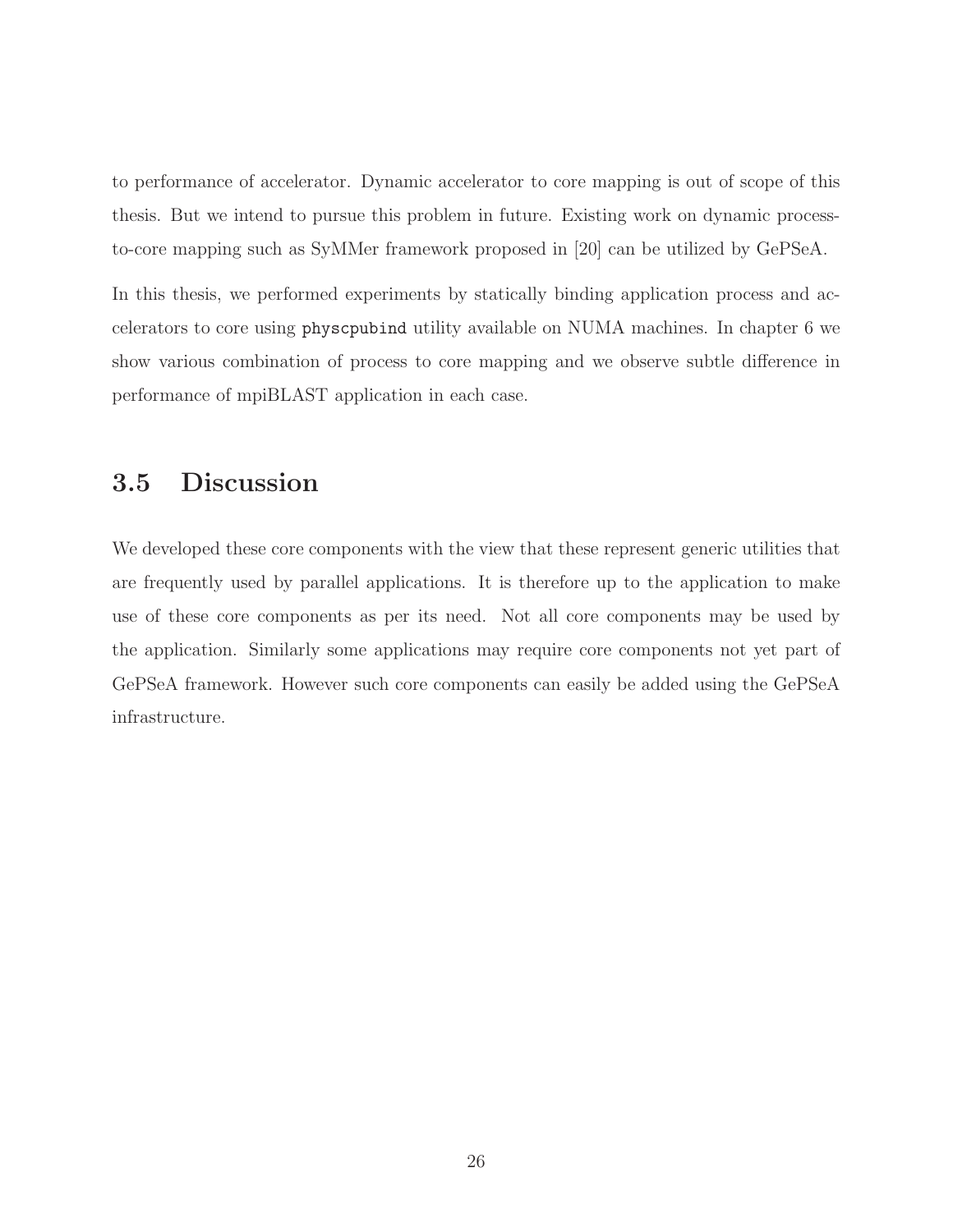## Chapter 4

# Case Study: mpiBLAST over GePSeA Framework

To demonstrate the capabilities and efficacy of GePSeA framework, in this chapter, we describe a case study using an open source computational biology genetic sequence-search application called mpiBLAST. We present a brief overview of mpiBLAST in Section 4.1 followed by the description of the integration of mpiBLAST with GePSeA in Section 4.2.

### 4.1 mpiBLAST Overview

mpiBLAST [7] is one the most popular genetic sequence-search applications used in computational biology. It internally uses the NCBI BLAST toolkit [1], the de facto "gold standard" for sequential pairwise sequence-search that is ubiquitously used in biomedical research. The BLAST tool searches one or multiple input query sequences against a database of known nucleotide (DNA) or amino acid sequences. A similarity score is calculated for each close match based on a statistical model. The similarity of the comparison is measured by the match with the highest score. As a result, the sequences in the database that are most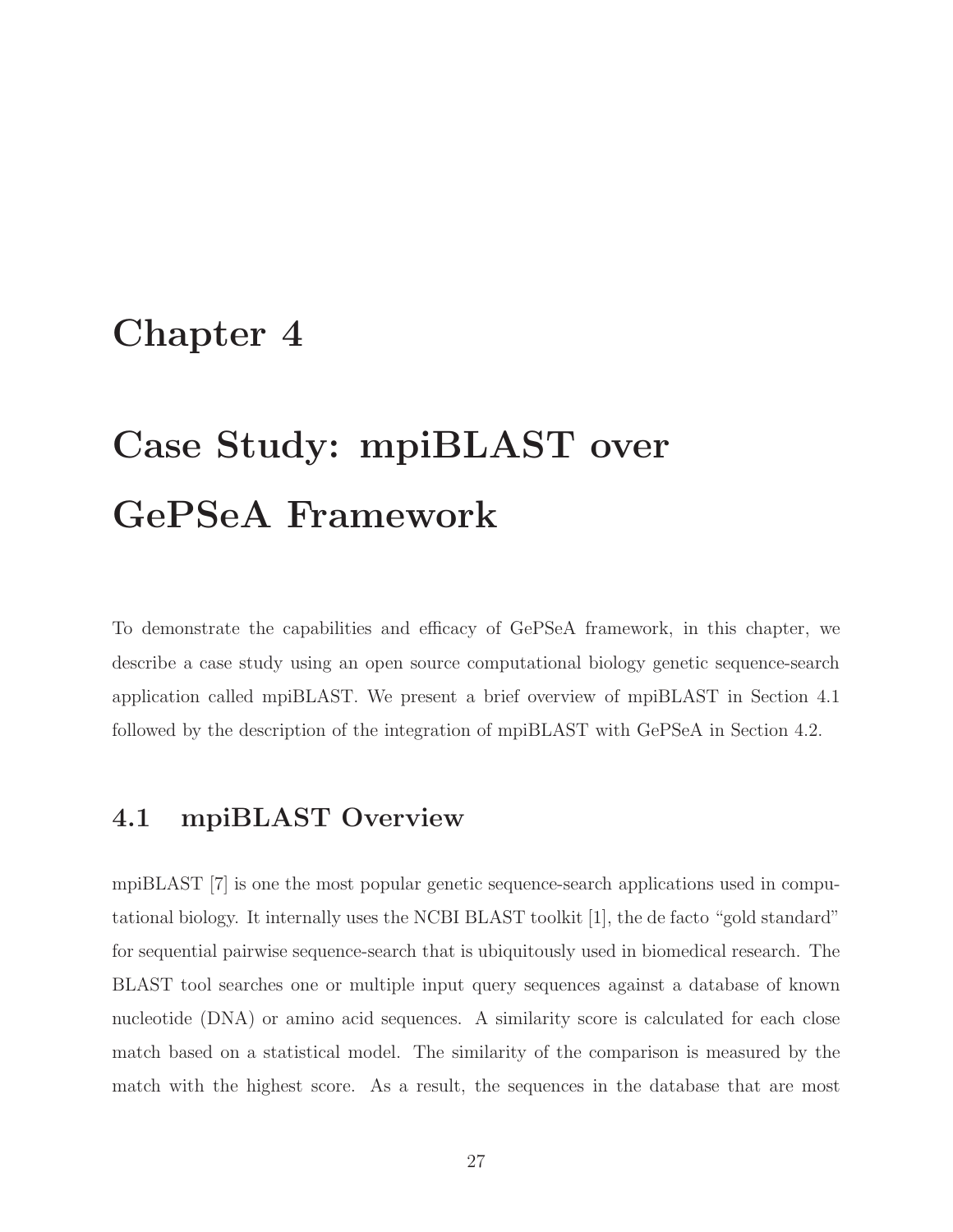similar to the query sequence are reported, along with their matches scored beyond a certain threshold. Therefore, the BLAST process is essentially a top- $k$  search, where  $k$  can be specified by the user, with a default value of 500.

The core of the mpiBLAST algorithm is based on *database segmentation*. Before the search, the raw sequence database is formatted, partitioned into fragments, and stored in a shared storage space. mpiBLAST then organizes parallel processes into one master and many workers. The master breaks down the search job in a Cartesian-product manner and maintains a list of unsearched tasks, each represented as a pair of a query sequence and a database fragment. Whenever a worker becomes idle, it asks the master for a unsearched task and copies the needed fragment to its local disk (if the fragment has not been cached locally) and performs a BLAST search on its assignment. Upon finishing a task, a worker reports its local results to the master for centralized result merging. Once the results of searching a query sequence against all database fragments have been collected, the master calls the standard NCBI BLAST output function to format and print out results of this query to the output file. By default, those results contain the top 500 database sequences with highest similarity to the query sequence along with their matches. The above process repeats until all tasks have been searched. With database segmentation, mpiBLAST can deliver superlinear speed-up when searching sequence databases larger than the memory of a single node. In recent developments, mpiBLAST has evolved to use a more scalable parallel approach that allows different queries to be concurrently searched as well [10].

mpiBLAST like most parallel sequence search algorithms follow scatter-search-gather model. The *scatter* stage consists of query and/or database segmentation. In the *search* stage, each worker searches the query against the assigned database portion. Finally, the *gather* stage consists of merging of output results from individual workers.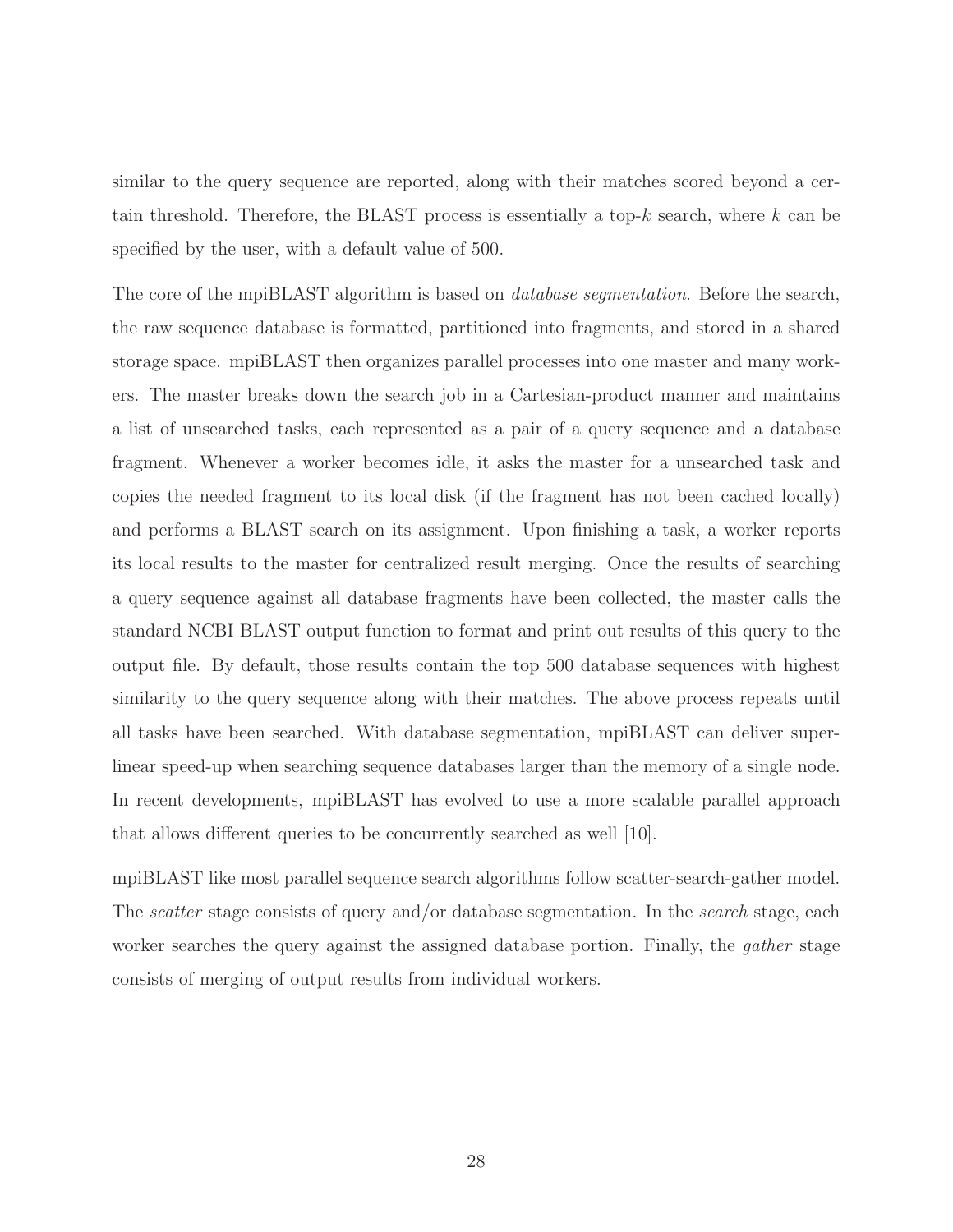### 4.2 mpiBLAST over GePSeA

We developed a software accelerator for mpiBLAST application using the GePSeA framework. Figure 4.1 shows various components of GePSeA framework used by accelerator of the mpiBLAST application. As described in the design section, to develop software accelerator, application plug-ins are be designed first using the core components and the GePSeA communication layer. Application plug-ins are designed for tasks that can be offloaded by application to the accelerator.

We developed three important plug-ins for mpiBLAST application using GePSeA infrastructure. These three plug-ins namely, asynchronous output consolidation plug-in, runtime output compression plug-in and hot-swap database fragments plug-in forms the upper layer of GePSeA as shown in Figure 4.1. Using these plug-ins mpiBLAST can offload considerable amount of work to accelerator. Though we developed these plug-ins for mpiBLAST, we believe they may be usable by other sequence search applications that follow scatter-searchgather model as described in the previous section.



Figure 4.1: mpiBLAST over GePSeA Framework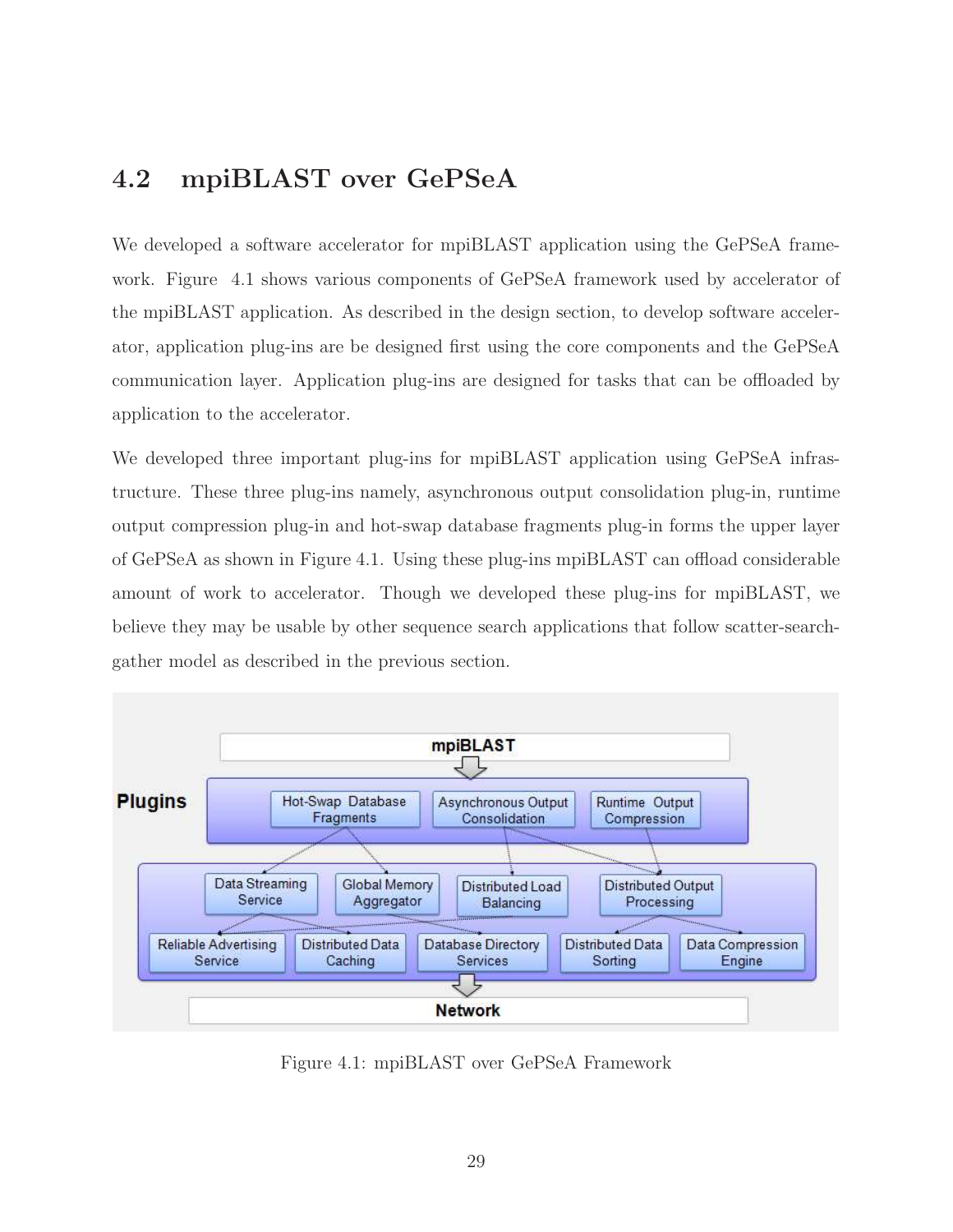#### 4.2.1 Asynchronous Output Consolidation Plug-in

This plug-in utilizes the processing capability of the accelerator to merge/sort the data that is distributed across all multiple nodes in parallel. This is an important capability since result merging can be done asynchronously by the accelerators while the applications can continue their respective application processing. For example, if the first node has gotten its results earlier than the other nodes, it does not have to wait for till the others are done to perform the merge. Instead, it can hand over this data to the accelerator; accelerator can wait for the other nodes and sort the data incrementally as the other nodes finish their task.

To remove the bottleneck due to single writer, each accelerator has the capability to write the output results directly to the output file on a shared storage. Accelerator writes the results into a separate file for each query assigned to it. After all the queries have been processed, the result files are sorted and merged into a single output file.

As we can see from Figure 4.1 that this plug-in utilizes the services of many core components namely distributed data sorting, distributed load balancing, reliable advertising service and distributed output processing. Dependencies among various core components is also shown in the figure. As we noted earlier, we only do the load balancing for result merging and sorting tasks. Dynamic load balancing core component has the capability to balance computational load (i.e. sequence searching) also. However since mpiBLAST already uses a special node called scheduler to do assignment of computational loads and therefore this task is not handled by the accelerator.

#### 4.2.2 Runtime Output Compression Plug-in

The data compression engine provides capabilities to compress the actual data. We conducted tests on the compressibility of the BLAST output and found that when the output was in the standard pairwise alignment text format that the output could be compresses to less than 10 percent of its original size using gzip. This is mainly due to the redundancy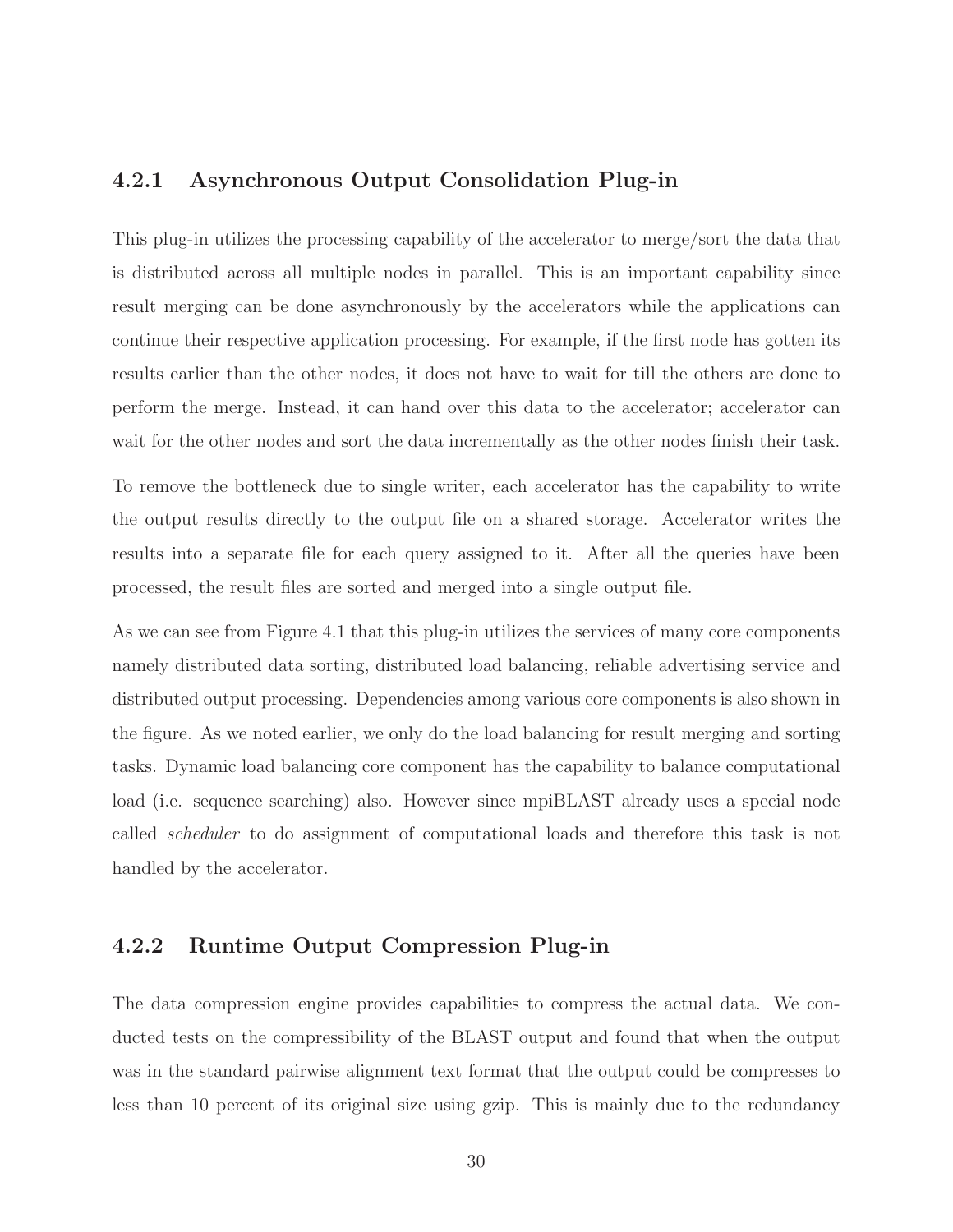found in the BLAST output. The runtime output compression can be used to compress the output before transfer thereby significantly reducing the transfer time.

As we can see from Figure 4.1 that this plug-in utilizes the services of distributed output processing and data compression core components.

#### 4.2.3 Hot-Swap Database Fragments Plug-in

Currently, in sequence search applications, the database is pre-partitioned into a number of fragments that are distributed over different nodes. Normally worker node searches the database it holds. However balancing the work load on each worker may require a node to hot-swap the portion of the database it is currently processing with the other portions on-demand. This feature swaps the database fragments asynchronously across the nodes while hosts can continue their respective application processing.

As we can see from Figure 4.1 that this plug-in utilizes services of data streaming, global memory aggregator, distributed data caching, directory services and reliable advertising service core components. Dependencies among these core components is also shown in the Figure 4.1.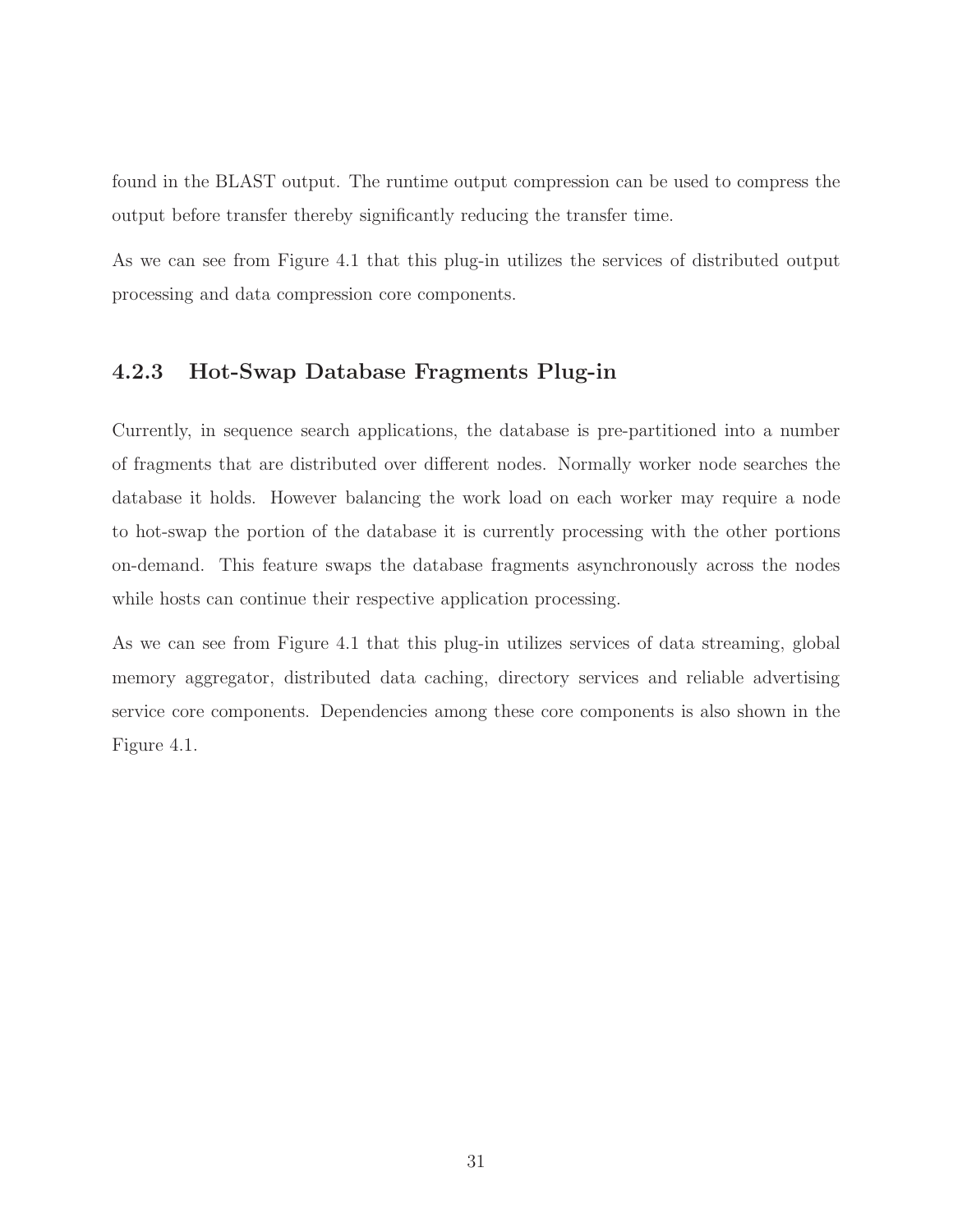## Chapter 5

# Case Study: RBUDP File Transfer over GePSeA Framework

In this chapter, we present another case study to exclusively evaluate the efficacy of highspeed reliable UDP core component provided by the GePSeA discussed in Section 3.3.3.6. Since mpiBLAST application do not use any UDP based network communication, we need another application to evaluate this core component. We use reliable blast UDP (RBUDP) based file transfer application that uses blast mechanism to reliably transmit and receive UDP data. We present an overview of this application in next section.

In order to make a "fair" comparison of UDP acceleration achieved by the high-speed reliable UDP core component and the hardware-assisted UDP acceleration, we present a novel technique to exploit protocol offloading features available in latest generation networks adapters to offload UDP protocol processing. Technique presented in Section 5.2 utilize the hardware for UDP acceleration.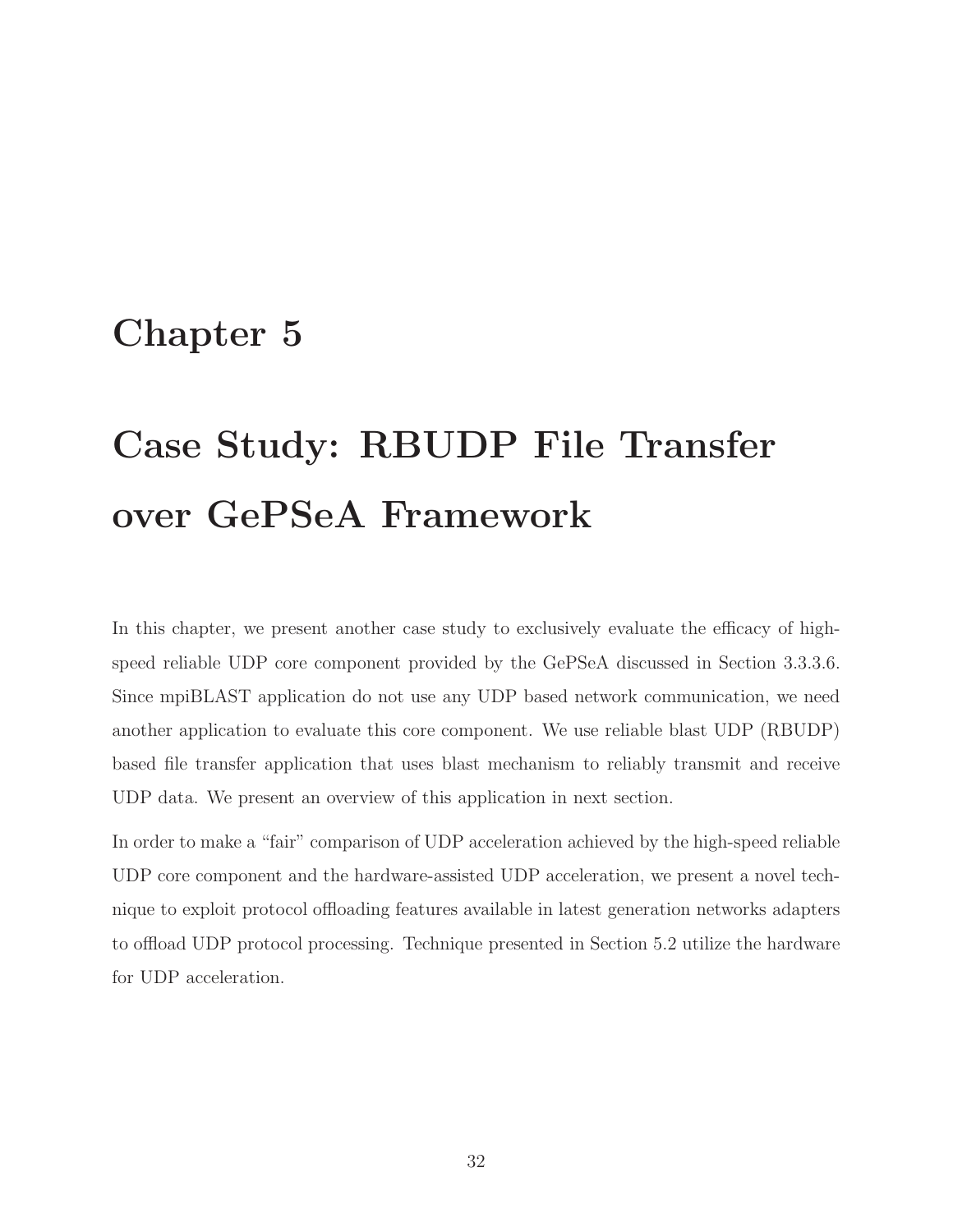### 5.1 RBUDP File Transfer over GePSeA

RBUDP based file transfer application uses RBUDP application-level protocol discussed in Section 3.3.3.6 to send/receive bulk UDP data between two endpoints. Here file transfer refer to the process of transmitting the data buffered in the main memory (RAM) of the sender and storing the data received by the receiver into its main memory. RBUDP based file transfer application guarantees reliable delivery of data from sender to the receiver like other file transfer applications such as application using File Transfer Protocol (FTP).

RBUDP protocol performs well on dedicated networks for bulk data transfer. Therefore we used this application to send/receive large data files (up to 1 Gigabytes) on dedicated 10 Gbps link. We evaluated the performance of this application using the high-speed reliable UDP core component. Unlike mpiBLAST case study, we did not build application-specific plug-ins in order to utilize high-speed reliable UDP core component as this core component is a "core aware" extension of RBUDP and implements its core functionalities. Therefore we do not need application plug-in to take advantage this core component. It can be directly used by the applications. Also unlike mpiBLAST, in this case study we utilize only one core component provided by the GePSeA framework.

### 5.2 Hardware-Assisted UDP Acceleration

In this section, we present the scheme to exploit the offloading features available in latest generation network adapters, such as Myricom's Myri-10G NIC, to offload UDP protocol processing thereby accelerating UDP based data transfer. We describe the design and implementation details of this novel technique along with important concepts used by it.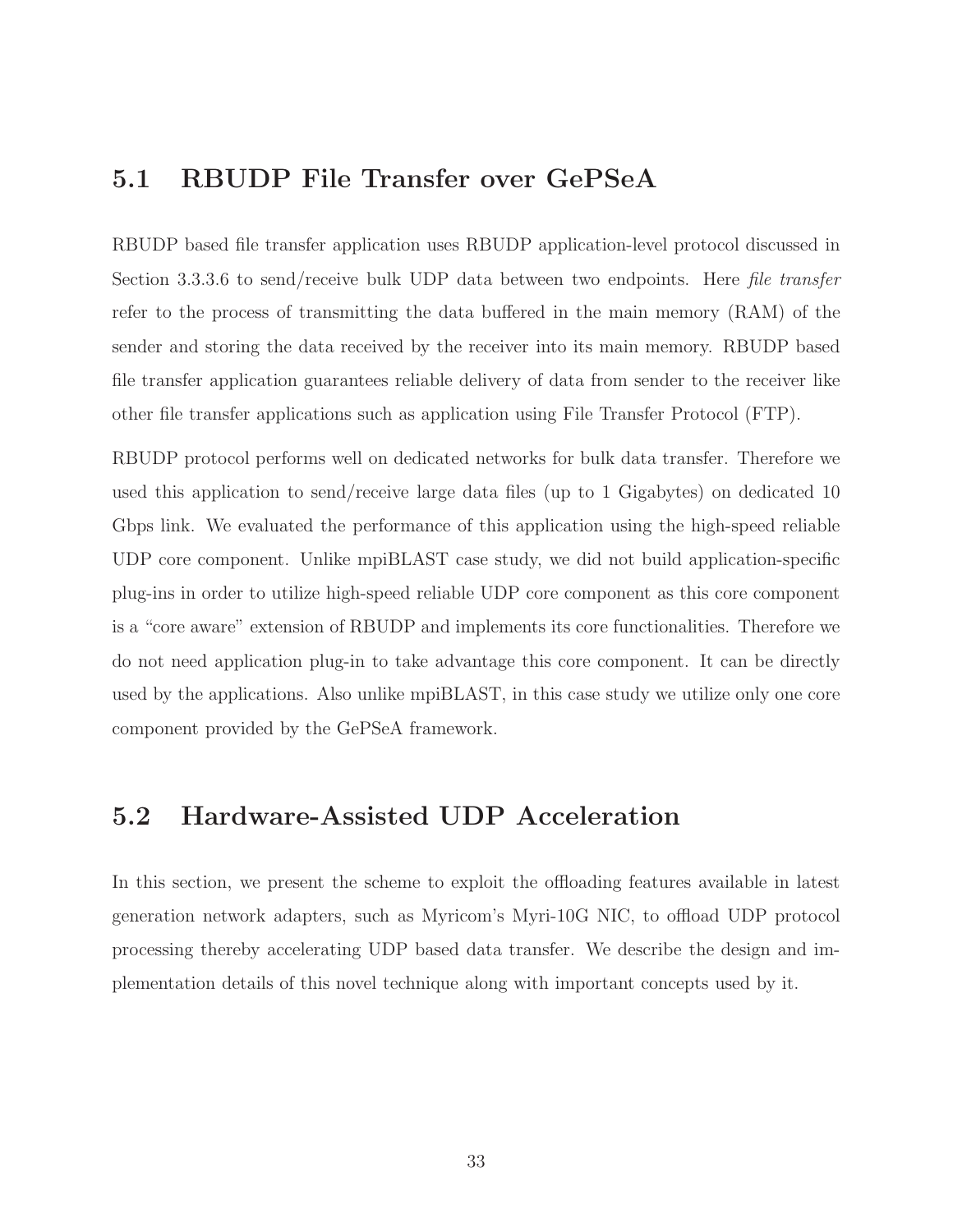#### 5.2.1 Protocol Offload Engines

Continued focus on reducing the overhead of TCP/IP protocol processing ultimately led to the idea of having a specialized hardware called "TCP Offload Engine" or TOE. TOE implements TCP/IP stack in hardware. Benefits of having such specialized hardware are two fold. First, host operating system can be bypassed completely thereby reducing the host-CPU utilization considerably. With availability of "extra" CPU cycles, application can perform more computation and thus improve its performance. Secondly, hardware implementations are optimized for protocol stack processing and handle multiple network messages simultaneously. This reduces number of system interrupts considerably.

TCP offload engines support stateful protocol offloading. They have a dedicated processor that can efficiently perform stack processing keeping track of state of each TCP connection. Many latest generation network adapters like Myri-10G however **do not** support stateful protocol offloading like TOE. There are many reasons for these network adapters not to support stateful protocol offloading which "essentially break's the protocol stack". Detailed discussion on this can be found at [17]. However these modern network adapters do support stateless protocol offloading such as send/receive checksum offloading, TCP segmentation offloading (TSO), large receive offloading (LRO), interrupt coalescing. Such hardware features must therefore must be utilized when available.

However as discussed in Section 3.3.3.6 , UDP may be preferred network protocol over TCP by many applications. But unlike TCP, UDP offload engines (UOE) does not exist. Most new generation network adapters do not support UDP offloading. UDP protocol processing mainly include tasks like datagram fragmentation/reassembly and checksum calculations for UDP datagrams. However network adapters that support stateless protocol offloading for TCP can be tricked to support UDP offloading. In the next section, we present an important technique to exploit hardware for offloading UDP protocol processing.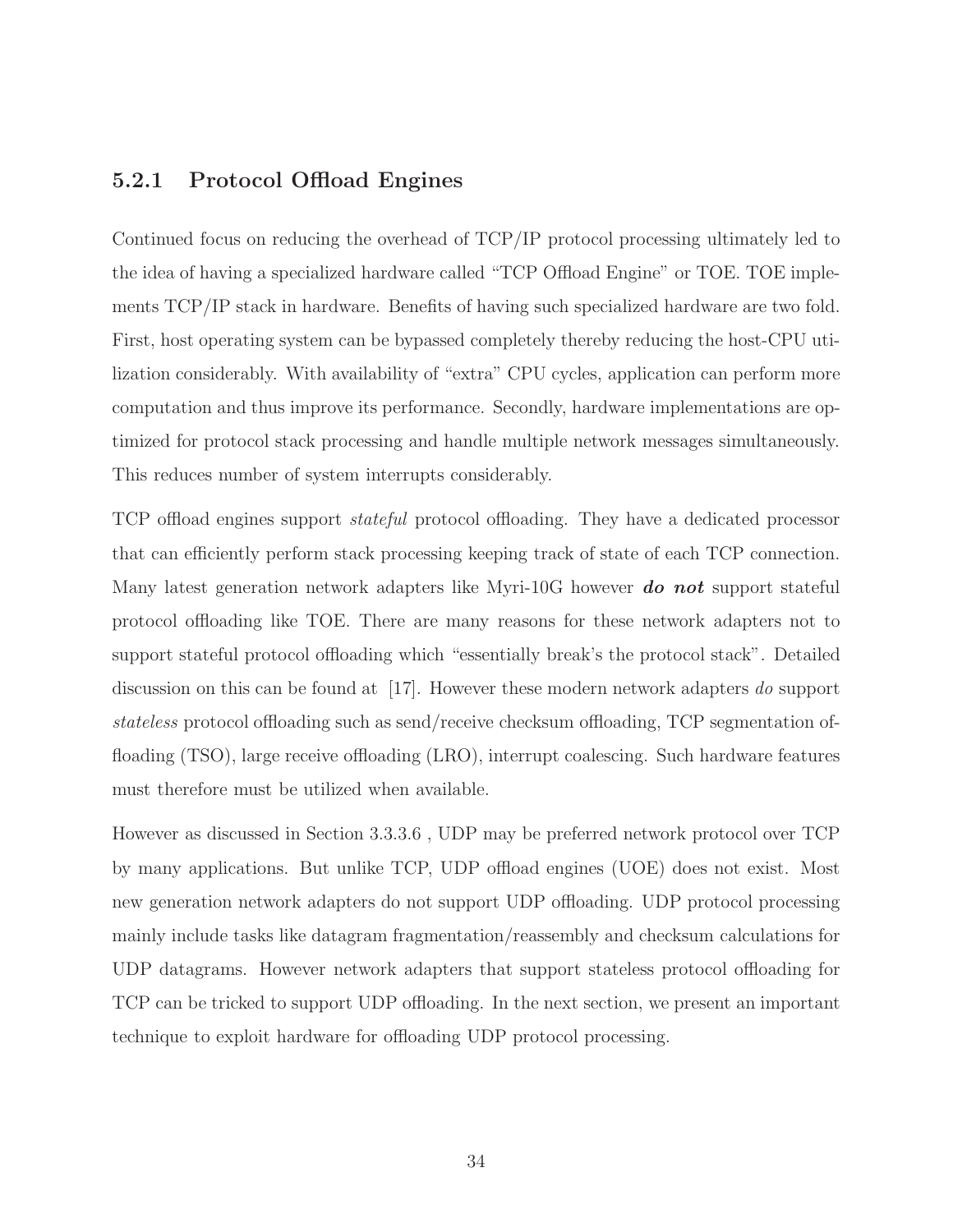#### 5.2.2 High Performance Sockets

High performance sockets [26] were first proposed by V. Vishwanath, P. Balaji, W. Feng, J. Leigh and D.K. Panda. We have contributed by adding support for many socket system calls such as select(), close() that are not supported by existing implementation of high performance sockets. We also extended the idea to offload UDP protocol processing to Myri-10G network adapters. Unlike Chelsio T110, used by them to implement UDP offload engine, Myri-10G NIC is not a TOE but support stateless protocol offloading.



Figure 5.1: High Performance UDP/IP Sockets Architecture

The following description of high performance sockets architecture and the Figure 5.1 have been adapted from [26]. Under this technique, a pseudo UDP layer (UDP/IP Connection Management Layer (CML) and UDP/IP Data Management Layer (DML)) is developed between the application and traditional TCP/IP socket interface as shown in Figure 5.1. This pseudo UDP layer enables UDP/IP applications to transparently use hardware features supported for TCP/IP applications by modern network adapters. Specifically, these layers creates and manages TCP/IP connections for each UDP/IP endpoints (endpoints communicating over UDP) in a way that is transparent to the application. Therefore when application calls sendto()/recvfrom() on a UDP socket, the request is handed over to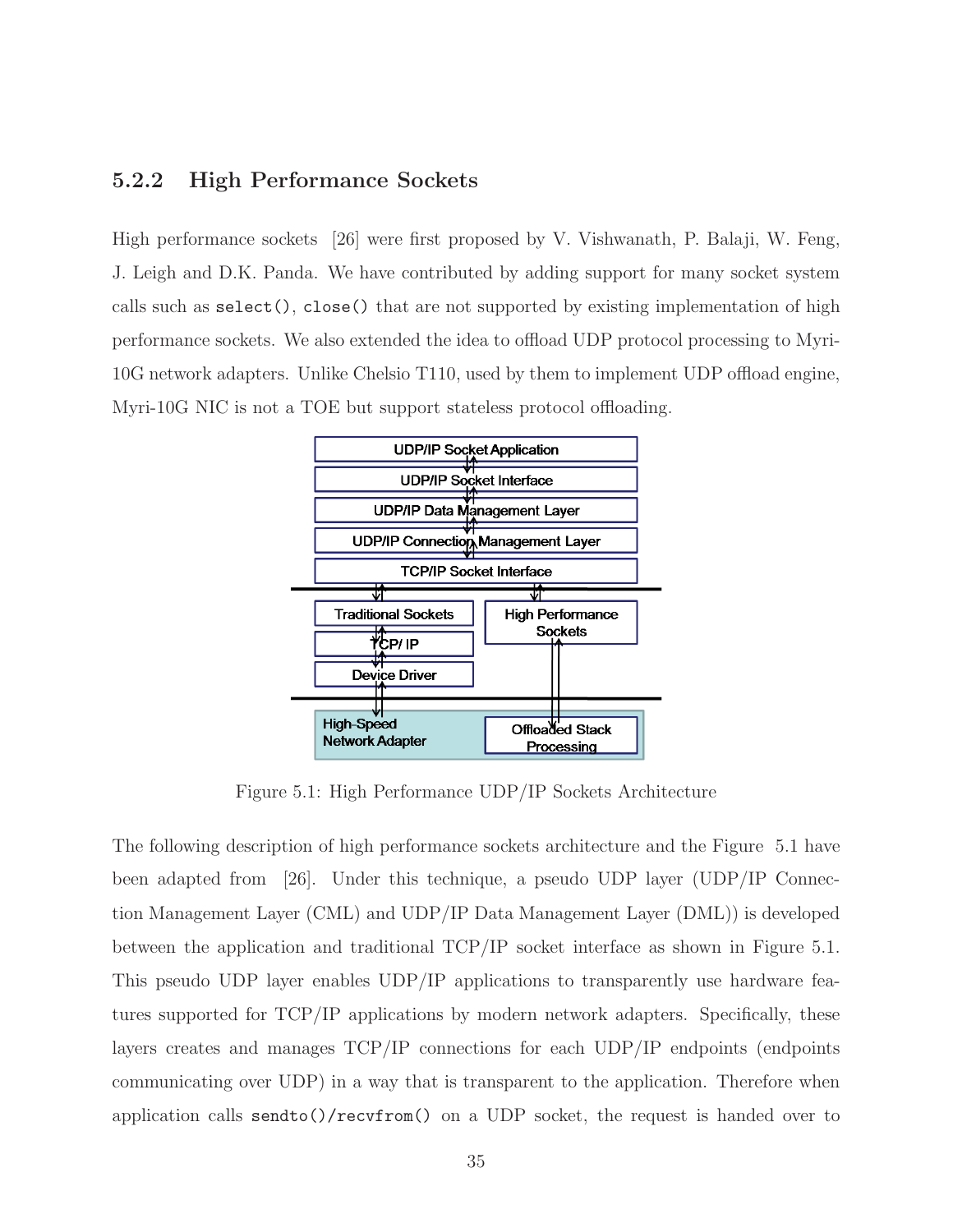CML which converts it to corresponding send()/recv() on a TCP socket. If no such TCP connection already exist with the other endpoint, CML attempts to create it first. The send/receive data is temporarily buffered and processed only after CML has established a TCP connection between the endpoints. DML layer that sits on top of CML, handles the error cases returned by CML.

Using above technique, all the protocol offloading features available in hardware for TCP can now be exploited by UDP applications. UDP applications can particularly benefit from TSO/LRO and checksum offloading feature implemented in hardware. We will evaluate the efficacy of high performance sockets in Chapter 6.

#### 5.2.3 Overview of Existing TCP/IP Implementation

Previous section described how UDP applications can benefit from hardware support for TCP protocol processing. However by converting "UDP connections" to TCP connections, we also inherit various TCP drawbacks discussed in Section 3.3.3.6. Therefore we made several changes in the existing Linux TCP/IP stack with the objective of reducing the overhead associated with TCP/IP stack processing and mimic it like UDP stack while taking advantage of hardware offloading at the same time. In order to understand the modifications we made to TCP/IP stack, we first briefly look at the existing TCP/IP stack in this section. Existing TCP/IP flow is show in blue in the Figure 5.2.

When an application does application-level read for socket of type SOCK STREAM, kernel makes system call sys\_read(), which passes the call to do\_sock\_read(), then to sock\_rcvmesg() and finally to  $\text{top\_recvmsg}()$ . Thus  $\text{top\_recvmsg}()$  is the TCP function called on an application-level read on a TCP socket. On a packet arrival at a receiver's interface, the following events occur.

• Network interface card put the received packet in the main memory through a DMA operation and interrupt the processor.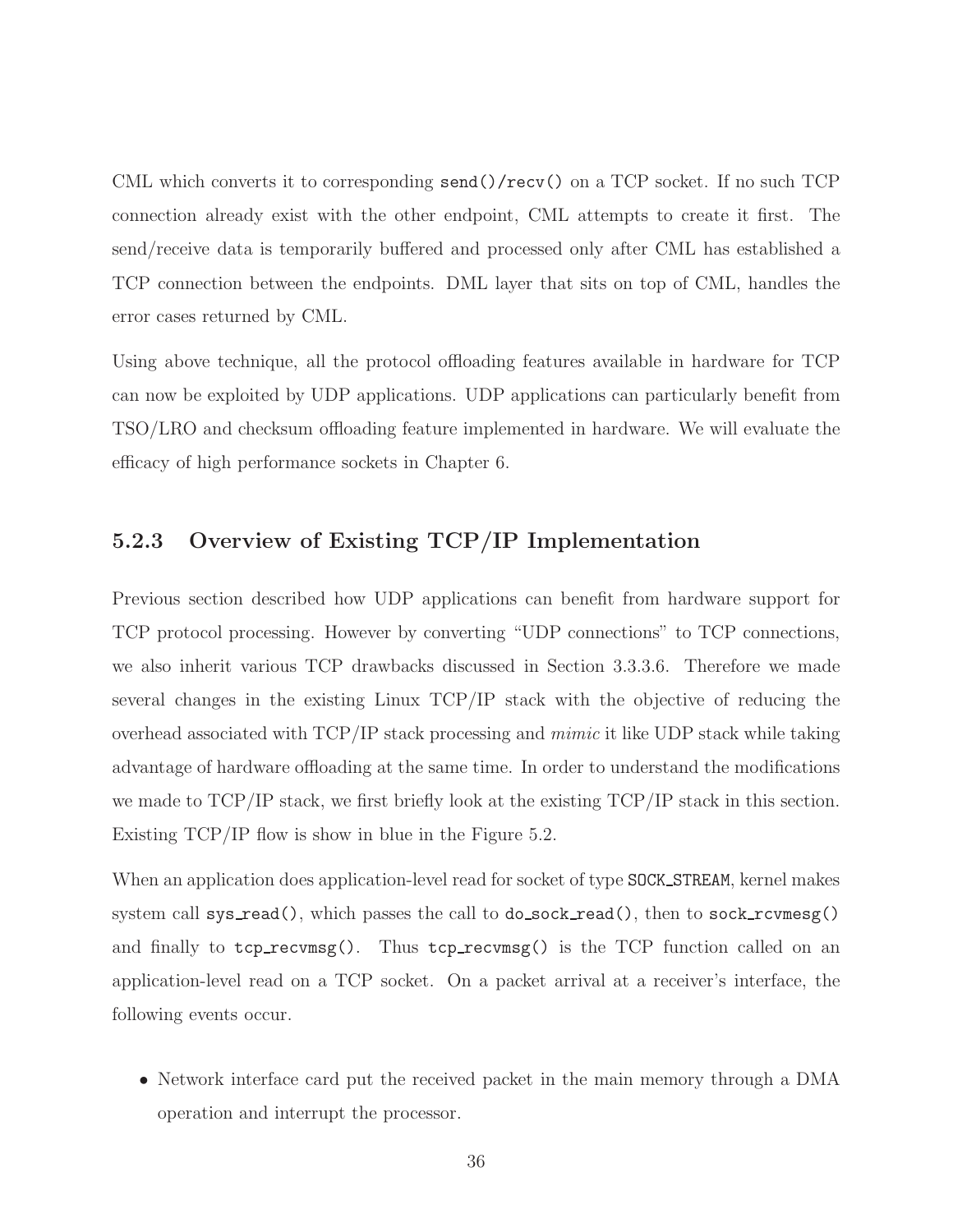- Device driver code creates sk\_buff structure for the incoming packet. The function net rx action() then de-multiplexes the packet. For IP packets, the ip rcv() function is called.
- For TCP packets  $\text{top_v4_rcv}()$  function is registered to the IP layer to receive TCP packets. For an existing TCP connection  $\text{top_v4_rcv}()$  function does a lookup for sock structure (hereafter referred to as sk).
- If it is not locked, the  $top_v4_rcv()$  function calls the  $top_v$ -prequeue() function to see if the packet can be added to the prequeue.
- The packet is either added to the prequeue or the  $\text{tcp\_v4_do\_rcv}$  function is called to handle the packet. The tcp v4 do rcv() function calls various receive-handler functions, depending on the state of TCP connection. It calls tcp\_rcv\_established() if the state is TCP\_ESTABLISHED otherwise tcp\_rcv\_state process() is called.
- The tcp\_v4\_do\_rcv() puts the in-order received packet into the receive queue (sk->skreceive queue) for FAST PATH processing. Out-of-order packets are placed in (tp->out of order queue), for SLOW PATH processing. It also calls tcp ofo queue() to see if packets from the out-of-order queue can be moved to the receive queue.
- When a packet is queued into prequeue or the receive queue, the receiving user process is woken up by calling wake up interruptible().

Similarly on an application-level write of the socket file descriptor, kernel makes the system call sys\_write. For socket of type SOCK\_STREAM, the sys\_write finally ends up calling tcp sendmsg function. Following operations occur at the sender when transmitting the packet.

• Inside tcp\_sendmsg() function, tail of the socket write queue sk->sk\_write\_queue is checked first. If there is no socket buffer in the write queue or if there is no space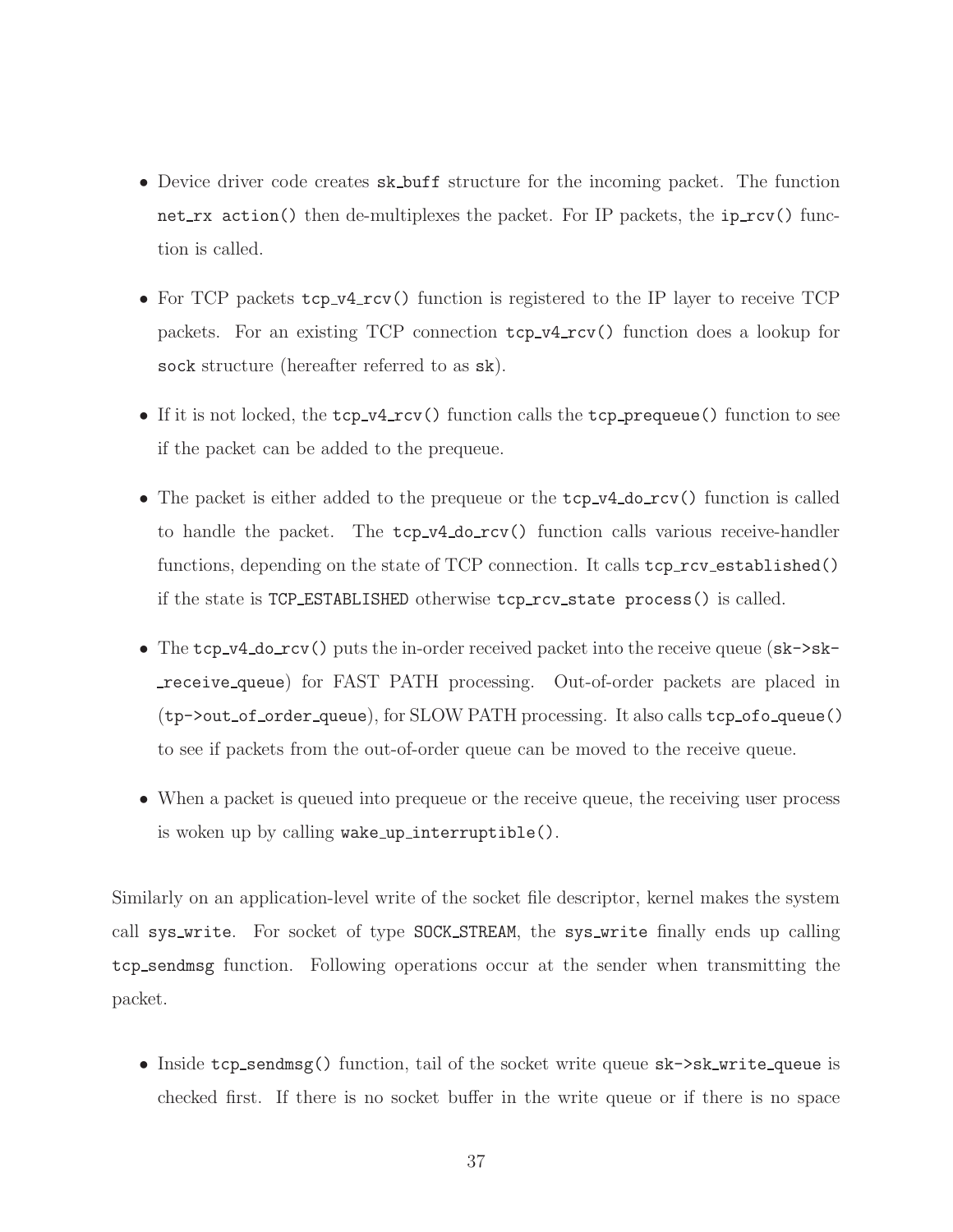available in the tail socket buffer to append new data, a new socket buffer (sk\_buff) is allocated using sk->sk stream alloc skb() function. Separate pages each of size 4KB are allocated to hold the payload.

- Socket buffer sk\_buff is then queued to socket write queue to be transmitted later. Actual transmission of the packet of the queued packet is governed by the sliding window mechanism.
- TCP uses kernel timers to trigger various packet transmission events. Packet is transmitted by calling  $\text{top}$  transmit\_skb() TCP function. In this function, TCP header for the packet is created. Packet is cloned using skb clone() and cloned packet is given to the IP layer (by calling  $sk$ ->tp->af\_specific\_queue\_xmit which points to ip queue xmit()) for further processing.
- Retransmission timer is set to trigger packet re-transmission event (tcp\_retransmit\_timer()) if the packet acknowledgement is not received before the timeout value. Once the packet acknowledgement is received from the sender, tcp timer() is called to dequeue the socket buffer from the socket write queue and free the buffer.
- After the packet processing is completed at the IP layer, it is given to the device for the final transmission by a call to dev\_queue\_xmit(). At a later stage, link layer header is prepended to the queued buffer and device-specific hard transmit routine is called to transmit the frame.

#### 5.2.4 Modified TCP/IP Flow

As mentioned before, We have simplified the TCP flow to remove packet acknowledgements, congestion control, sliding window mechanism and disabling Nagle algorithm. Simply put, we have modified TCP to "behave" like UDP. Modified flow is shown in red in Figure 5.2. However we encapsulate a valid TCP header (containing a valid sequence number) to the segments processed by this modified implementation. Advantage of doing this is to fake the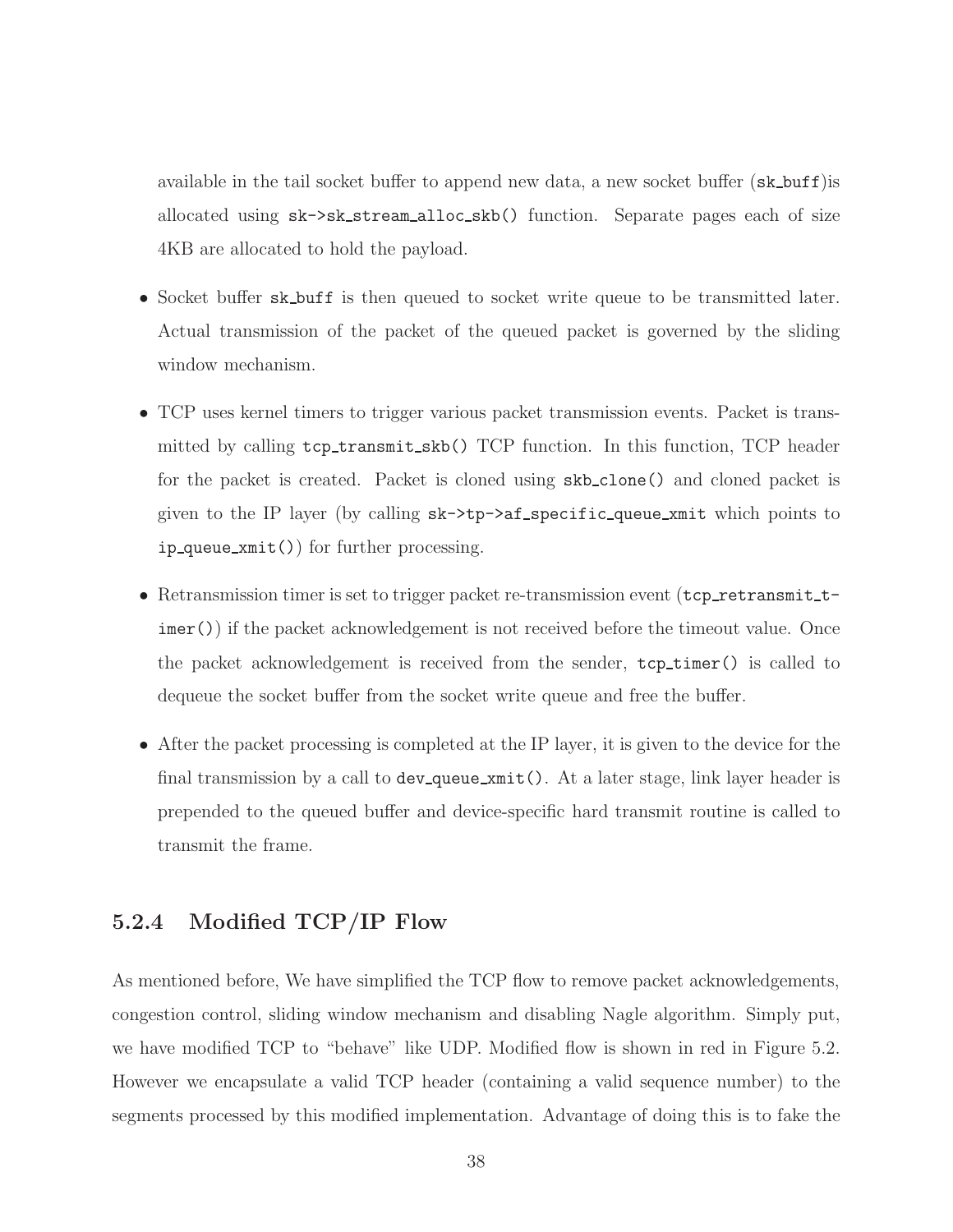

Figure 5.2: Simplified TCP Flow Diagram

network adapter in assuming that the packet belongs to a valid active TCP connection and therefore benefit from the packet processing done in the hardware for TCP. In the modified flow, at the sender end, packet is queued directly for transmission (without cloning it) after tcp sendmsg is called. Similarly at the receiver end, we only follow FAST PATH processing with out-of-order packets being dropped.

It should clear from above discussion that this modified TCP flow does not guarantee reliable transmission of packets since packet acknowledgement is disabled. Therefore hereafter we will call this new modified TCP as unreliable  $TCP$ . Therefore applications using unreliable  $TCP$ should provide reliability feature at the application level if they need it. For example, RBUDP based file transfer application that we used as a case study provide reliability at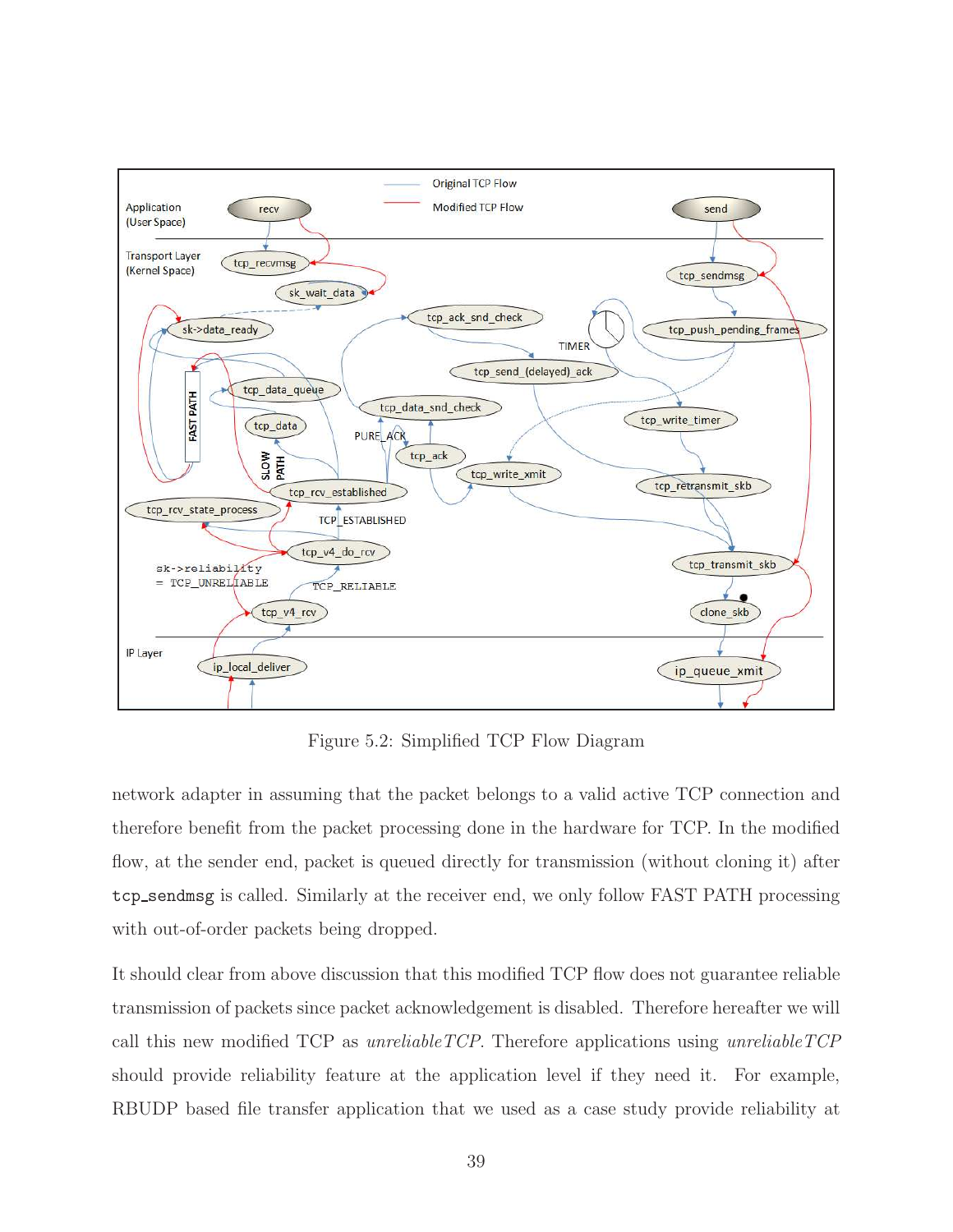the application level for UDP applications.

While some network applications running on the host may use *unreliableTCP*, others may still be using original TCP implementation. Therefore one challenge is to uniquely identify the unreliableTCP connections and process them using modified TCP flow without disrupting the connections using original TCP implementation. In order to identify unreli $able TCP$  connections, we added an extra field  $sk\_reliability$  to sock structure defined in file net/sock.h.

We also introduced two macros TCP\_RELIABLE and TCP\_UNRELIABLE in file net/tcp.h. When a STREAM socket is created and initialized sk\_reliability is set to TCP\_RELIABLE by default (in tcp\_v4\_init\_sock defined in net/ipv4/tcp\_ipv4.c). We added a new TCP socket option (number 15) to set the value of sk reliability from application. Therefore applications using  $unreliable TCP$  should set  $sk_reliability$  value to  $TCP\_UNRELIABLE$  through setsockopt library function as shown below.

```
int value = TCP\_UNRELIABLE;
setsockopt (fd, SOL TCP, 15, (void *) &value, size of (value);
```
Chapter 6 presents experimental evaluation of this hardware-assisted technique to accelerate UDP application. We also analyze the benefits of using high performance sockets and simplified TCP flow.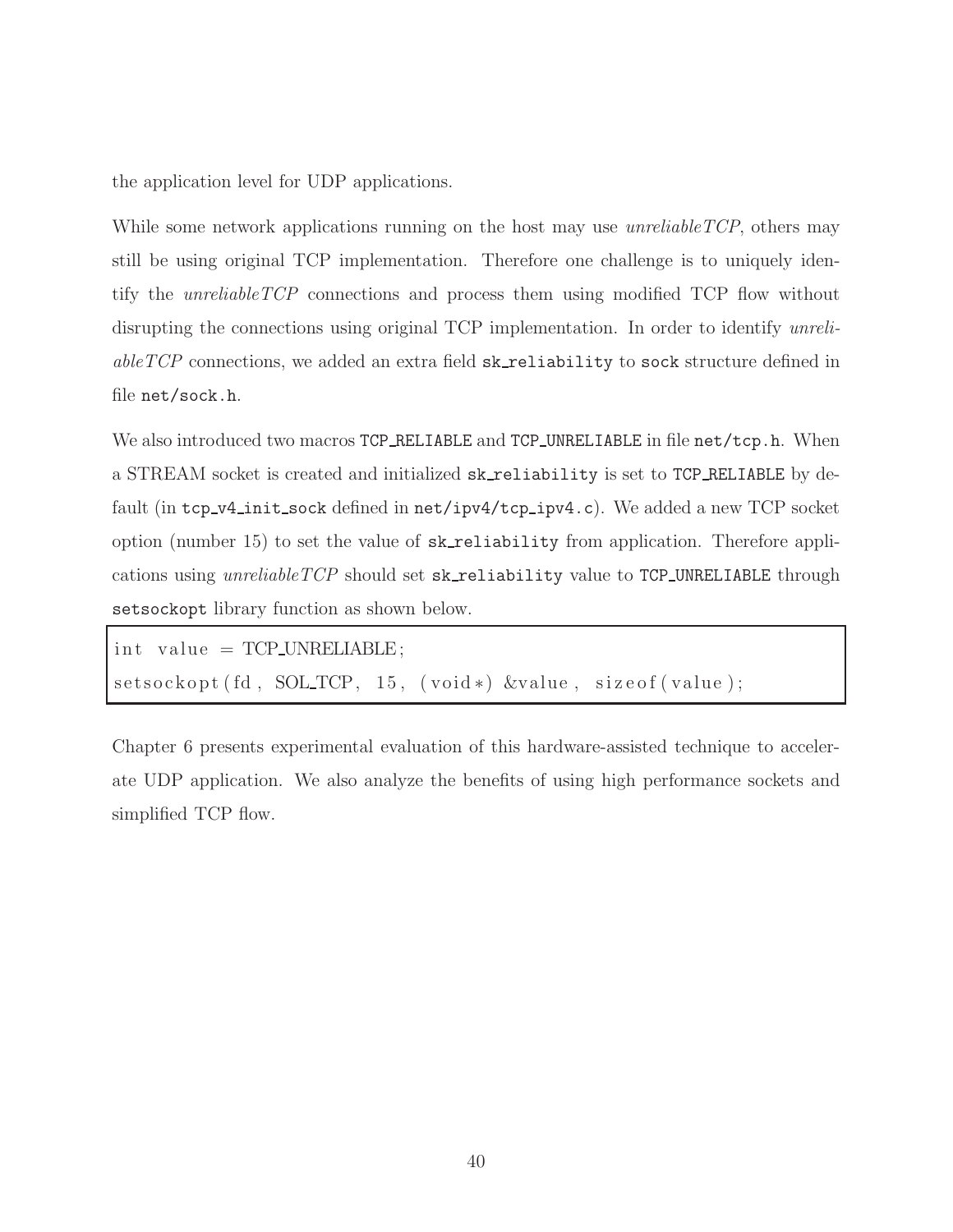## Chapter 6

# Experimental Evaluation and Analysis

In this chapter, we present experimental evaluation and results analysis of the GePSeA framework for mpiBLAST application and RBUDP based file transfer application as described in Chapters 4 and 5 respectively. While mpiBLAST application used many GePSeA core components we developed, RBUDP based file transfer application uses only one GePSeA core component namely high-speed reliable UDP core component. However, not all GePSeA core components that we developed can be evaluated using these two applications. Experimental evaluation of mpiBLAST over GePSeA and RBUDP file transfer over GePSeA is presented in Section 6.1 and 6.2 respectively.

### 6.1 Evaluation of mpiBLAST over GePSeA Framework

In this section, we evaluate the accelerator for mpiBLAST application and do a detailed performance analysis.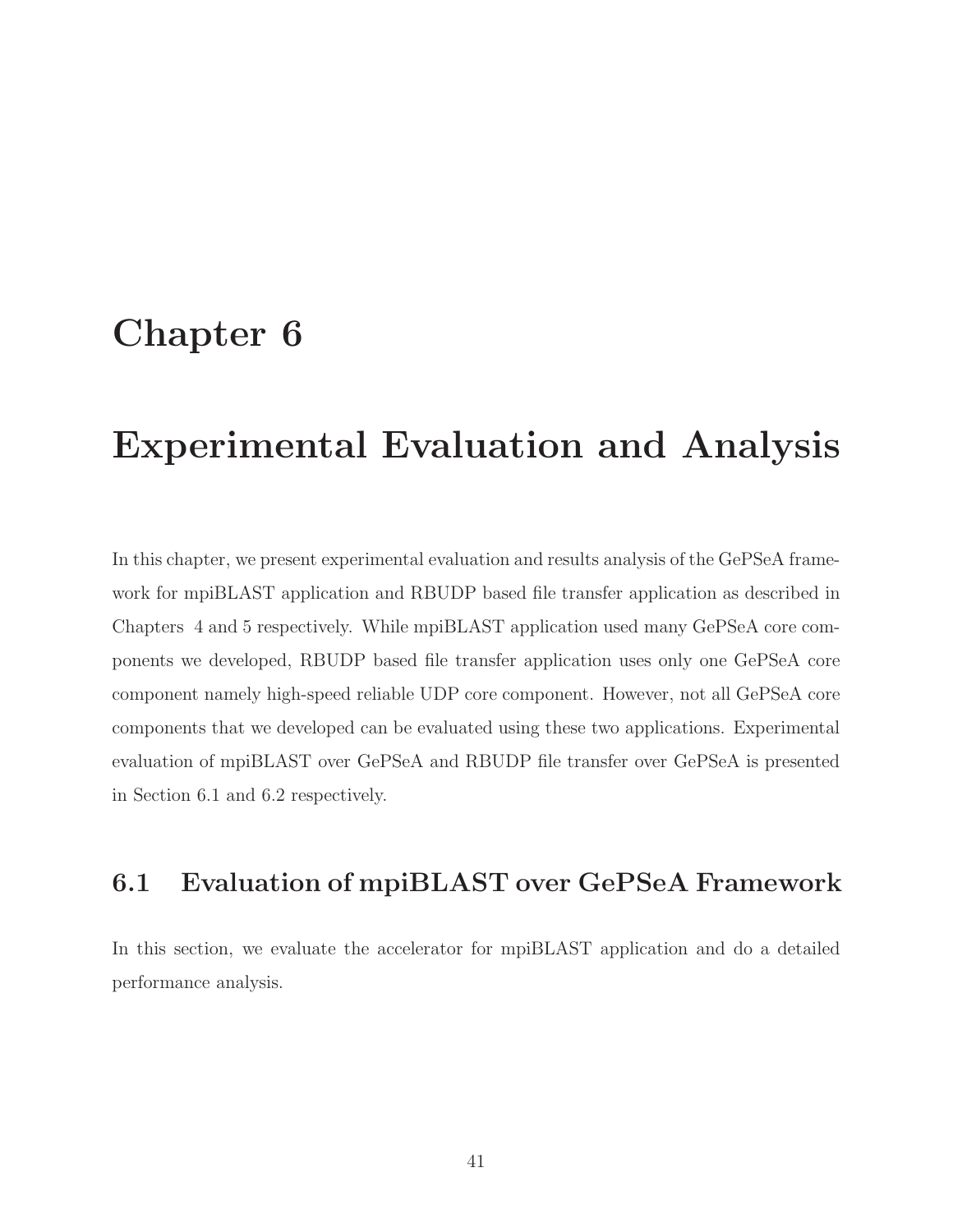#### 6.1.1 Experimental Setup

For all experiments in Section 6.1, we used the GenBank nr database, a protein type repository frequently searched against by bioinformatics researchers. The size of the raw nr database is nearly 1 GB, consisting of 1,986,684 peptide sequences. We used ICE cluster residing at Synergy Lab at Virginia Tech for our experiments. ICE cluster has 9 compute nodes each of which is equipped with two Dual-Core AMD Opteron Processor 2218. Therefore each ICE node has total of 4 cores. Memory and cache size on each node is 4 GB and 1024 KB respectively. ICE cluster uses 1 Gbps Ethernet interconnect.

For our experiments we pre-partitioned the  $nr$  database into 8 fragments using mpiformatdb utility. For most experiments the input query sets containing different number of sequences were chosen randomly from  $\pi r$  database. For some experiments pseudo-random query sets were chosen in order to have a better control over the output size and to better analyze the efficacy of specific GePSeA core components. Our experimental methodology include running mpiBLAST application first the with accelerator and then without it on a given set of ICE nodes for same input query set.

#### 6.1.2 Accelerator on "Committed" Core

By "committed" core we mean a core that has already been committed to some application. Figure 6.1.2 shows per-node configuration for this experiment. As we can see in Figure 6.1.2, we run one worker process on each of the 4 cores of the node with each worker process explicitly bound to a core using physcpubind utility available on NUMA machines. Since each worker process runs on a separate core, each ICE node can run maximum of 4 worker processes. Host operating system runs accelerator (one per node) on any one of 4 cores of the node as per its scheduling policy. We run this experiment for different number of worker processes; 8, 16, 24 and 36 respectively. For this experiment 300 input query sequences were randomly chosen from the  $nr$  database. As mentioned earlier, we first run mpiBLAST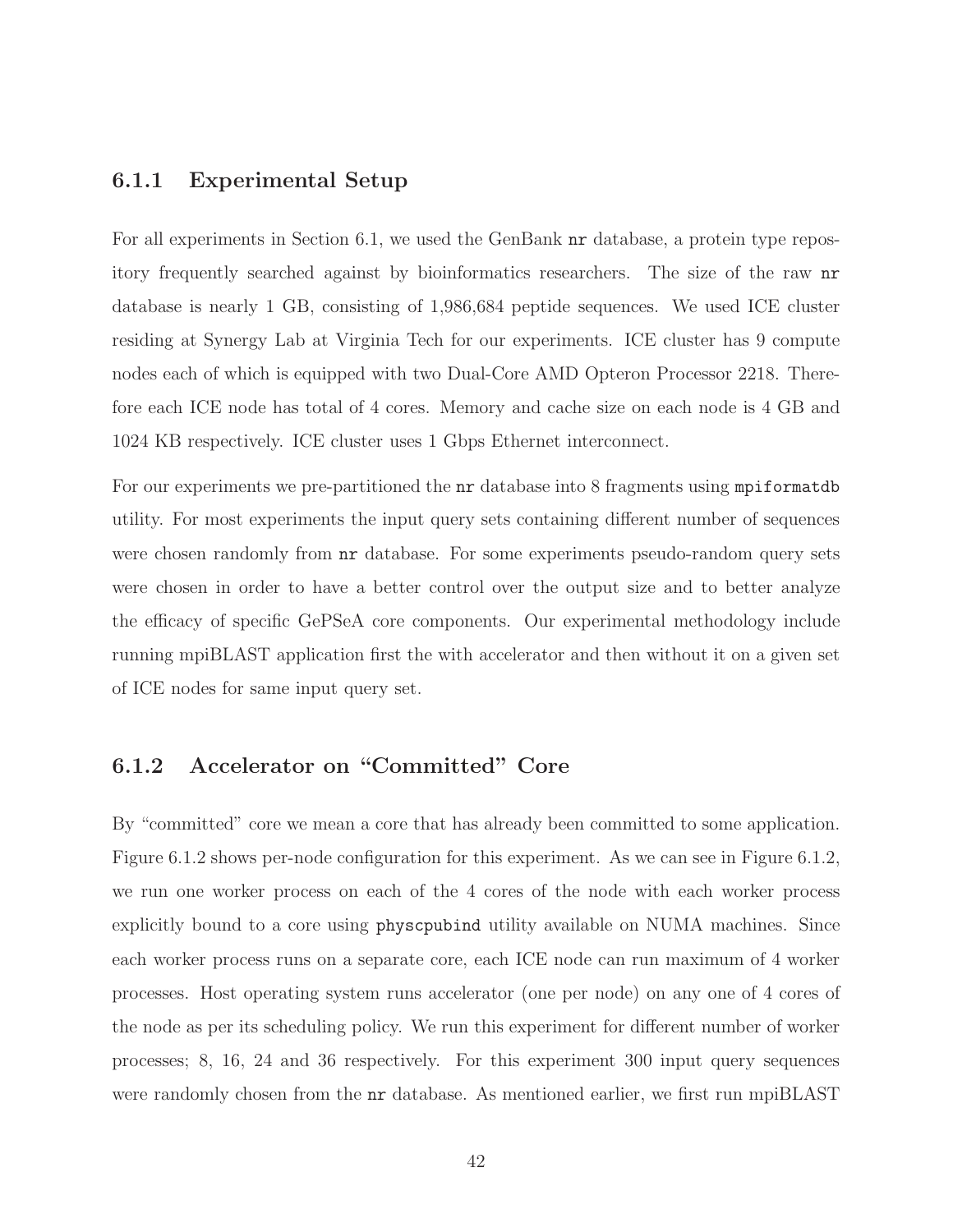application without accelerator and later with accelerator and note the application execution time in both cases.

Figure 6.2 shows speed-up obtained by running mpiBLAST with accelerator compared to not using the accelerator. Our results show significant performance improvement when accelerator is used. With 36 workers we see as much as 205% (2.05x) speed-up. It increases with increase in worker processes. Our analysis show that speed-up is obtained primarily



Figure 6.1: Node Configuration for Experiment 6.1.2

due to the overlapping of worker computation and communication tasks. While worker nodes perform computation (searching query against the database), accelerator takes cares of transmitting the results of the previous query to destined node thereby overlapping communication and computation. Offloading tasks such as merging results and writing it to the output file remove the bottlenecks and drawbacks of having single writer. Therefore by using accelerator, both query search by workers and result merging by accelerators can be done in parallel thereby reducing the overall execution time.



Figure 6.2: Speed-up Obtained by Running Accelerator on Committed Core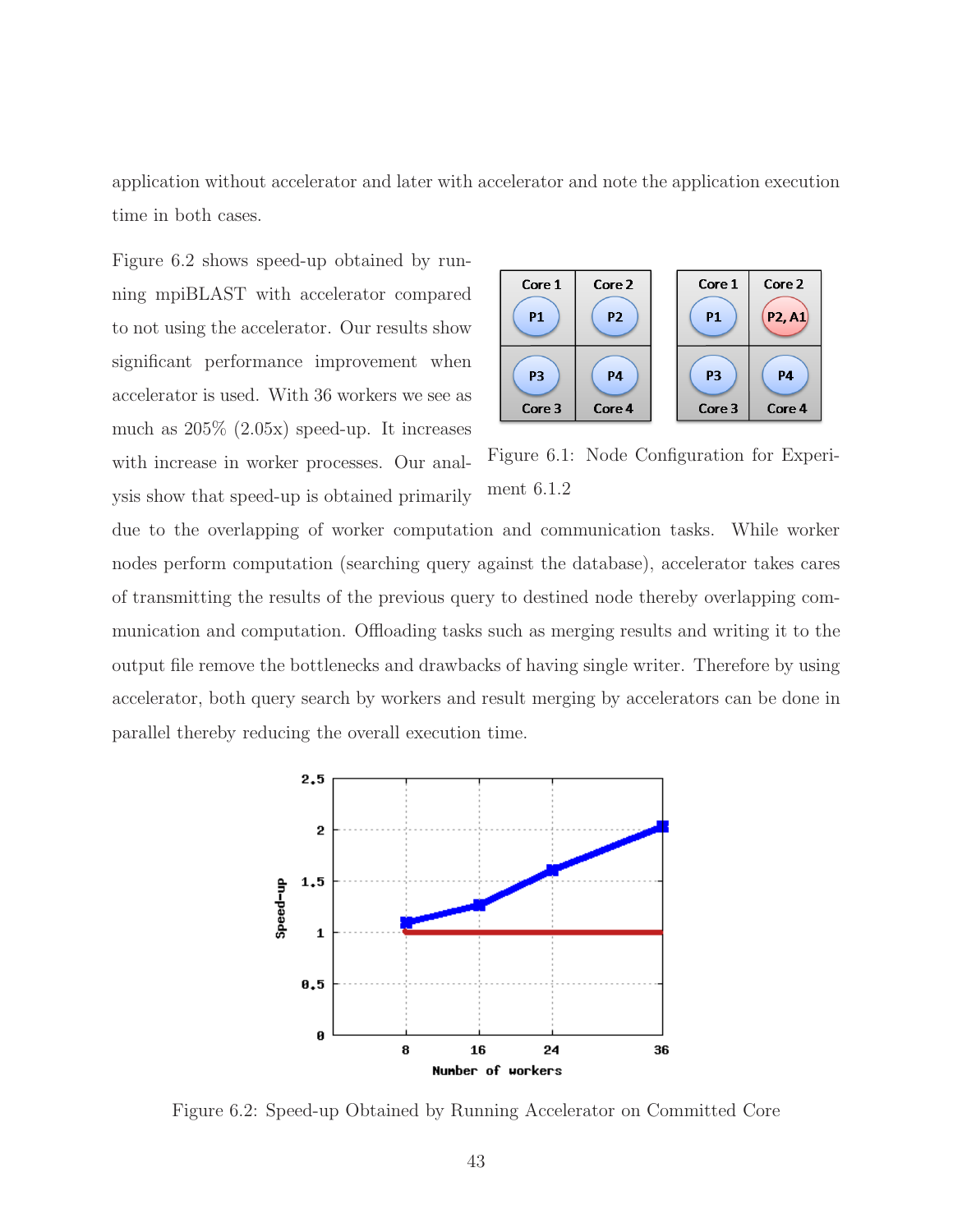We note that worker process typically use nearly  $100\%$  of CPU time on which it is running. Core on which both worker and accelerator run, CPU cycles are shared between the two. In this context, results shown in Figure 6.2 are particularly interesting since we are running accelerator on an oversubscribed core (against running it exclusively on an available core thereby committing it additional system resources) and still observe significant performance improvement.

#### 6.1.3 Accelerator on "Available" Core

By "available" core we mean core that is not running any worker process and exclusively available for accelerator to run. In this experiment, we run 3 worker processes on three different cores of an ICE node while the accelerator runs on the fourth "available" core. Therefore for 9 ICE nodes, we will have 27 worker process running on different cores with one accelerator running on each node on a separate core.

This case is similar to the precious case except that in this case accelerator run on a core that is exclusively available to it and therefore does not share CPU cycles with any other process. As we can see from the results shown in Figure 6.4 that significant speed-up is obtained in this case also. For 27 workers running on 9 ICE nodes, we observed close to 170% (or



Figure 6.3: Node Configuration for Experiment 6.1.3

1.7x) speed-up. We noticed that while the CPU utilization of worker process is nearly 100%, CPU utilization of accelerator is only between 2% to 5%. Therefore running accelerator exclusively on a core result in under-utilization of system resources.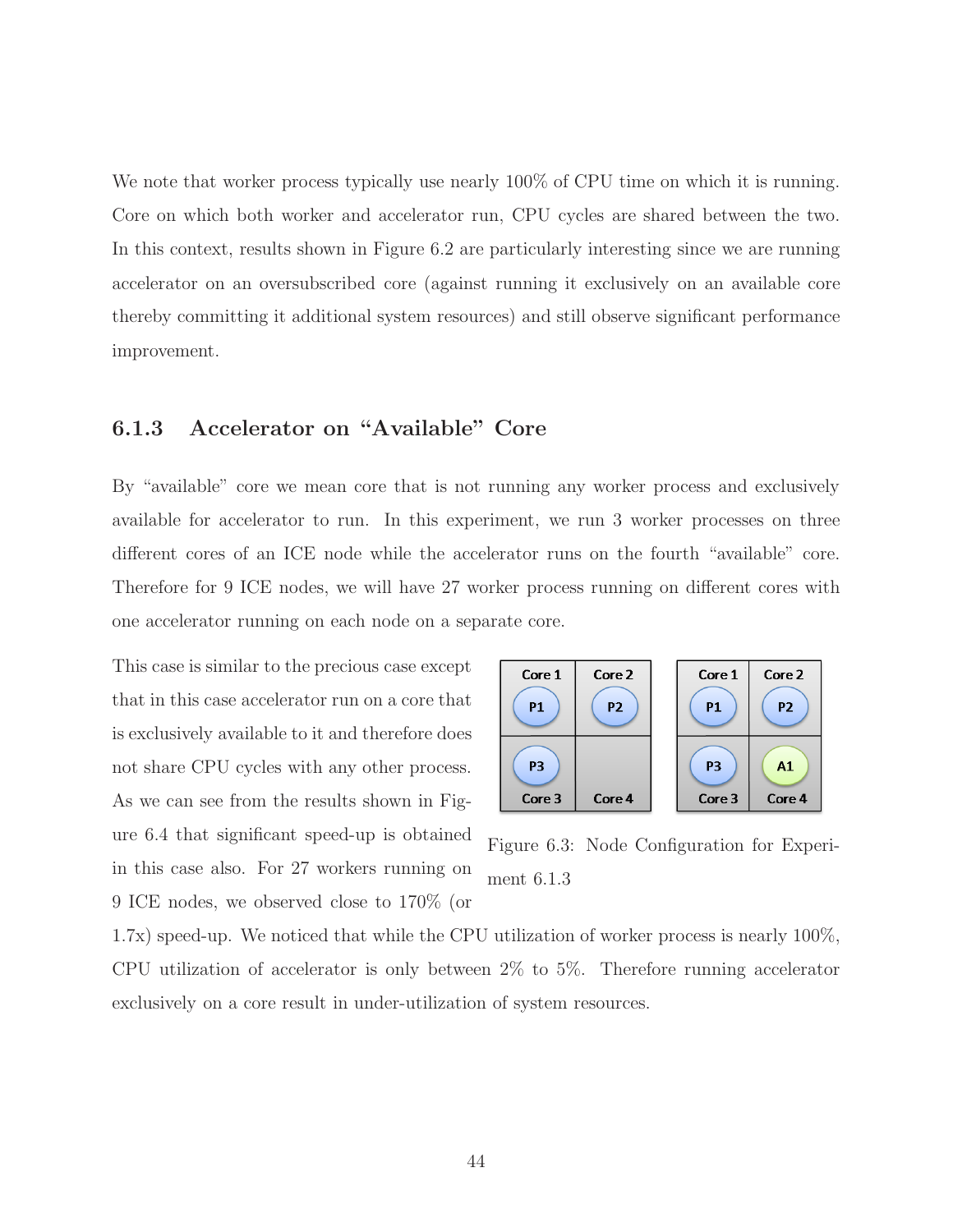

Figure 6.4: Speed-up Obtained by Running Accelerator on Available Core

#### 6.1.4 Accelerator with Unequal Workers

We use the data previous two experiments to further analyze the effect of running accelerator with unequal workers. Node configuration for this case is shown in Figure 6.1.4. In first case, mpiBLAST is run without accelerator with 4 worker processes running on 4 different cores on a node. In second case, mpiBLAST is run with accelerator running on an "available" core like in Section 6.1.3, 3 worker processes run on 3 different cores of an ICE node while the accelerator runs on the fourth "available" core.

This case is similar to the previous other two cases except that we run one less worker per node in this case. Running this experiment on 9 nodes will have 36 worker processes in first case and only 27 worker process in the second case. As we can see in Figure 6.6 that even with one worker less per node, we still see speed-up as much as  $140\%$  (1.4x) when



Figure 6.5: Node Configuration for Experiment 6.1.4

run on all 9 ICE nodes. Refer to Figure 6.6. However as stated earlier, running accelerator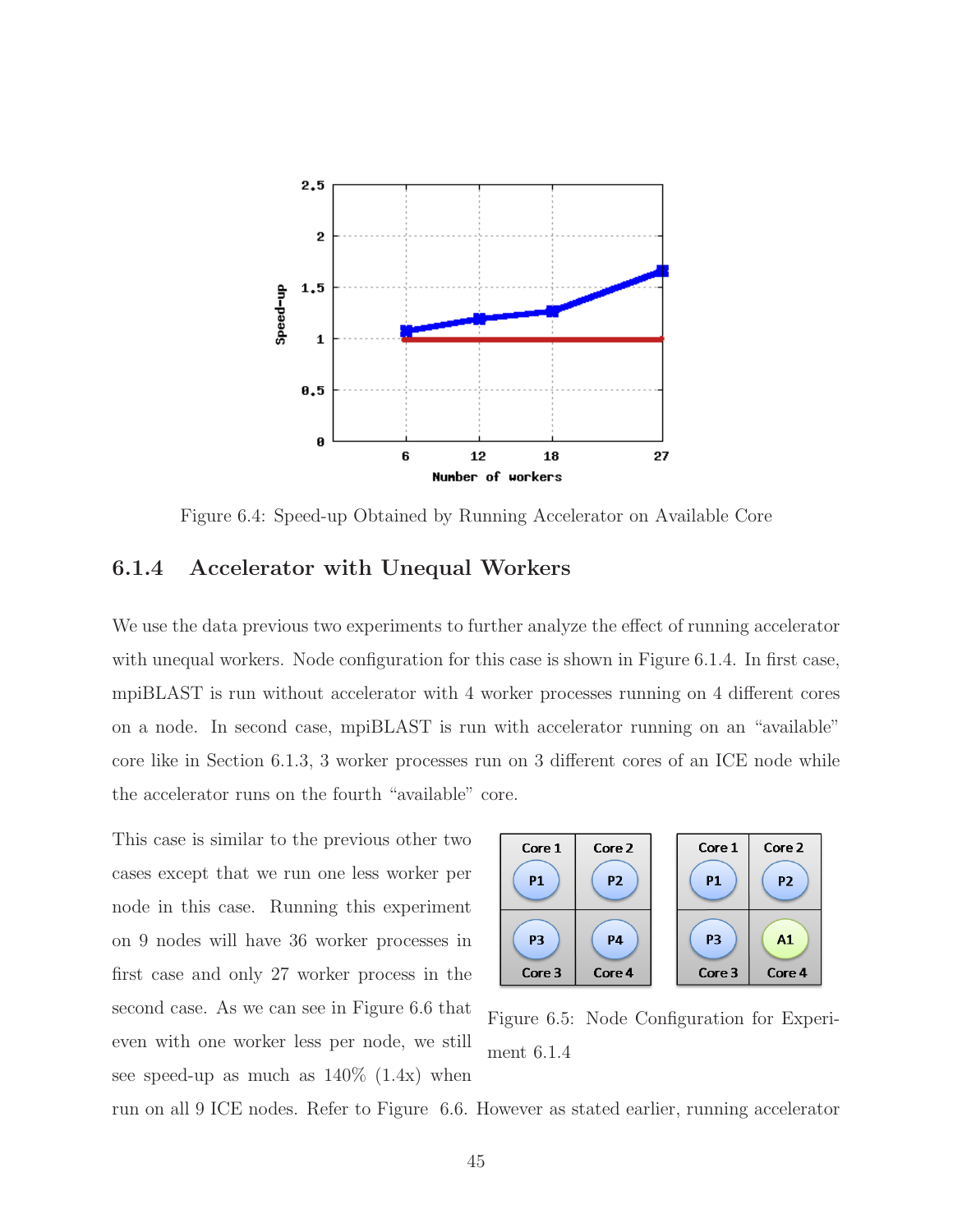exclusively on a core results in under-utilization of computation power of the core as it remains idle for most of the time. Therefore running accelerator on an "committed core" is better than running it on an "available core".



Figure 6.6: Speed-up Obtained by Running Accelerator for Unequal Workers

#### 6.1.5 Increase in Problem Size

For this experiment and all the other experiments hereafter in this section, we use node configuration shown in Figure 6.1.2 which is the node configuration for running accelerator on a "committed node". In this experiment, we observe steady reduction in application running time using accelerator with the increase in the problem size. These results are along the expected lines since with the increase in the problem size, result merging and writing to the output file becomes the bottleneck in mpiBLAST which is eliminated using the accelerator. Refer Figure 6.7 for the results.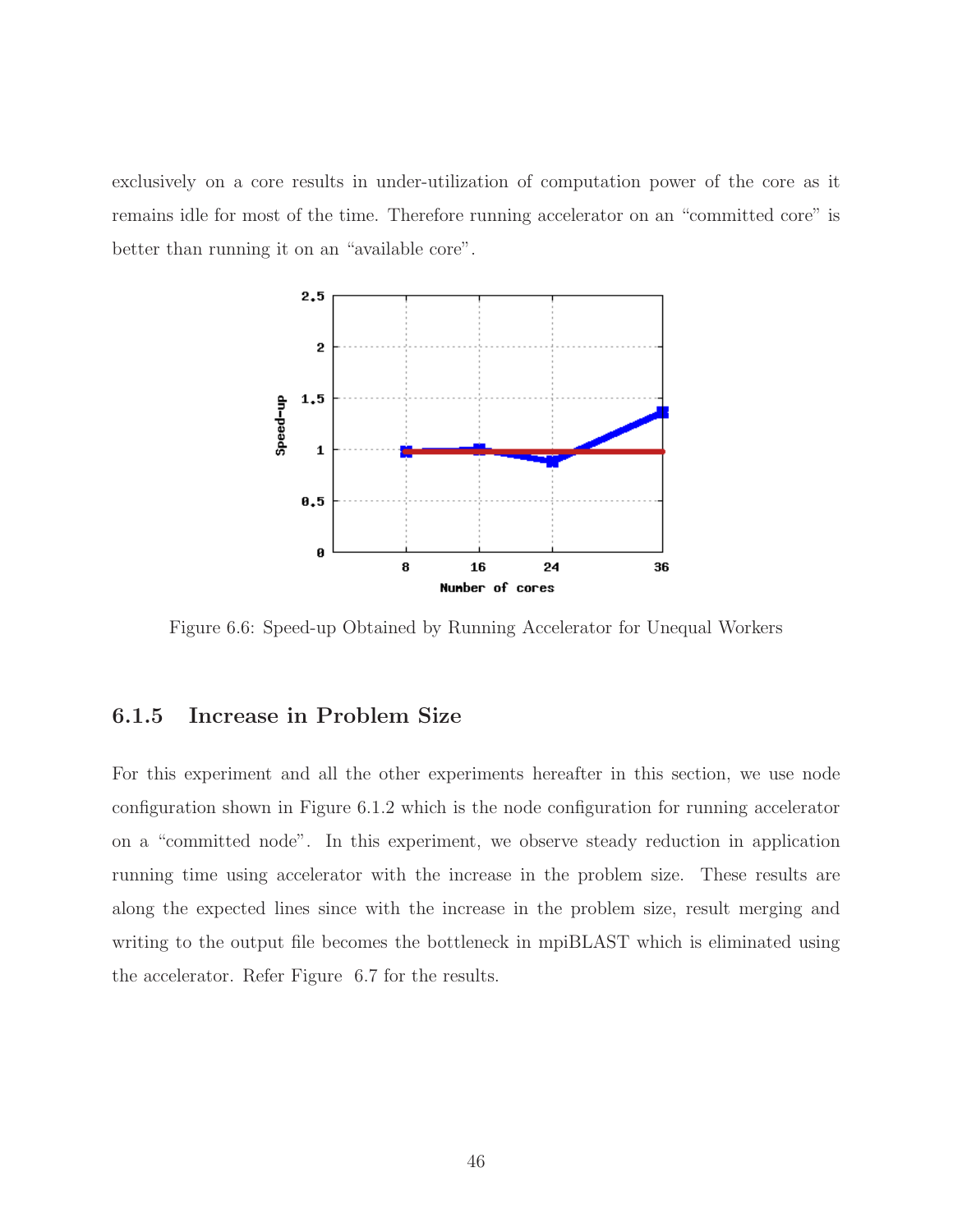

Figure 6.7: Speed-up Obtained with Increase in Problem Size

#### 6.1.6 Worker Search Time

We analyzed the variation of *search time* and the *non-search time* of each worker with increase in number of worker processes. For mpiBLAST, search time refers to the computation time i.e. time a node spends searching a query against a database fragment while non-search time refers to the non-computation time. We observed that for a large input query set, percentage of search time of a worker to total worker time decreases rapidly from 92.2% to nearly 71% as shown in Figure 6.8. However with accelerator, worker spent more than 99% of time performing the computation.

#### 6.1.7 Distributed Output Processing Core Component

In this experiment we specifically analyzed the efficacy of distributed output processing core component of GePSeA used by the accelerator. In this experiment we first run mpiBLAST application with result consolidation being done only one accelerator assigned statically. Then we run mpiBLAST application with result consolidation being done being divided among the accelerator equally again assigned statically. As we can see from the results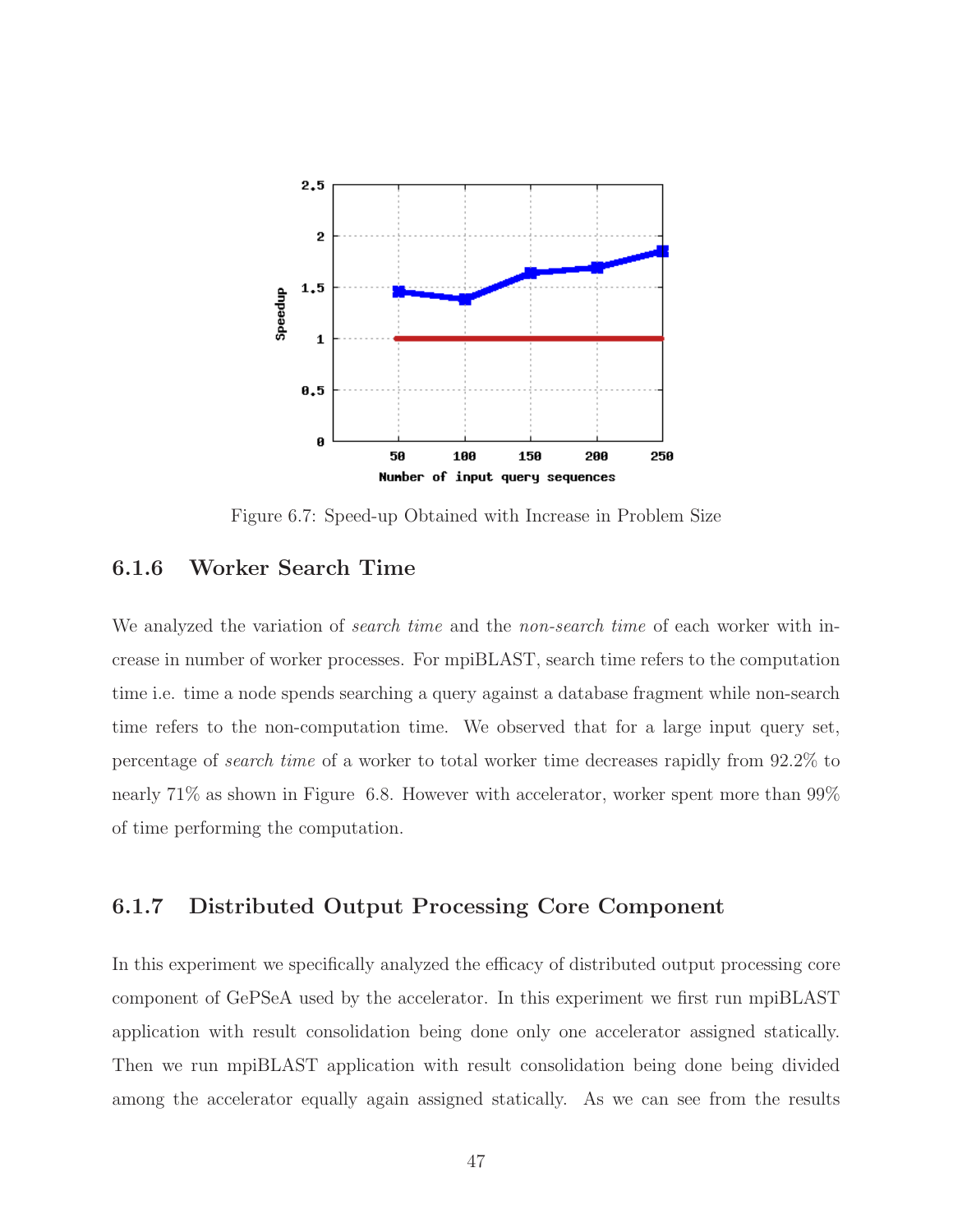

Figure 6.8: Worker Search Time as a Percentage of Total Time

shown in Figure 6.9, we observe significant reduction in the later case since accelerators are more effectively utilized in the later case.



Figure 6.9: Distributed Output Processing Feature of GePSeA

#### 6.1.8 Dynamic Load Balancing Core Component

We tested dynamic load balancing feature of GePSeA used by the accelerator as described in Chapter 3. We compared dynamic allocation of result merging and writing assignments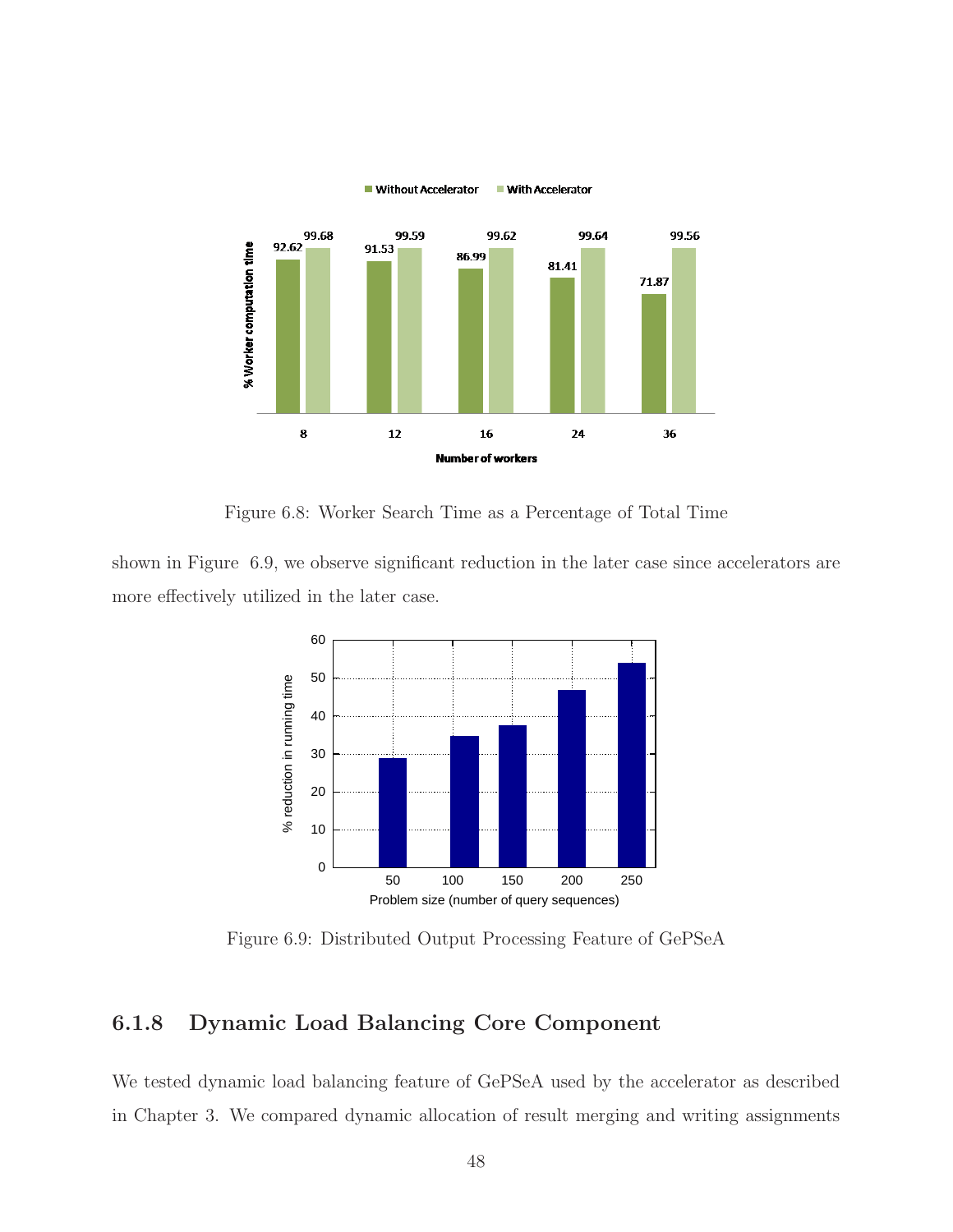to the accelerators against the static allocation of result merging and writing assignment. In static allocation, each accelerator is assigned equal number of *work units* statically while in dynamic allocation number of work units assigned to accelerators vary depending on the time needed to service a particular *work unit* which is known only at run time. We see an average of 14% of improvement as shown in the Figure 6.10. With highly "uneven" queries this difference could be very high.



Figure 6.10: Dynamic Load Balancing Feature of GePSeA

#### 6.1.9 Data Compression Core Component

We tested compression feature provided by GePSeA and used by the accelerator. Negative values in Figure 6.11 shows an increase in the running time of mpiBLAST application using this core component. This is contrary to our expectations. However, for compression at run time to be effective, network latency must exceed the time required to compress and uncompress the data. We believe that size of result data set generated by our experiments is not large enough to test for compression core component to make a positive impact on the overall running time. However we do observe a positive trend of decrease in application running time with increase in the worker processes.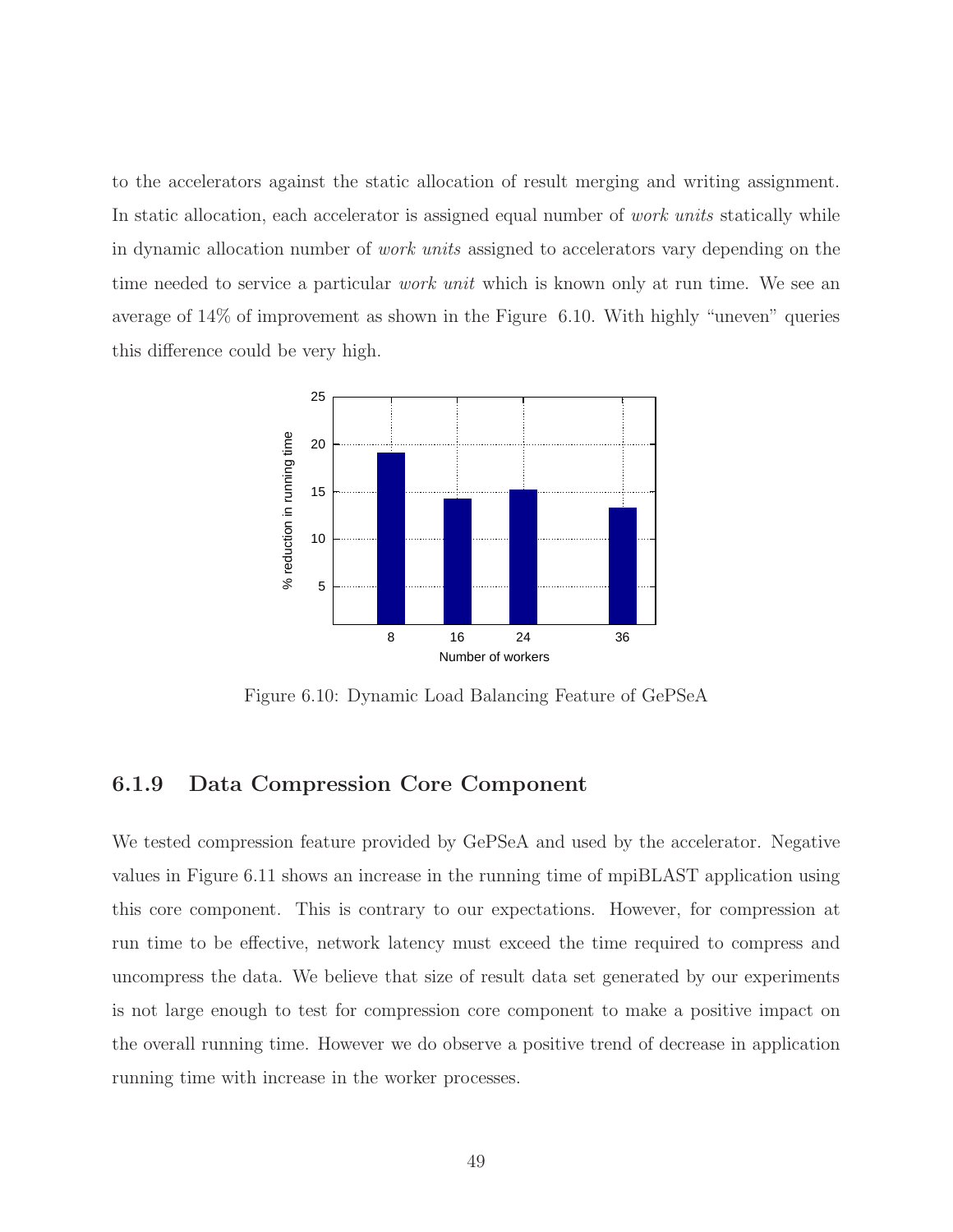

Figure 6.11: Data Compression Feature of GePSeA

# 6.2 Evaluation of RBUDP File Transfer over GePSeA Framework

In this section, we evaluate high-speed reliable UDP core component and the hardwareassisted UDP acceleration scheme discussed in Chapter 5 for a RBUDP based bulk file transfer application.

#### 6.2.1 Experimental Setup

Experiments were conducted on two directly connected hosts. Each host is equipped with Myri-10G network interface cards that support link speed of 10 Gbps. Each host has two dual-core AMD Opteron 2118 processors with 4 GB of memory and 1024 KB of cache. We used MTU size of 9000 bytes supported by Myri-10G NIC for our experiments.

Experimental methodology include transmitting the data buffer stored in main memory (calling it file here) of the sending host and storing the received data into the main memory of receiving host. RBUDP protocol ensures reliable delivery of data. We fixed UDP datagram size at 64 KB (or equal to the data size if the data to be transmitted is less than 64 KB).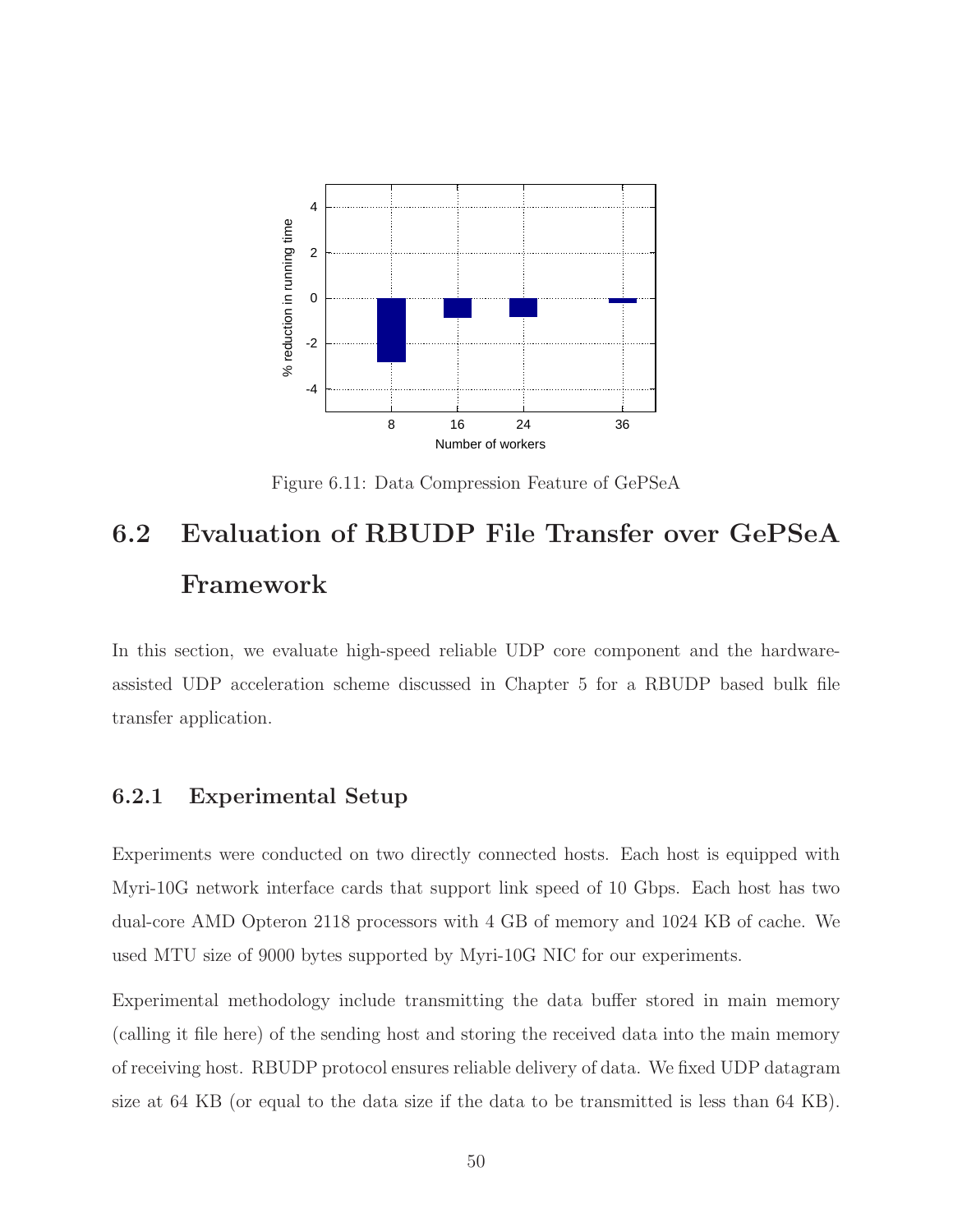64 KB is the largest datagram size allowed by the Linux operating system. This is done to reduce the number of system interrupts (through system calls).

#### 6.2.2 Hardware-Assisted UDP Acceleration

This section presents performance to the hardware-assisted UDP acceleration scheme described in Section 5.2 for RBUDP based file transfer application. Figure 6.12, shows maximum network throughput observed against different file transfer sizes for three different cases.



Figure 6.12: Evaluation of UDP Offload Core Component

"No UDP Offload" case refers to file transfer from sending host to the receiving host without using hardware-assisted UDP acceleration technique. It does not use high performance socket for network communication. Results shown in Figure 6.12 indicates the raw performance of RBUDP based file transfer application.

"UDP Offload" case refers to file transfer using high performance sockets, a technique discussed in Section 5.2.2. It uses abstract UDP/IP layer that essentially converts UDP/IP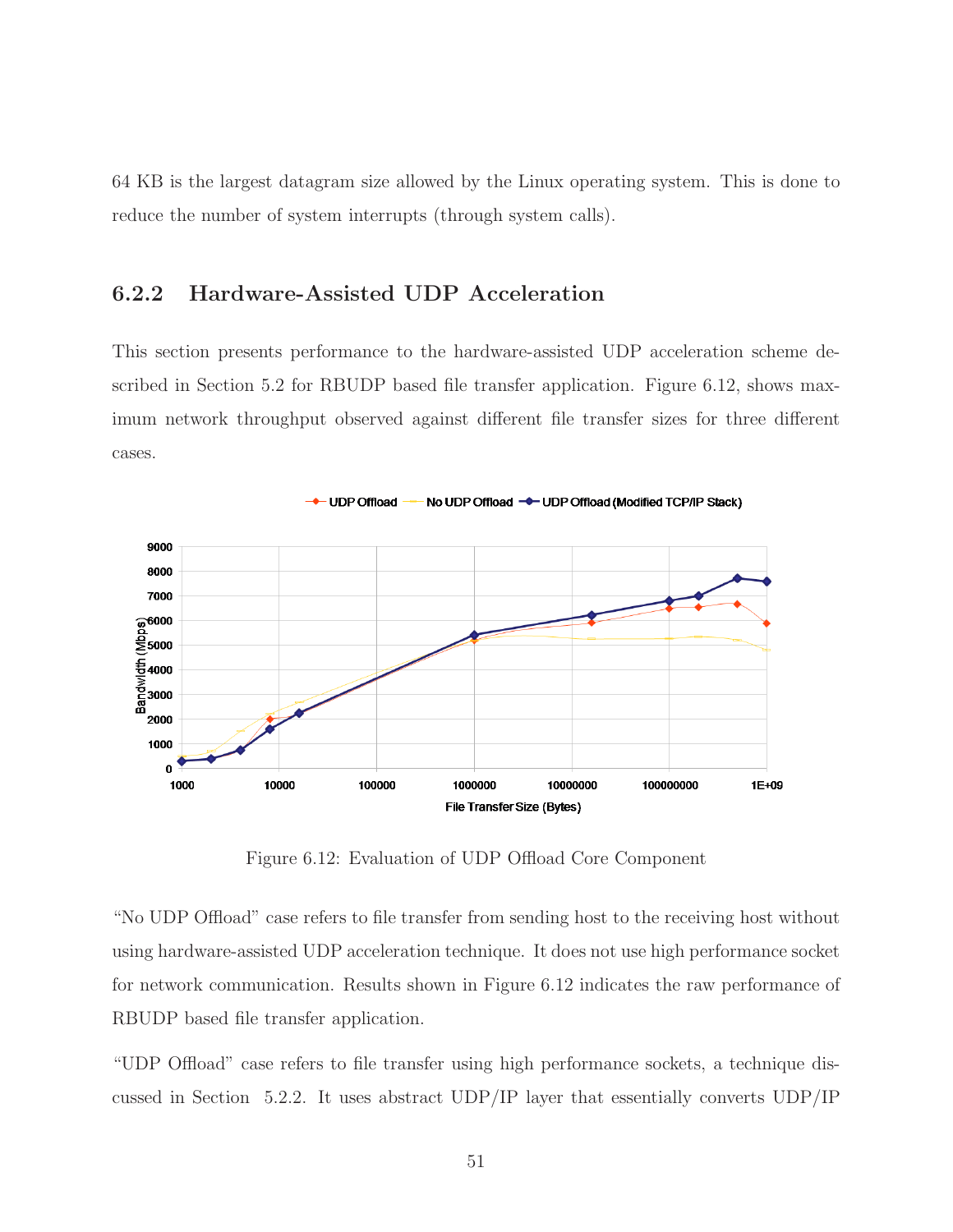communication to TCP/IP based communication. However like previous case it also uses existing Linux  $\text{TCP/IP stack.}$  From the Figure 6.12, we see that for large file transfers sizes, throughput obtained using high performance socket is considerably higher compared "No UDP Offload" case. Maximum throughput we observed for this case was close to 6800 Mbps. Unlike previous case where packet fragmentation/reassembly and checksum calculation is done by operating system (consuming important CPU cycles), application benefits from hardware support for these features using high performance sockets. Therefore this technique effectively utilizes protocol offloading features supported by Myri-10G NICs (described in Section 2.4) to obtain higher throughput.

Finally "UDP Offload (Modified TCP/IP Stack)" refers to file transfer using high performance sockets and simplified Linux TCP/IP stack discussed in Section 5.2.4. Like in "UDP Offload" case, we use hardware to offload packet fragmentation/ reassembly and checksum calculations in this case. Also we benefit by the simplified TCP/IP stack which now "behaves" like UDP/IP stack thereby getting rid of packet retransmission and congestion control features of TCP/IP among others that offers substantial overhead in packet processing. Though we observed throughput higher than 7.7 Gbps during some of our test runs, graph shown in Figure 6.12 is the most consistent reading we obtained.

#### 6.2.3 High-Speed Reliable UDP Core Component

This section evaluates the application performance using high-speed reliable UDP core component to accelerate UDP data transfers. We present detailed analysis of effect of scheduling of various user threads on different system cores on the application performance.

Table 6.1 shows throughput achieved using high-speed reliable UDP core component for transfering 1 gigabyte file using single core. It can be seen from the table that maximum throughput of 5.4 Gbps can be achieved using single core by scheduling the main thread either on core 1, 2 or 3. However with core 0, lower throughput is observed. This is because core 0 besides running the receiver process (thread) also handles system-wide interrupt requests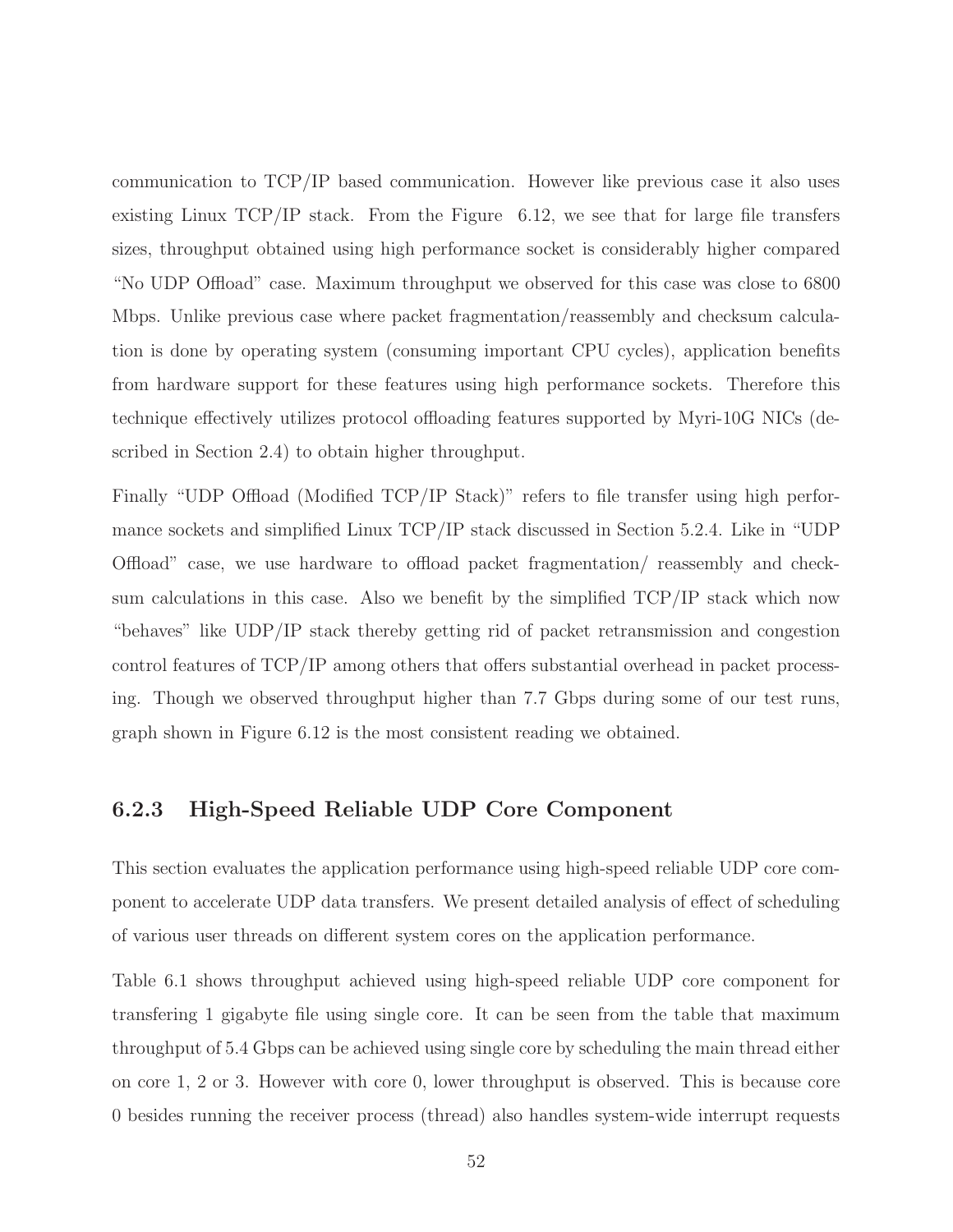Table 6.1: File Transfer using Single System Core

| Core ( | Jore 1 | Core <sub>2</sub> | Core 3 | Throughput (Mbps) | Sending Rate (Mbps) |
|--------|--------|-------------------|--------|-------------------|---------------------|
|        |        |                   |        | 3532.02           | 9467.76             |
|        |        |                   |        | 5326.21           | 9467.76             |
|        |        | А                 |        | 5318.07           | 9467.76             |
|        |        |                   |        | 5313.34           | 9467.76             |

and therefore spends a percentage of its CPU cycles in servicing these interrupt requests. However same does not hold true for cores 1, 2 and 3 which run receiver process for 100% of their CPU time.

Table 6.2: File Transfer using Two System Cores

| Core ( | Jore 1 | Core <sub>2</sub> | Core 3 | Throughput (Mbps) | Sending Rate (Mbps) |
|--------|--------|-------------------|--------|-------------------|---------------------|
|        |        |                   |        | 7398.85           | 9467.76             |
|        |        |                   |        | 7891.98           | 9467.76             |
|        | А      | А                 |        | 8927.79           | 9467.76             |
|        |        |                   |        | 8599.98           | 9467.76             |

Table 6.2 shows throughput achieved using high-speed reliable UDP core component for 1 GB file transfer using two cores. In this case, main thread spawns an auxiliary thread on a different core. For the same reasons explained before, core combination involving core 0 will have lower throughput. However we see a significant throughput improvement in all the cases compared to a single core case shown in Table 6.1.

Table 6.3: File Transfer using Three System Cores

|  |  |         | Core 0   Core 1   Core 2   Core 3   Throughput (Mbps)   Sending Rate (Mbps) |
|--|--|---------|-----------------------------------------------------------------------------|
|  |  | 9075.77 | 9297.96                                                                     |
|  |  | 9580.31 | 9585.91                                                                     |

Table 6.3 shows throughput achieved using high-speed reliable UDP core component for 1 GB file transfer using three cores. In this case, main thread spawns two auxiliary threads on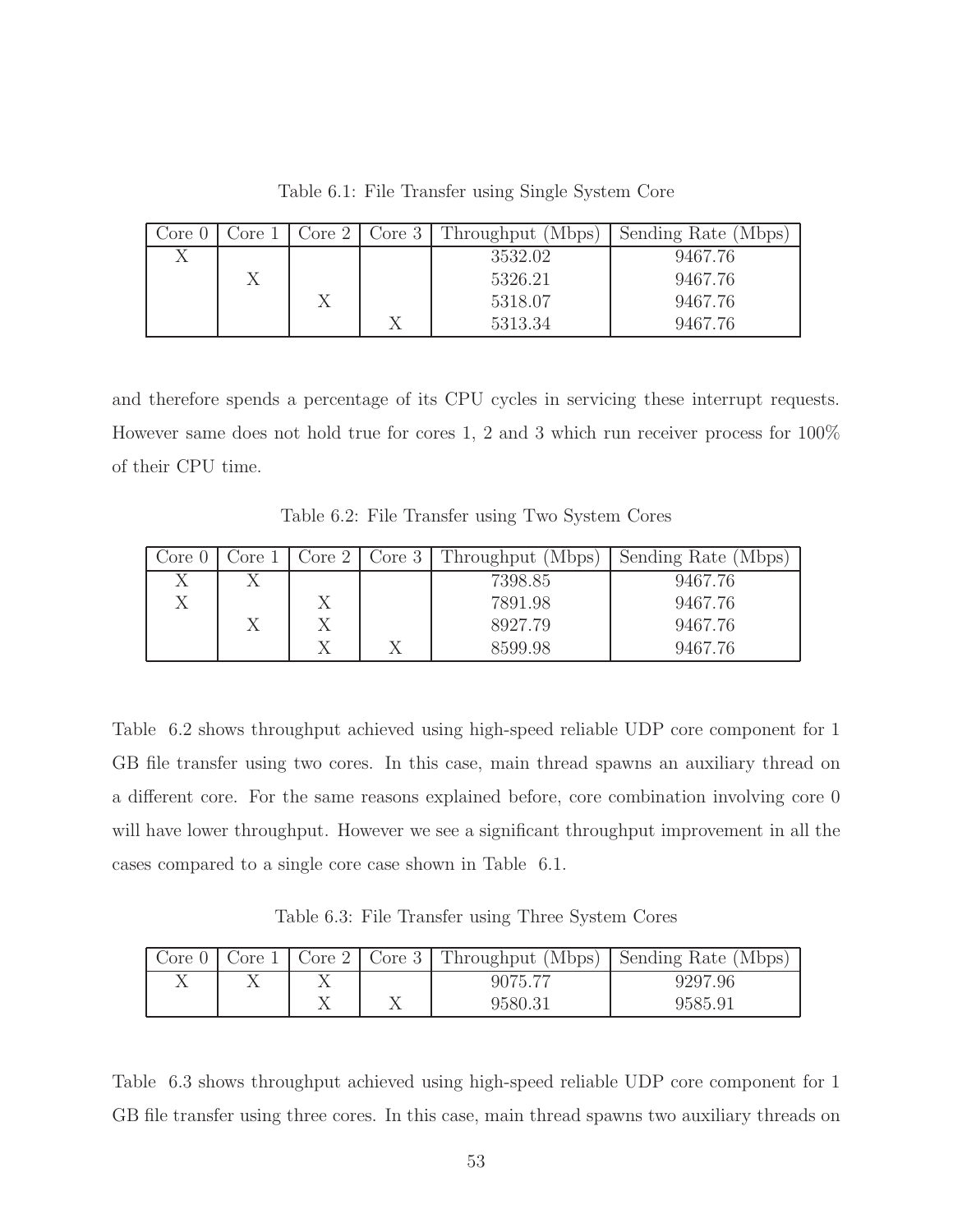different cores. Throughput increment shown in the Table 6.3 is on the expected lines. We can observe that using high-speed reliable UDP core component, it is possible to do data transfer at line rate (which is 10Gbps here).

#### 6.2.4 Hardware Vs Software-Based UDP Acceleration

In the previous sections, we analyzed the throughput achieved by RBUDP based file transfer application using hardware-assisted UDP acceleration scheme and using high-speed reliable UDP core component which is a software-based UDP acceleration scheme. As we can see from Figure 6.12, that the maximum throughput we observed for the hardware-assisted UDP acceleration is about 7.7 Gbps. However, using high-speed reliable UDP core component provided by GePSeA, we can actually achieve the throughput close to the line rate which is 10 Gbps here as can be seen in Table 6.3. Therefore, in this case software acceleration and hardware acceleration schemes are comparable to each other with former performing better than the later when "sufficient" number of system cores are available for computation to the core component. These results points to the efficacy of GePSeA framework. As we can see, GePSeA provide certain core components that perform comparable to their corresponding hardware implementations if not better as can be seen in this case.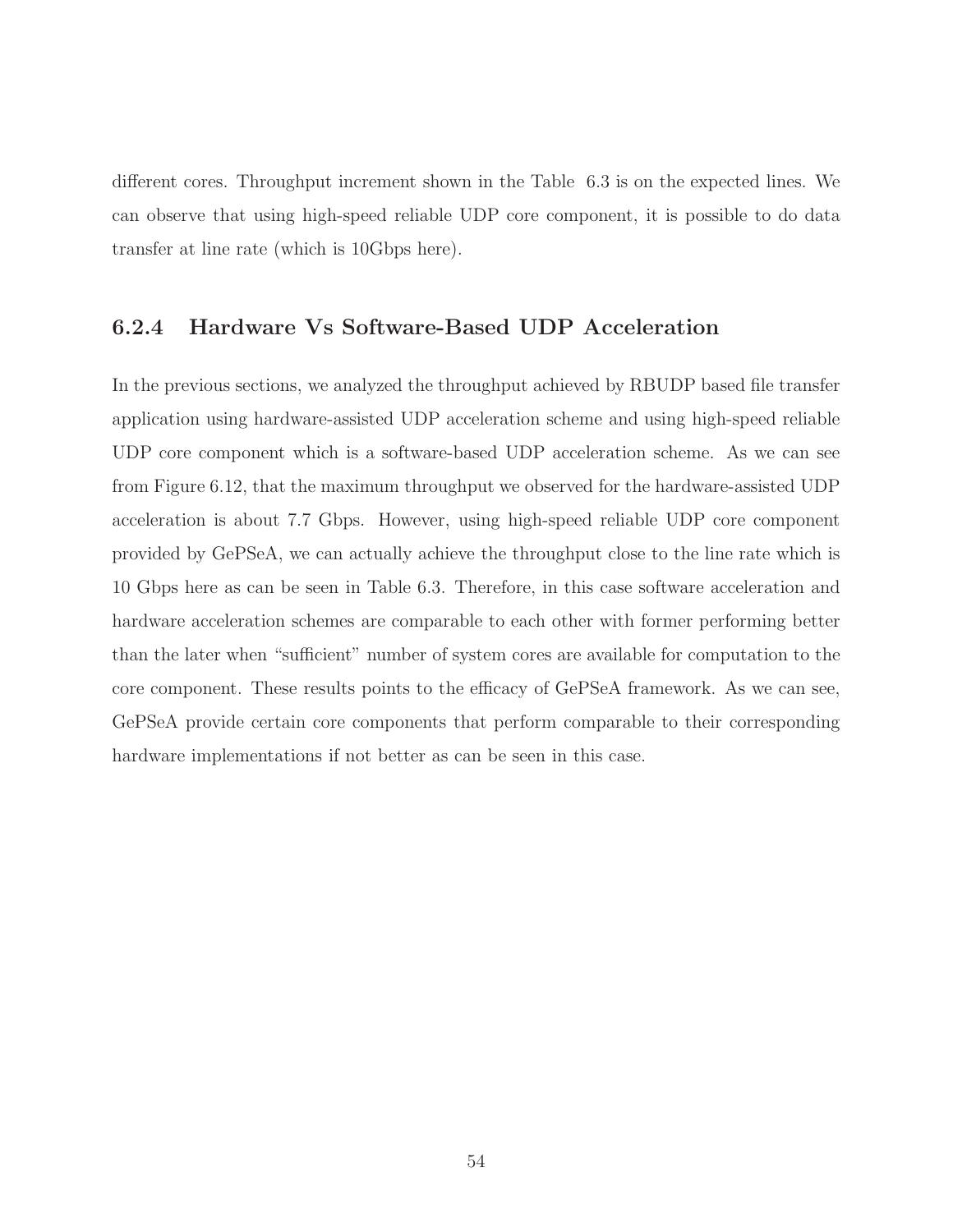## Chapter 7

# Related Work

In this chapter we discuss some of the previous and ongoing work on libraries and frameworks for multi/many-core systems. While there have been continued research efforts to develop specialized hardware accelerators [24, 19, 14, 22], very little exists with respect to software accelerators. However, interest in the research community to develop multi-core-aware applications [23] has increased in the recent past.

Protocol onload engine or the ProOnE [12] is closely related to our work and bear certain similarities with it. Like GePSeA, ProOnE efficiently utilizes a system resources in multicore systems and ' certain communication- related tasks. In particular ProOnE, onloads Rendezvous protocol in MPI. However our work is distinct. Our framework with the both network and non-network task offloading as we have seen in this thesis. Also our work differ greatly in implementation, i.e. the way we perform task offloading.

Our work is also distinct from other frameworks and libraries [2, 4, 8] available for the development of parallel applications. Frameworks [2, 4] and libraries such as MPICH2 and OpenMP are collections of library functions that are intended for the quick development of parallel programs. In contrast, our framework is not intended for the development of parallel applications; rather, it is for the development of software accelerators that assist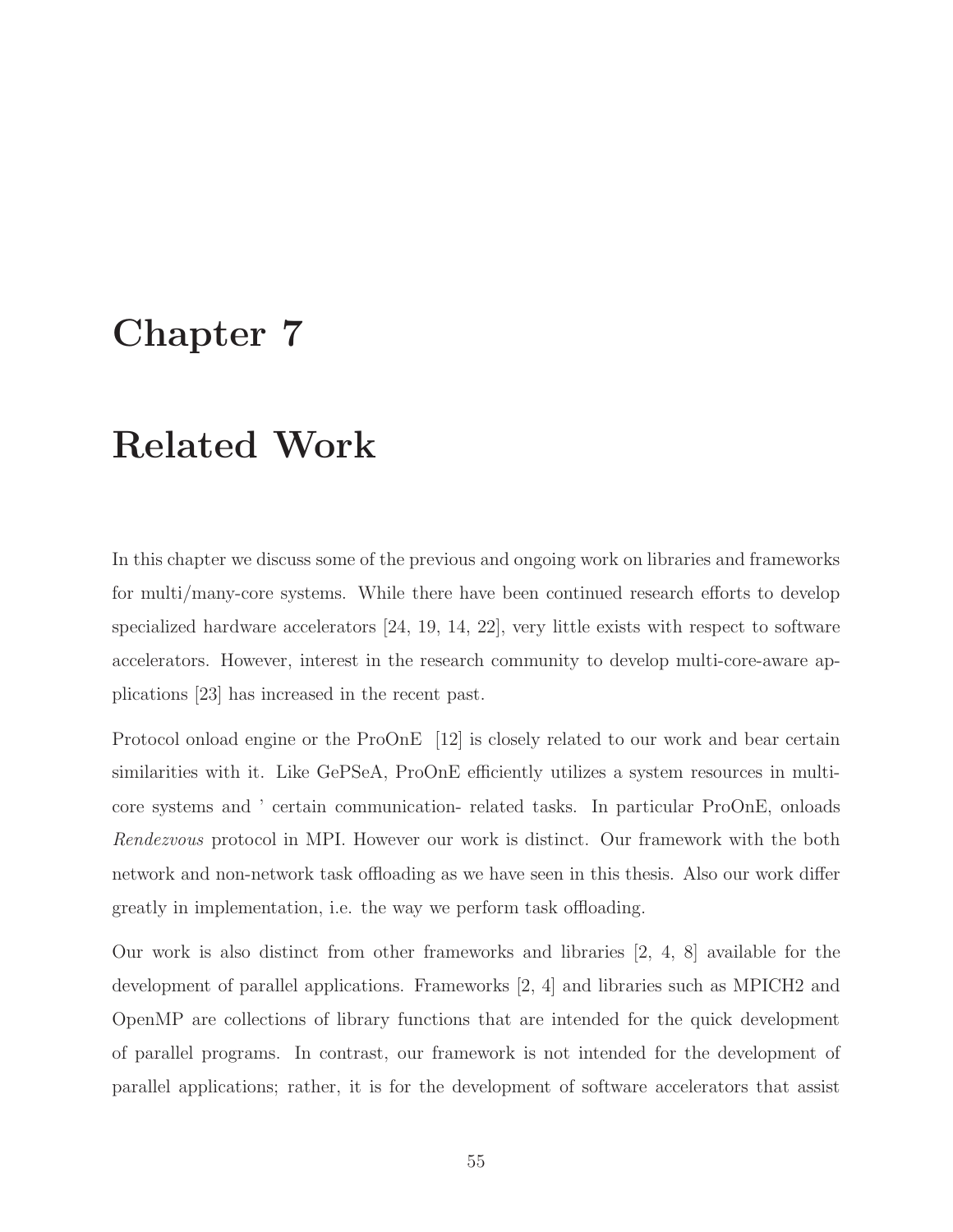parallel applications.

In [18, 11], the authors study several techniques that can be used for overlapping I/O, computation and communication in parallel scientific applications written using MPI and MPI-IO. Using GePSeA, applications can offload any of the aforementioned tasks, including disk I/O and communication.

In [23], the authors present a communication engine to exploit the cores in multi-core systems using various multi-threading techniques. The authors plan to integrate their engine with MPICH2 in the future. However, GePSeA differs in that it provides an infrastructure to quickly build application-specific software accelerators for any application (whether or not using MPICH2) as well as to efficiently schedule onloaded tasks to maximize the use of a compute node's system resources.

In summary, our work differs from the existing literature with respect to its capabilities and underlying architecture, but at the same time, forms a complementary contribution to other existing literature that can be simultaneously utilized.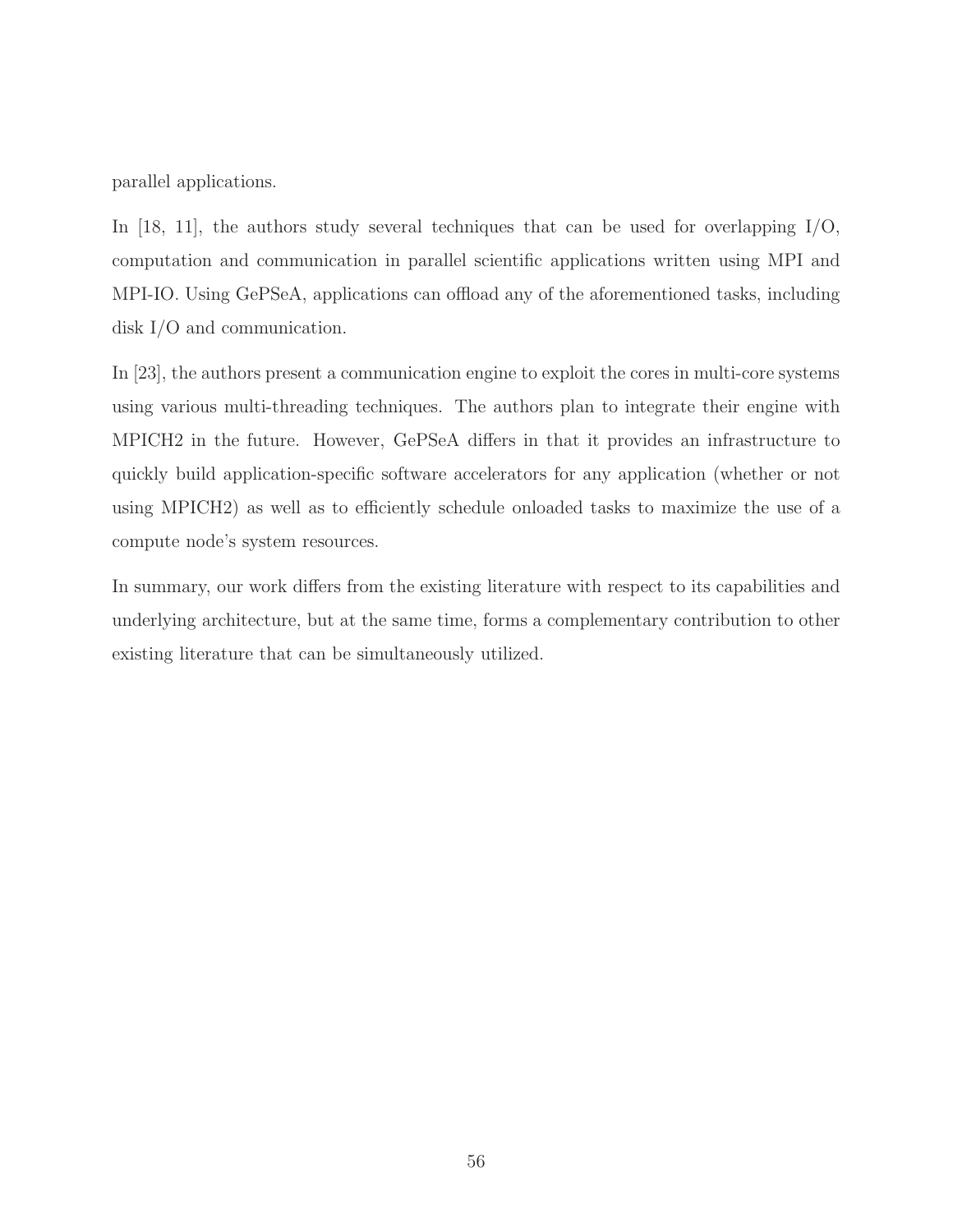## Chapter 8

# Conclusions and Future Work

In this chapter we present concluding remarks about the work presented in this thesis. In Section 8.2 we will discuss about the future work.

### 8.1 Concluding Remarks

In this thesis, we presented general purpose software acceleration framework called GePSeA that provide infrastructure to quickly build application-specific software accelerators. We presented a detailed design of GePSeA in Chapter 3 including the design of some of the core components. We proposed a efficient "core aware" reliable UDP core component for highspeed UDP data transfer. We also presented a novel hardware-assisted UDP acceleration scheme to exploit offloading features of network adapters to perform UDP protocol processing in hardware in order to evaluate reliable UDP core component.

We also demonstrated in this thesis that software accelerators are very effective in accelerating the applications on multi/many-core systems. We presented two case studies in order to evaluate GePSeA framework. First, we developed a software accelerator for a popular computational biology genome sequence search application called mpiBLAST and shown a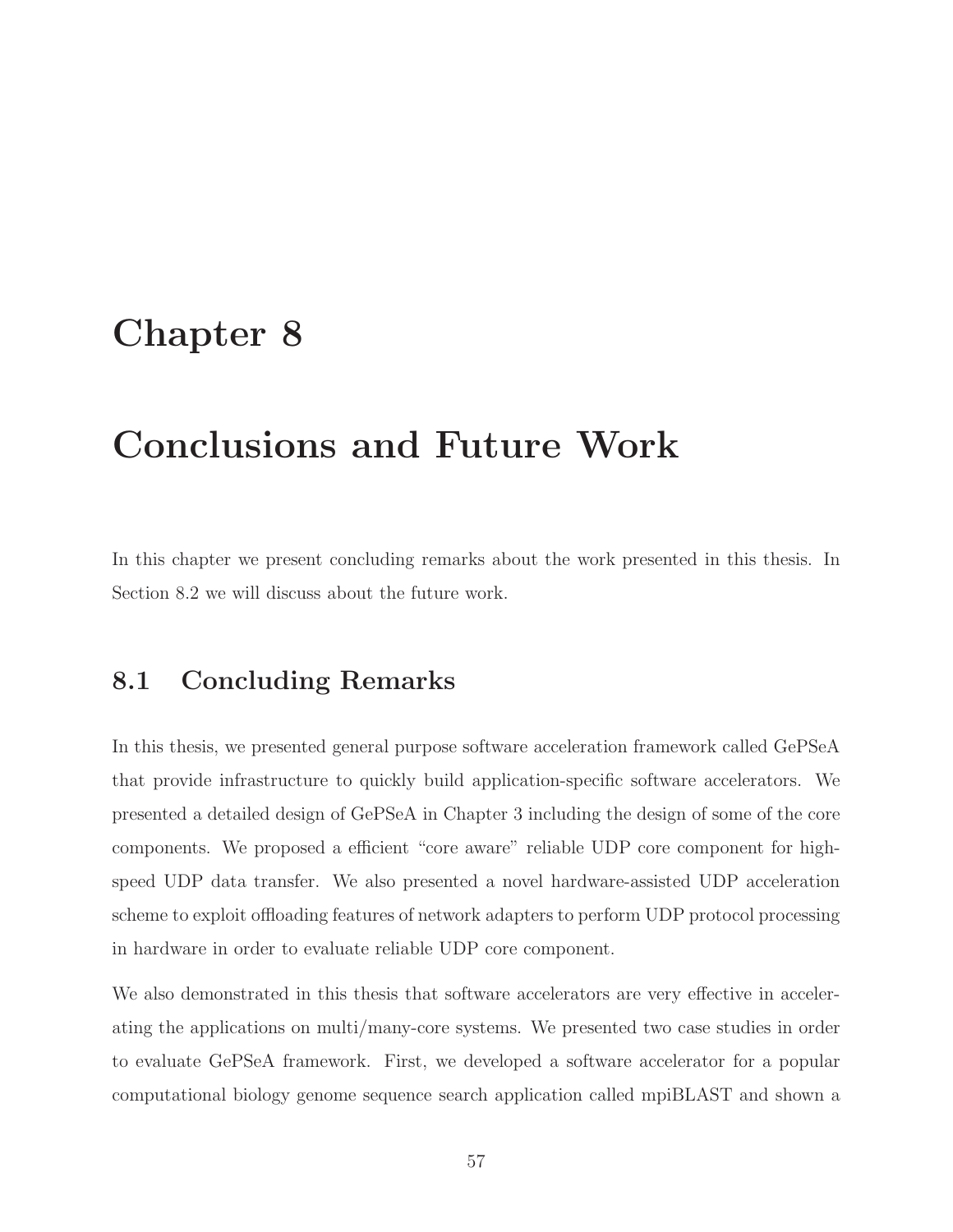205% (or 2.05x) speed-up over its existing parallel implementation.

We then presented another case study of RBUDP based file transfer application over GePSeA framework to analyze the efficacy of high-speed reliable UDP core component provided by GePSeA. Our results show significant increase in UDP data transfer throughput using this core component. We also demonstrated that application performance using software-based scheme is better than the hardware-based UDP acceleration scheme presented in this thesis.

Finally, we also note that software accelerators are not meant to replace specialized hardware accelerators such as GPGPU or Cell Broadband Engine as they also offer certain benefits to the applications. Consequently, GePSeA use such hardware implementations when available and can also extend them by "onloading" some of the complex functionalities that cannot be easily offloaded to the hardware. We conclude by stating that software accelerators can be very cost-effective alternative to boost application performance on multi/many-core systems.

### 8.2 Discussion and Future Work

In this section, we highlight and discuss some issues related to the work presented in this thesis. We would address these issues in our future work.

• While we have implemented the basic infrastructure of GePSeA along with many useful core components, there are few areas where current design of the framework can be improved and extended for better accelerator performance. For example, as we have noted in Chapter 3 that we created two different service queues to service "intranode" service requests and "inter-node" service request separately. However having two different service queues create issues such as starvation and deadlocks. While we have addressed few design issues like these in this thesis, more work needs to be done to extensively analyze such design considerations and better the existing design wherever possible.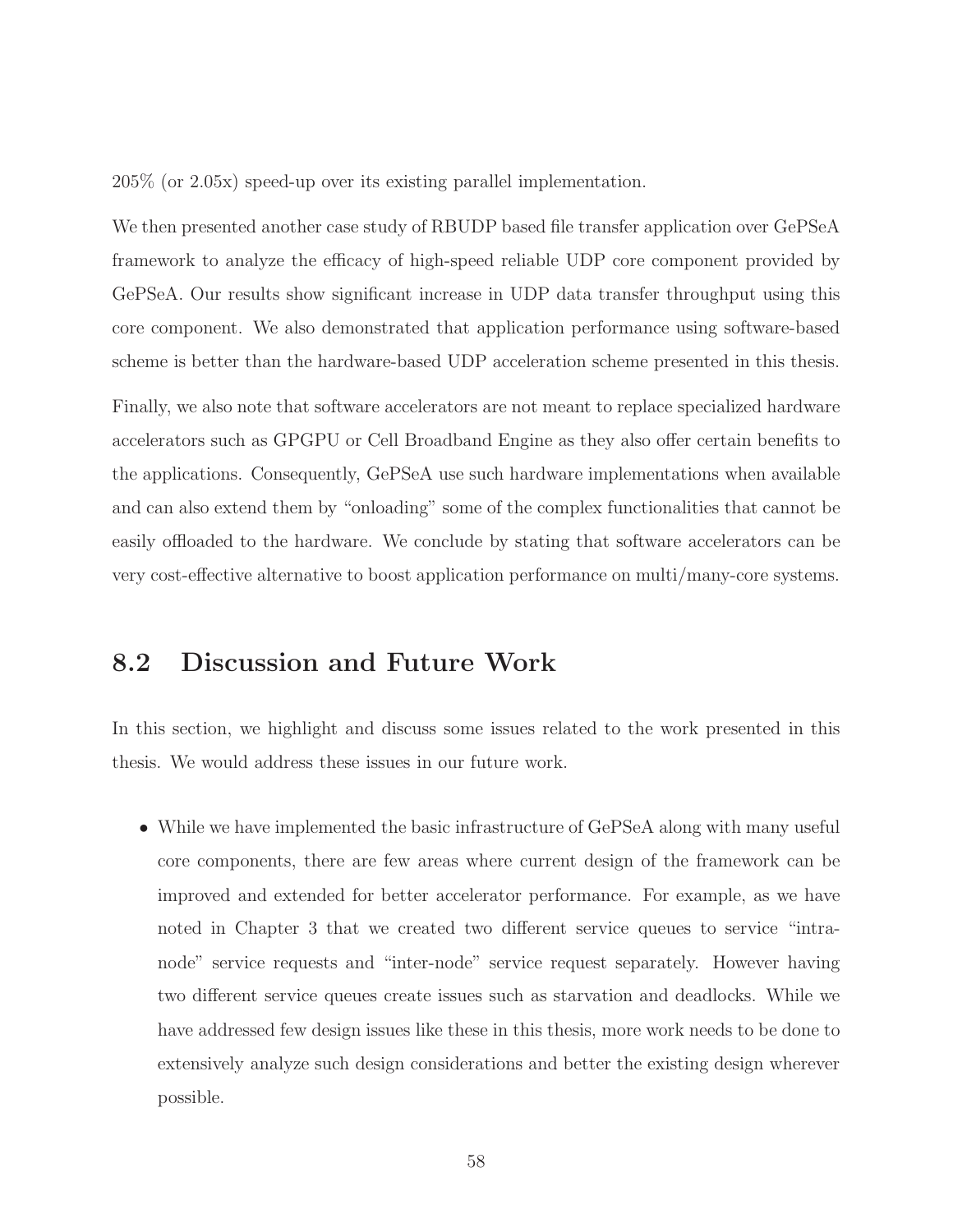- Many of our core components for parallel applications use *centralized server* design where a compute node (or an accelerator) on the cluster is elected as *leader.* Leader is the central authority that is key to the accomplishment of task performed by the core component. However in such designs, failure of leader is always a serious concern. Therefore more fault tolerant designs must be explored. Miguel Castro and Barbara Liskov [5] developed a efficient Byzantine fault tolerance protocol. Future work would involve studying the fault tolerant schemes proposed in [5] and incorporating them into the GePSeA framework.
- We conducted our experiments on ICE cluster where each compute node has only four cores with accelerator running on each node. While the CPU utilization for application process was close to 100%, it was only 2% to 5% for accelerator. Therefore for our mpiBLAST case study, one accelerator is sufficient to serve all application processes running on the node. However, on systems with very large number of cores like Intel's 80-core Terascale Chip [6], mapping correct number of accelerators and application processes onto the cores is challenging task that needs to be explored. Due to large number of available cores, large number of application processes can run on single node which can easily overrun a single accelerator. Optimum number of accelerators would depend on the CPU utilization of each accelerator and availability of system cores among other factors. Future work would involve exploring such accelerators to core mappings.
- mpiBLAST-1.5-pio is newer version of mpiBLAST that uses parallel I/O techniques [13] to improve the output result consolidation. However, we used mpiBLAST-1.4 for our case study since it has more structured code and therefore easy to identify portion of code amenable to offloading as compared to mpiBLAST-1.5-pio which is complex and unstructured. However both mpiBLAST-1.5-pio and mpiBLAST-1.4 using accelerator aims to eliminate the bottleneck caused due to single node result consolidation albeit using different techniques. Therefore it would be useful to compare the results from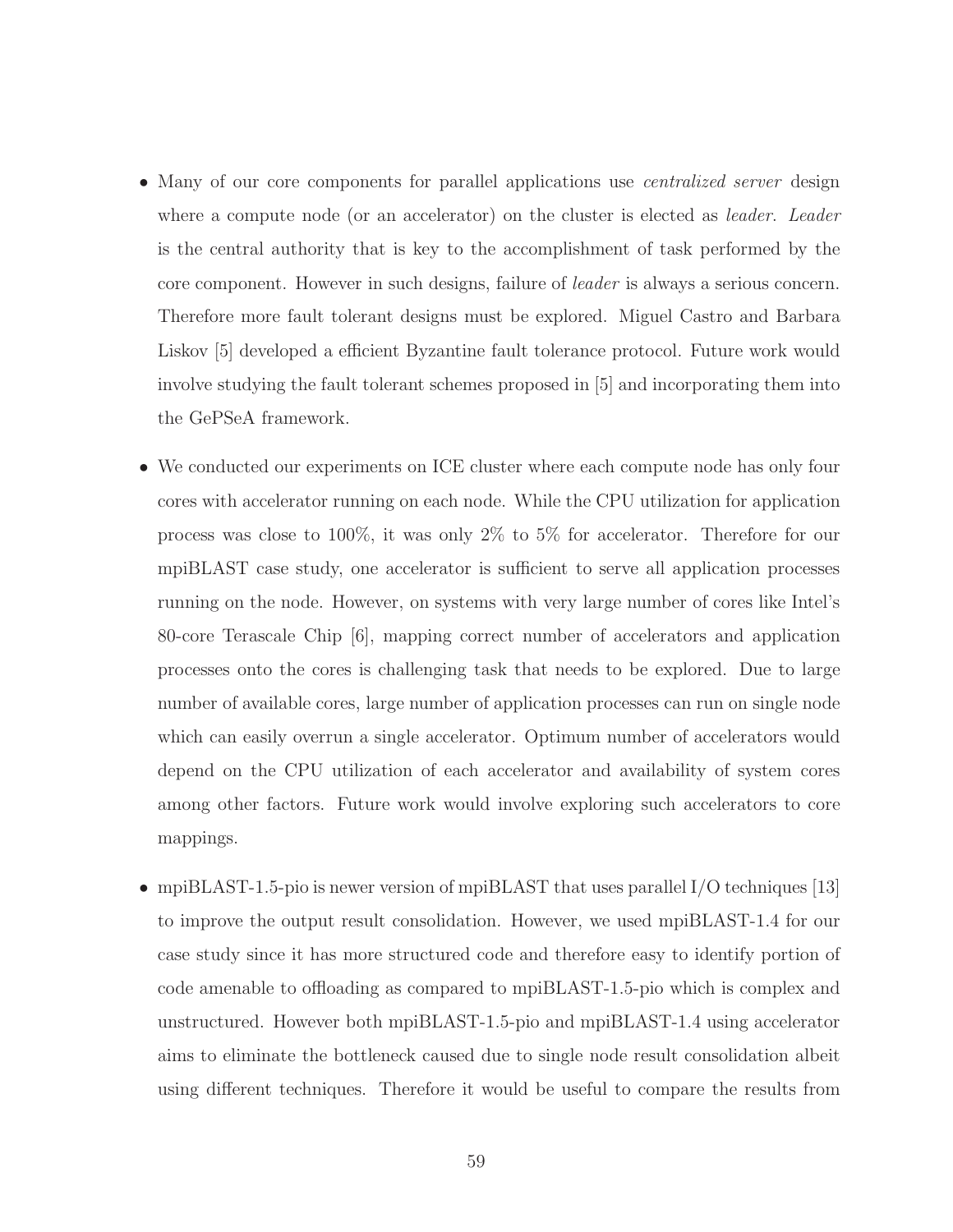the two in order to appreciate the impact of accelerator on performance of mpiBLAST application and the development efforts required to achieve that performance.

• We have evaluated our framework only for mpiBLAST and RBUDP based file transfer applications. Future work would involve conducting extensive performance and usability studies across many other diverse parallel applications and systems in order to better evaluate GePSeA.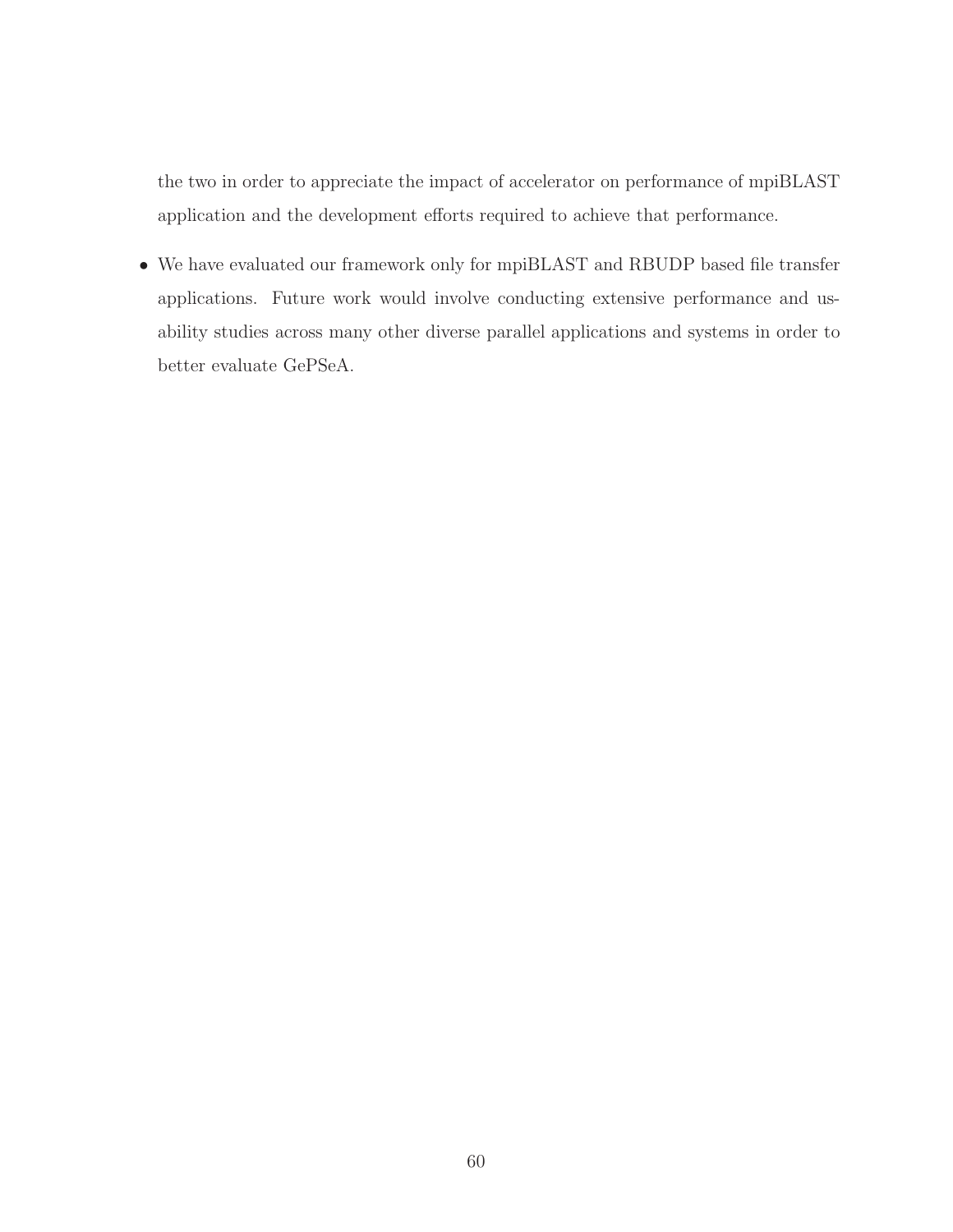# Bibliography

- [1] S. Altschul, W. Gish, W. Miller, E. Myers, and D. Lipman. Basic Local Alignment Search Tool. Journal of Molecular Biology, 215(3), 1990.
- [2] O. Aumage, G. Mercier, and R. Namyst. MPICH/Madeleine: A True Multi-Protocol MPI for High-Performance Networks. In 15th International Parallel and Distributed Processing Symposium, 2001.
- [3] P. Balaji, W. Feng, J. Archuleta, and H. Lin. ParaMEDIC: Parallel Metadata Environment for Distributed I/O and Computing . In IEEE/ACM International Conference for High Performance Computing, Networking, Storage and Analysis (SC), 2007.
- [4] F. Bertrand and R. Bramley. DCA: A Distributed CCA Framework Based on MPI. In High-Level Parallel Programming Models and Supportive Environments, 2004.
- [5] M. Castro and B. Liskov. Practical Byzantine Fault Tolerance. In Operating Systems Design and Implementation (OSDI), New Orleans, Louisiana, 1999.
- [6] Intel Corporation. Tera-Scale Computing. http://www.intel.com/go/terascale.
- [7] A. Darling, L. Carey, and W. Feng. The Design, Implementation, and Evaluation of mpiBLAST. In International Conference on Linux Clusters: The HPC Revolution 2003, 2003.
- [8] J. Dean and S. Ghemawat. MapReduce: Simplified Data Processing on Large Clusters. In Symposium on Operating System Design and Implementation, 2004.
- [9] H. Eric, J. Leigh, O. Yu, and T. DeFanti. Reliable Blast UDP: Predictable High Performance Bulk Data Transfer. In IEEE Cluster Computing, Chicago, Illinois, 2002.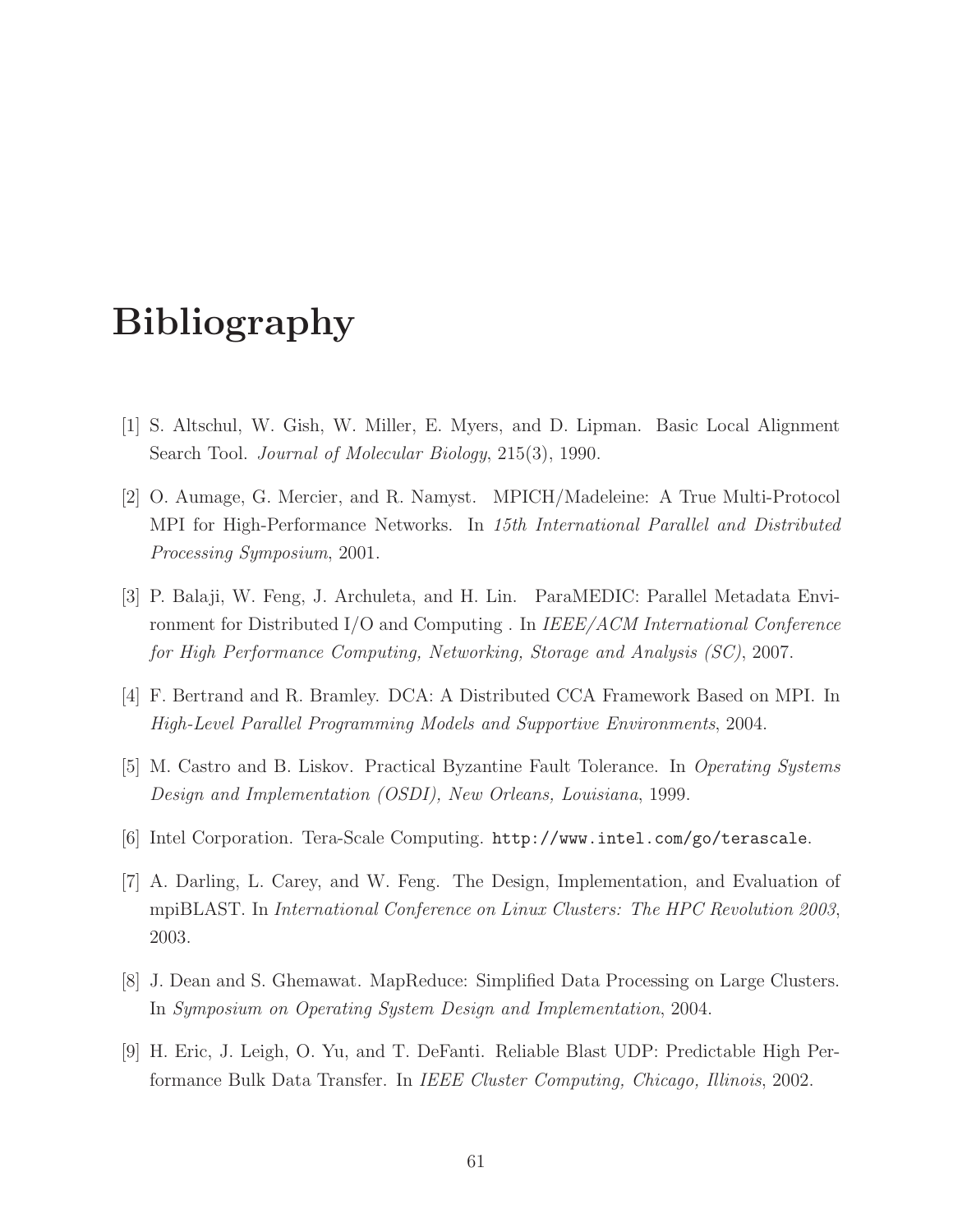- [10] M. Gardner, W. Feng, J. Archuleta, H. Lin, and X. Ma. Parallel Genomic Sequence-Searching on an Ad-Hoc Grid: Experiences, Lessons Learned, and Implications. In IEEE/ACM SC2006: The International Conference on High-Performance Computing, Networking, and Storage, 2006.
- [11] M. Jiayin, S. Bo, W. Yongwei, and Y. Guangwen. Overlapping Communication and Computation in MPI by Multithreading. In International Conference on Parallel and Distributed Processing Techniques and Applications, 2006.
- [12] P. Lai, P. Balaji, R. Thakur, and D. K. Panda. ProOnE: A General Purpose Protocol Onload Engine for Multi- and Many-Core Architectures. Technical report, Argonne National Laboratory, 2009.
- [13] H. Lin, X. Ma, P. Chandramohan, A. Geist, and N. Samatova. Efficient Data Access for Parallel BLAST. In 19th IEEE International Parallel and Distributed Processing Symposium (IPDPS'05), 2005.
- [14] R. Luthy and C. Hoover. Hardware and Software Systems for Accelerating Common Bioinformatics Sequence Analysis Algorithms . In Biosilico, 2(1), 2004.
- [15] Myri-10G 10-Gigabit Ethernet Solutions. http://www.myri.com/Myri1-10G/10gbe\_ solutions.html.
- [16] S. Narravula, A. Mamidala, A. Vishnu, K. Vaidyanathan, and D. K. Panda. High Performance Distributed Lock Management Services using Network-based Remote Atomic Operations. In Int'l Symposium on Cluster Computing and the Grid (CCGrid), 2007.
- [17] Net: TOE. http://www.linuxfoundation.org/en/Net:TOE.
- [18] C. Patrick, S. Son, and M. Kandemir. Enhancing the Performance of MPI-IO Applications by Overlapping I/O, Computation and Communication. In Symposium on Principles and Practice of Parallel Programming, 2008.
- [19] IBM Research. The Cell Project at IBM Research. http://www.research.ibm.com/ cell/.
- [20] T. Scogland, P. Balaji, W. Feng, and G. Narayanaswamy. Asymmetric Interactions in Symmetric Multi-core Systems: Analysis, Enhancements and Evaluation. In